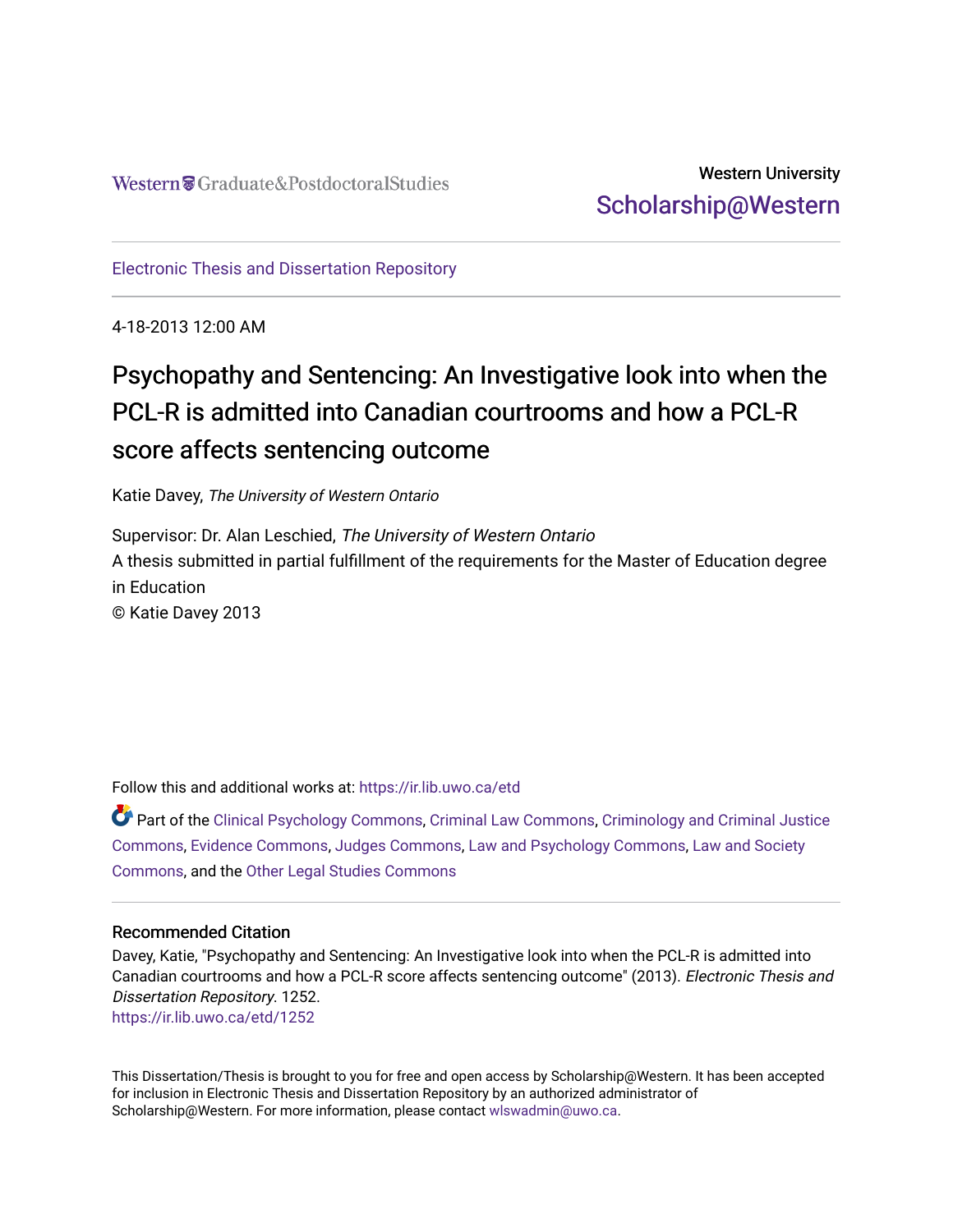#### PSYCHOPATHY AND SENTENCING: AN INVESTIGATIVE LOOK INTO WHEN THE PCL-R IS ADMITTED INTO CANADIAN COURTROOMS AND HOW A PCL-R SCORE AFFECTS SENTENCING OUTCOME

(Thesis format: Monograph)

by

Katie Davey

Faculty of Education

A thesis submitted in partial fulfillment of the requirements for the degree of Master of Education in Counselling Psychology

The School of Graduate and Postdoctoral Studies The University of Western Ontario London, Ontario, Canada

© Katie Davey 2013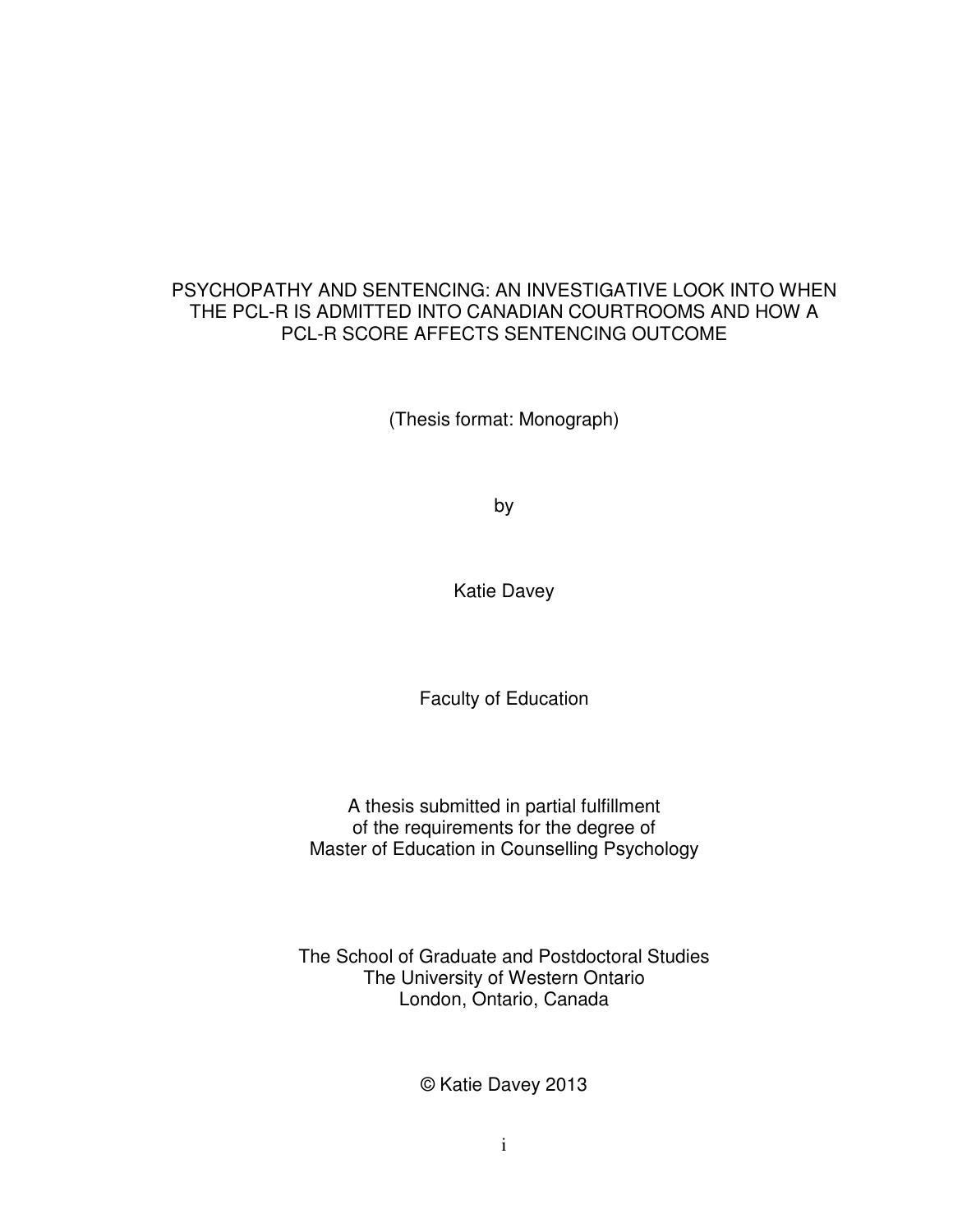#### Abstract

Little is known about how and when the Psychopathy Checklist Revised (PCL-R) is being introduced into Canadian Courts or how it affects sentencing outcomes. Using the Lexis-Nexis Quicklaw Academic Database to retrieve judge's sentencing decisions, all 274 cases with PCL-R information for Canadian courts were included in this study. It was hypothesized correctly that PCL-R information would most often be introduced in Long Term Offender (LTO) and Dangerous Offender (DO) applications as well as sentencing cases for murderers and sex offenders. The 274 cases were then reduced to 37 cases in order to focus on sentencing without Dangerous Offender or Long Term Offender applications. It was hypothesized that a higher PCL-R score and detailed expert testimony on psychopathy would lead to a longer sentence. It was found, when the offender's offence was controlled for, a high risk to reoffend or a high PCL-R score significantly affected sentence length however the quality or quantity of expert testimony about psychopathy did not.

#### Keywords

Psychopathy, PCL-R, Psychopathy Checklist Revised, Sentencing, Risk to Reoffend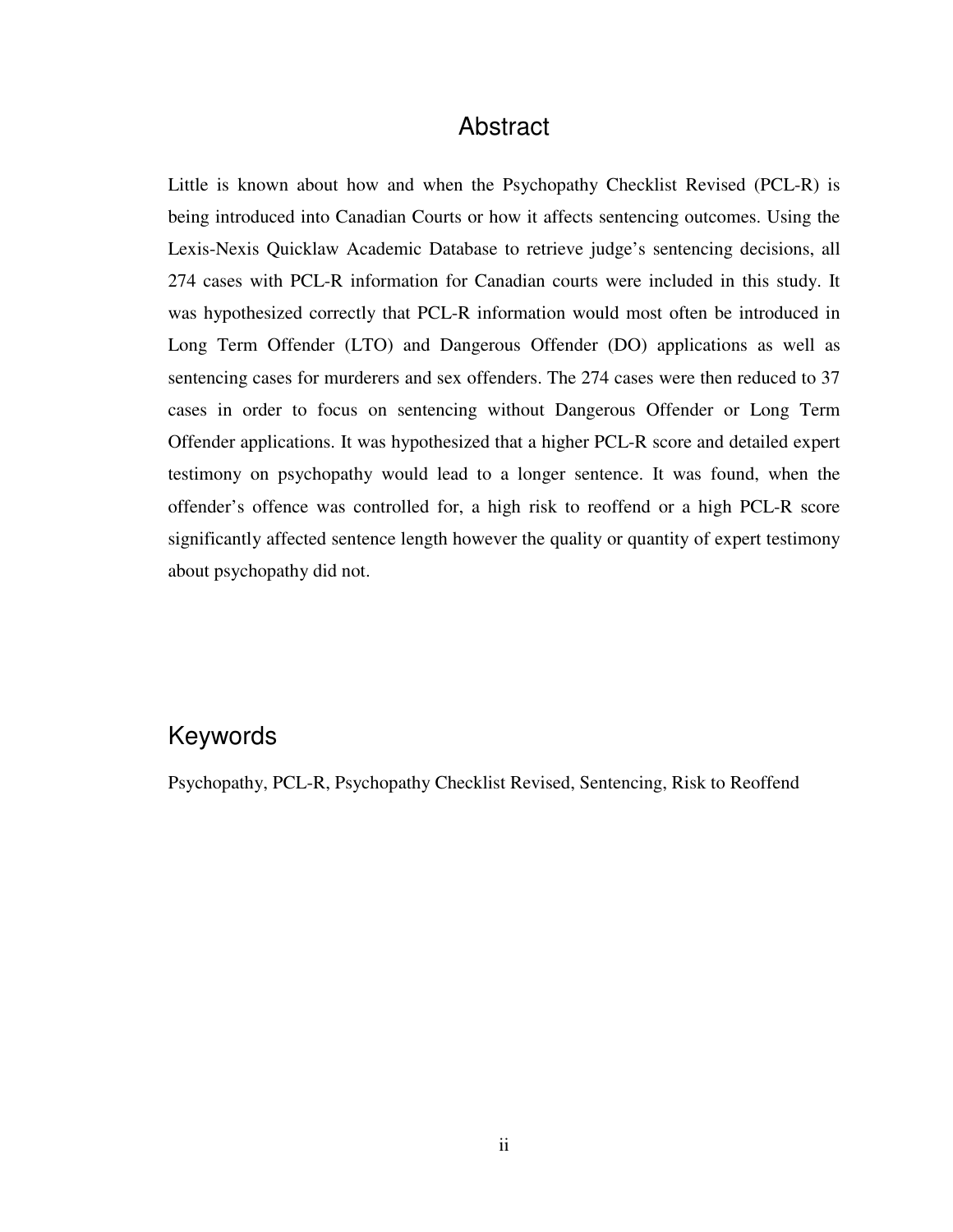# Co-Authorship Statement

Andrew Bisback, MSc. helped the author to review judge's decisions and collect relevant data. He then used that information to help the author code the qualitative data into quantitative data using the coding sheet created by the author.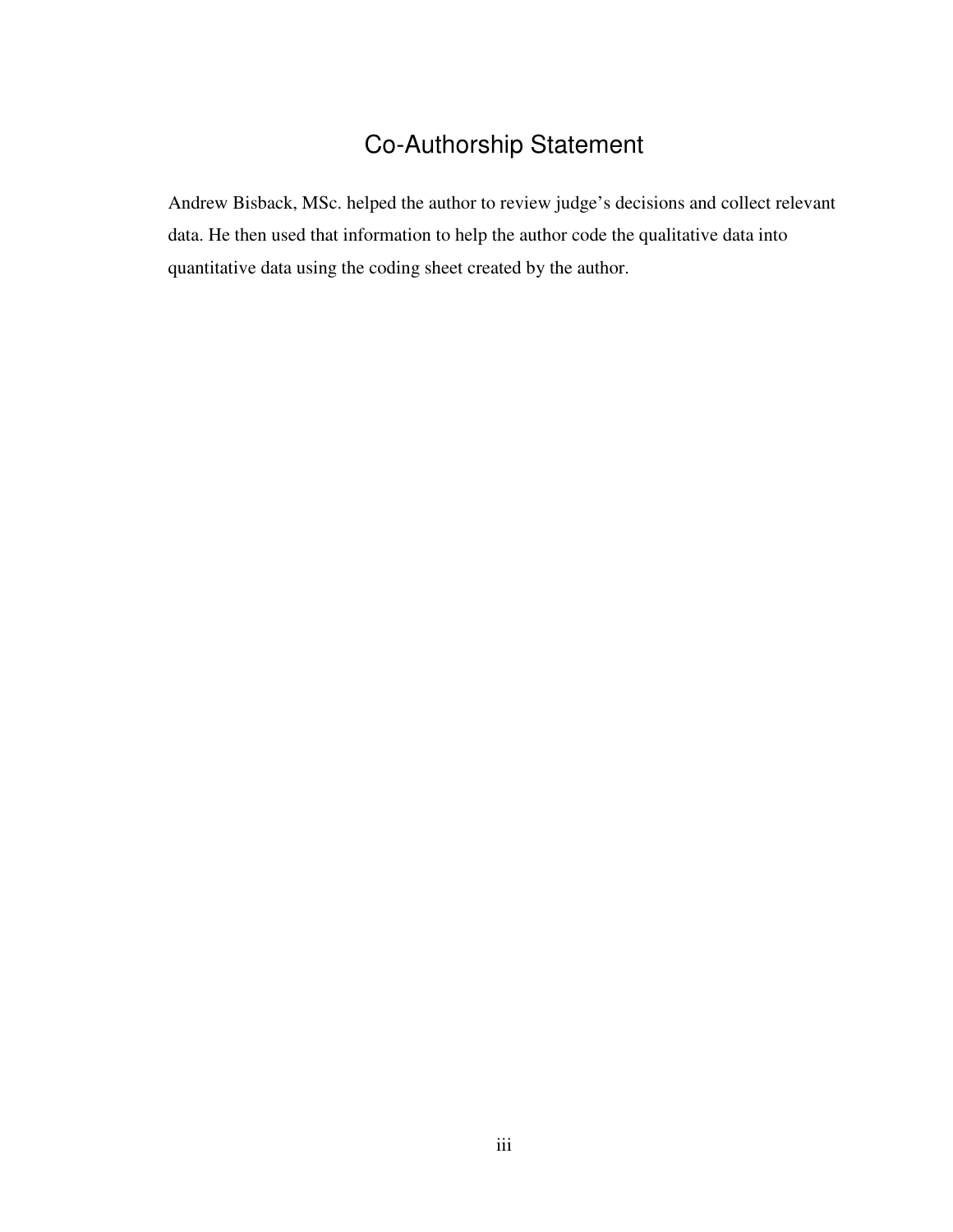#### Acknowledgments

This thesis would not have been possible without the help of several individuals with whom I owe a great debt. First and foremost, I would like to thank Dr, Alan Leschied for his unconditional support and for allowing me to research something I truly love. This thesis would not have been possible without his expert guidance and his words of wisdom. I would also like to thank Dr, Susan Rodger for her excellent suggestions, advice and assistance with data analysis.

I would like to thank Dr. Andrew Johnson, who helped me successfully navigate the world of SPSS and to analyze my data. I could not have completed this without him and I am truly thankful for all his help and for all that he taught me.

I would also like to acknowledge Andrew Bisback for all of his hard work and long hours spent reading and coding judge's decisions. His enthusiasm for the project and for the criminal justice field, remind me of the importance of applying research in order to improve the lives of the people we work with.

I would like to acknowledge my husband, Ahmed Yousef, for the many hours he spent editing and reviewing my work as well for the wonderful suggestions that he gave. He was a source of never ending support and a constant reminder of my impending deadline.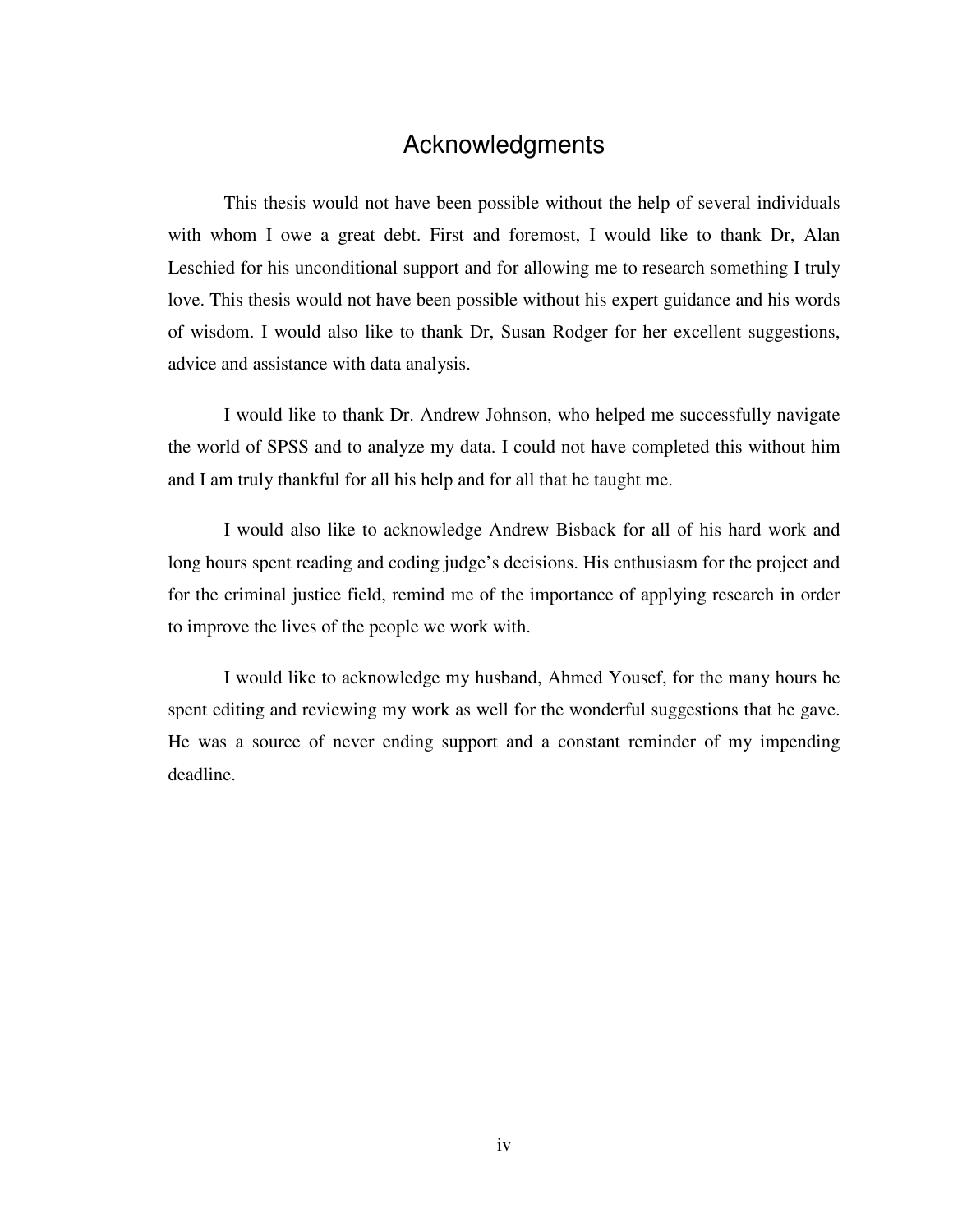# **Table of Contents**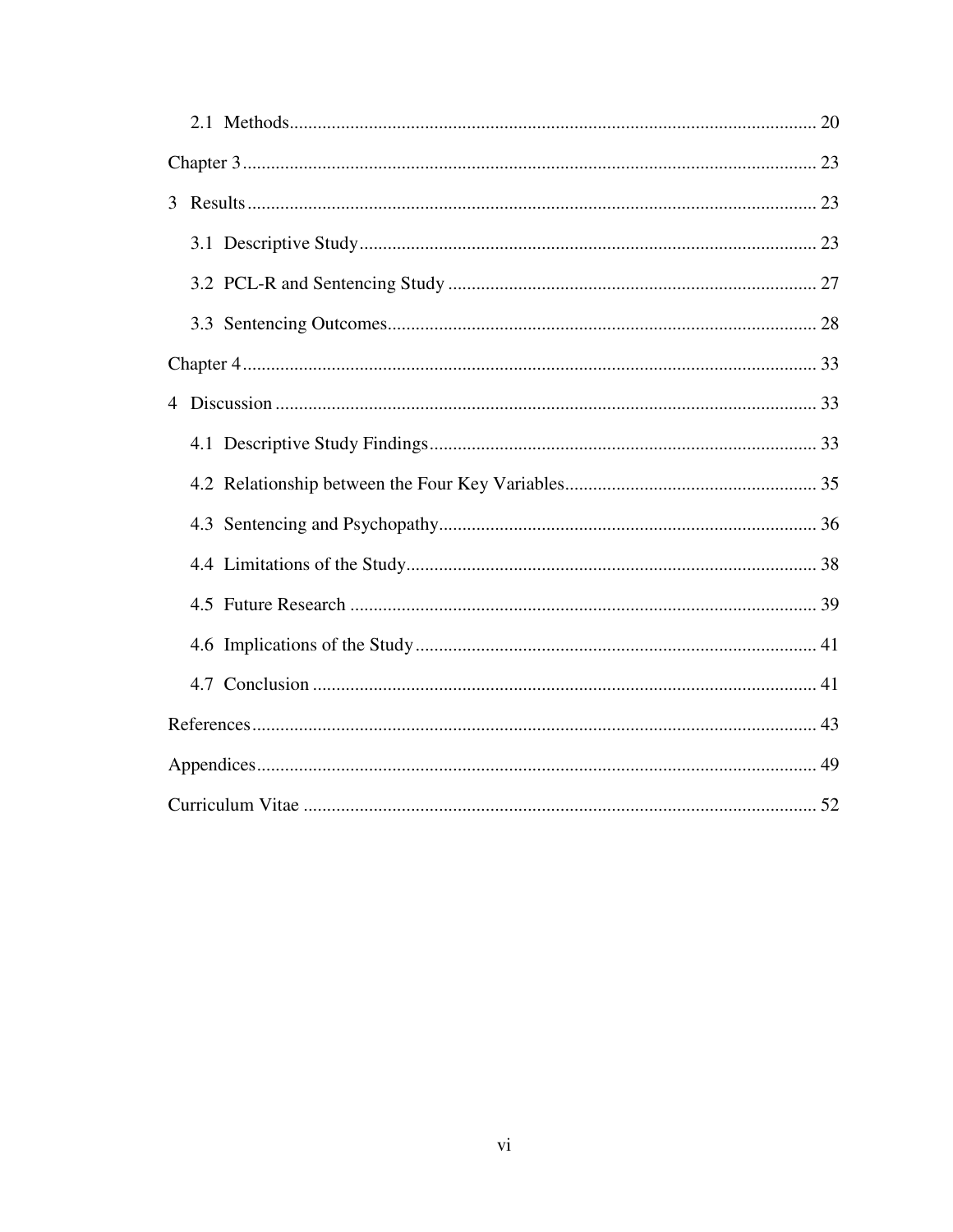## List of Tables

| Table 1: Frequency of PCL-R Assessments in Canadian Courts by Year 24       |  |
|-----------------------------------------------------------------------------|--|
| Table 2: Frequency of PCL-R Assessments in Canadian Courts by Year 26       |  |
|                                                                             |  |
|                                                                             |  |
| Table 5: Analysis of Variance between Crime and Sentence in Months 29       |  |
|                                                                             |  |
| Table 7: Analysis of Covariance with the Amount of Described Psychopathy 31 |  |
|                                                                             |  |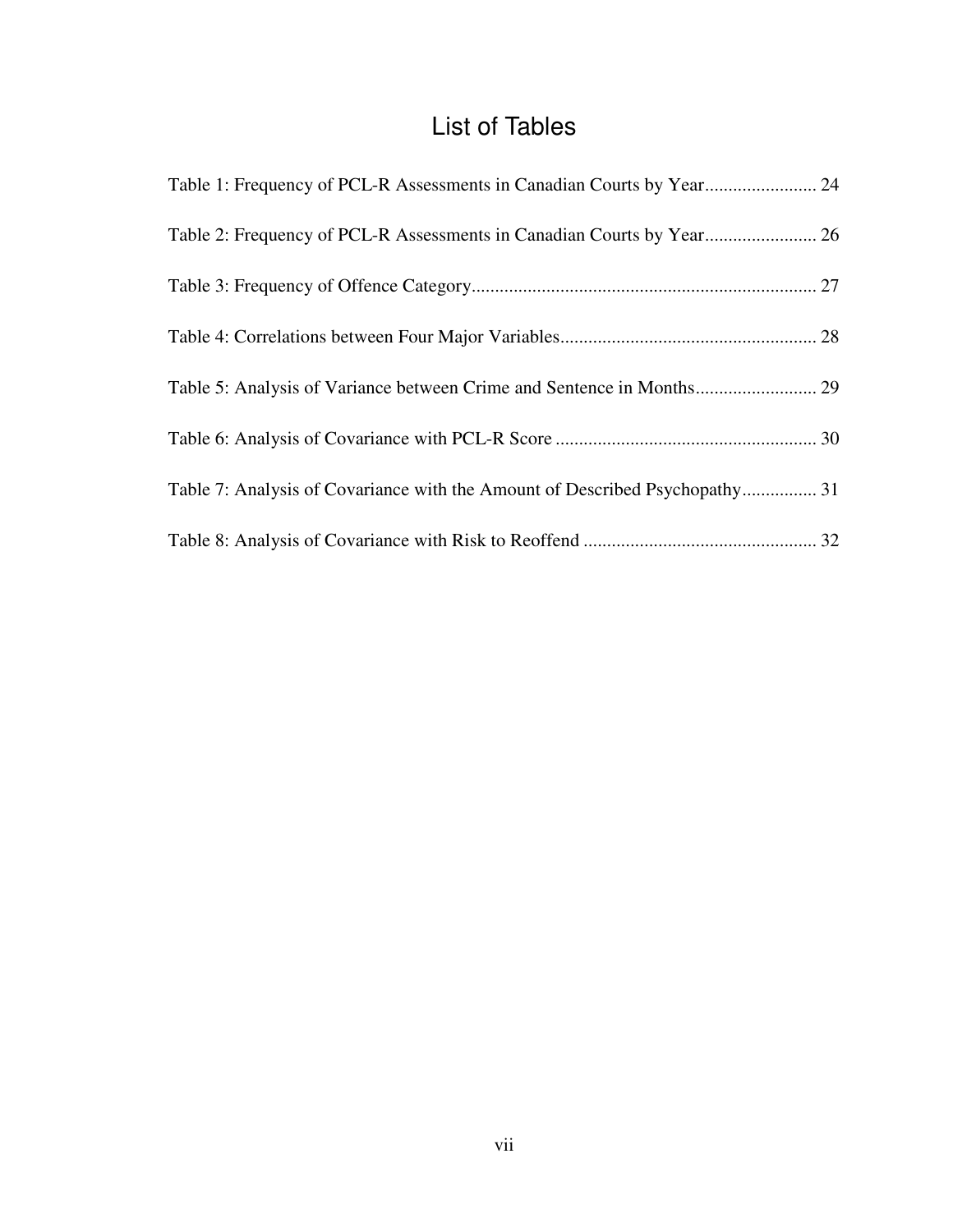# List of Figures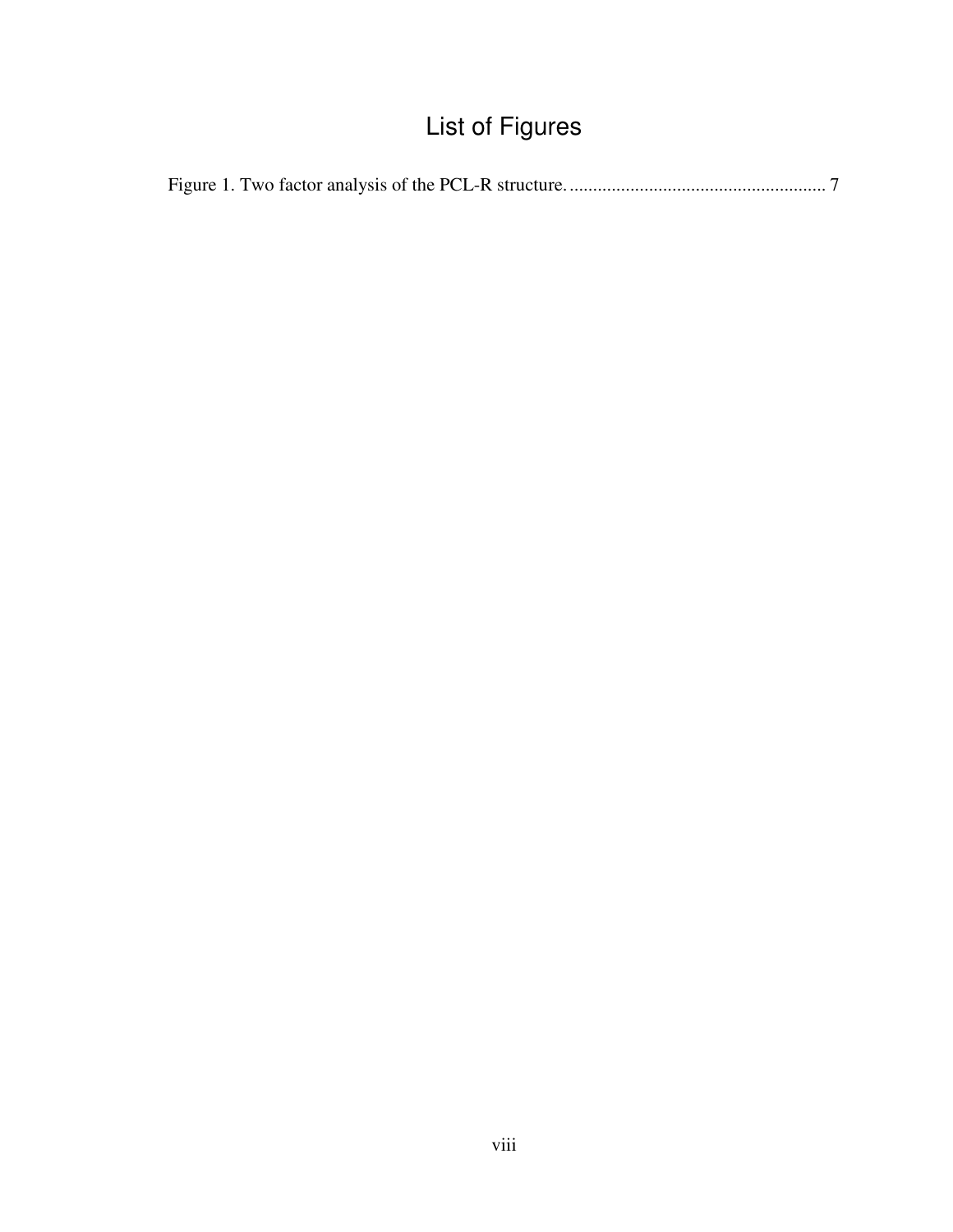# List of Appendices

|--|--|--|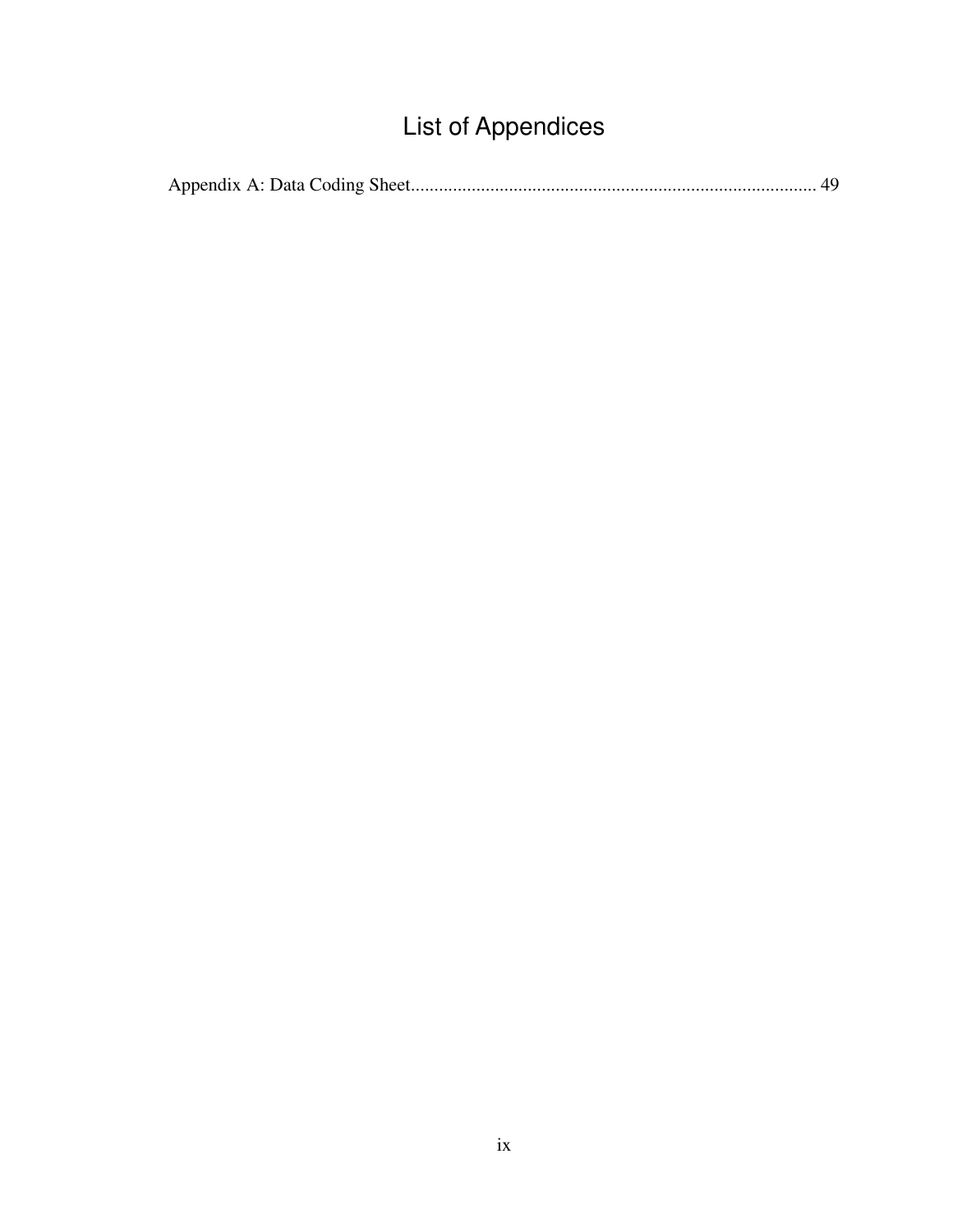### Chapter 1

#### 1 Psychopathy in Canada

The term psychopath has become a common phrase in popular media but it is important to have an understanding of the influence a person with psychopathy has on society and how the legal system is designed to protect society against this influence. The current research project is designed to investigate this topic, as well as how the Psychopathy Checklist Revised (PCL-R) is used in Canadian courts. The Psychopathy Checklist Revised (PCL-R), created by Robert Hare, is one of the most frequently used assessments in the area of corrections (Hare, 2003). Although this assessment was originally designed to identify psychopaths who have come in contact with the law, it has since been expanded and used to help identify psychopaths in the general population, including white collar workers (Hare, 2009).

Hereafter, the term psychopath will refer to any person who has received a score of 30 or more on the PCL-R. The term is not meant as a way to label or stigmatize any group but instead is solely used as a succinct way to describe common traits or characteristics found in people who have scored 30 or above on the scale.

#### 1.1 Overview of the Psychopath

Psychopath refers to a person with a personality disorder that includes a cluster of interpersonal, affective, lifestyle and antisocial traits and behaviours (Hare and Logan, 2009). People with these traits and behaviours are often described as deceptive, impulsive, irresponsible, manipulative, and glib. They have poor behavioural controls, lack a sense of empathy or guilt, have a callous disregard for other`s rights, are sexually promiscuous, have a shallow affect and are constantly looking for stimulation; they are often described as being unethical, as they frequently engage in antisocial behaviours (Hare and Logan, 2009). Typically, psychopaths comprise 20-30% of the prison population (Hare, 2003).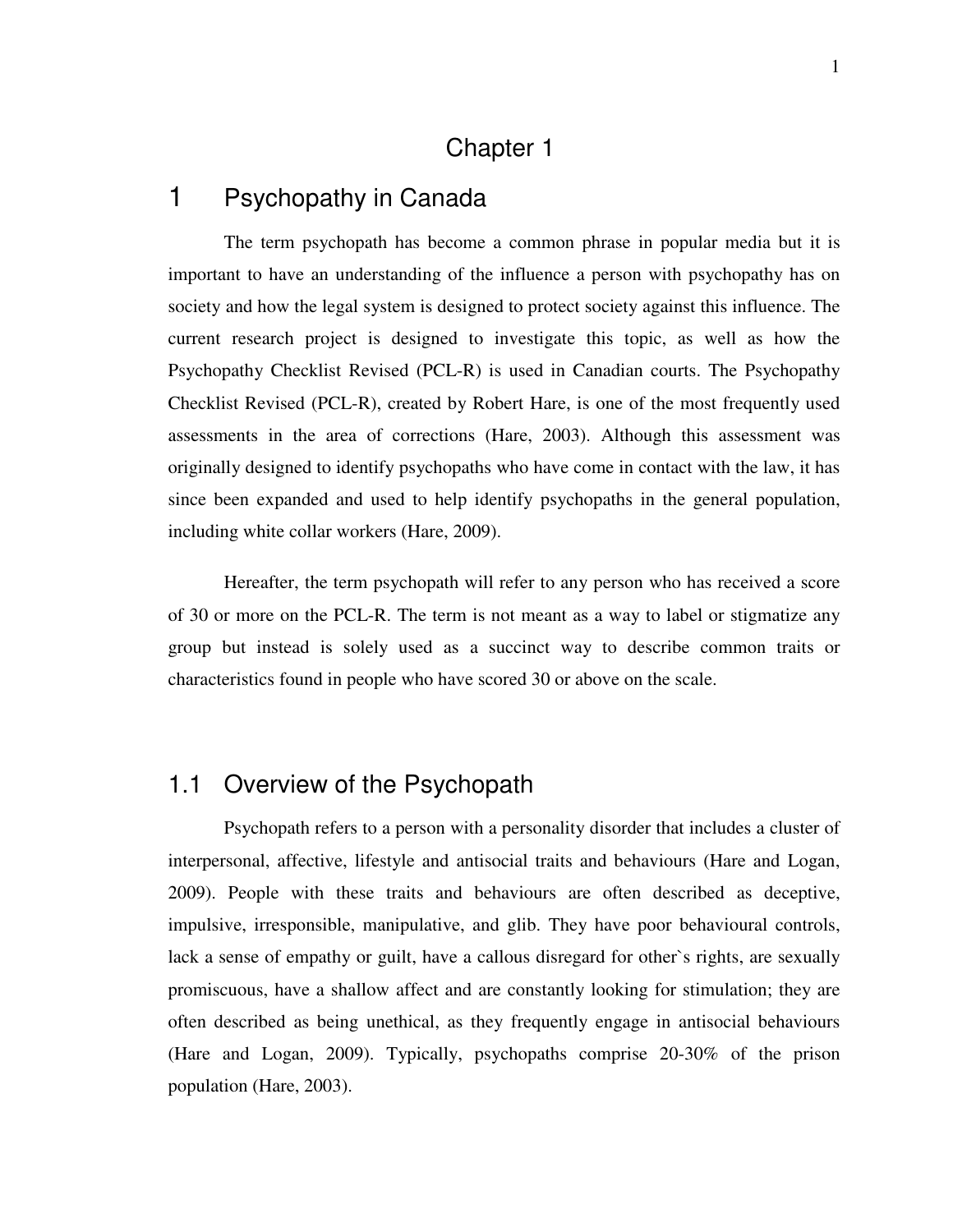In order to understand why psychopaths are so dangerous, it is critically important to understand how they think and view the world in relation to their criminal activity. Psychopaths exhibit a lack of remorse for their crimes and lack empathy for their victims. They are heavily focused on their own gratification and often go through life taking what they want from others with a complete disregard for the consequences of their actions. They do not accept responsibility for their actions and place blame on external sources, such as other people in their lives (Babiak et al., 2012).

With regards to their personality, psychopaths are known for being glib and charming, traits they use to manipulate and deceive other people. They are most often the 'life of the party' and appear to get along well with other people, easily making "friends" and getting others to trust them. Once they gain a person's trust, they have no problem using that relationship in order to take advantage of the other person (Patrick, 2007). At their core, psychopaths see others as either competitors or prey and feel what they don't go after, others will. This belief, mixed with their egocentric personality and their need for power and control, leads them to a life of anti-social behaviour, and in some cases crime and consequently jail (Patrick, 2007).

 There have been claims that when faced with evidence of their guilt, psychopaths will claim they lost control or were provoked, taking no responsibility for their actions, but researchers have found evidence to support the opposite (Patrick, 2007). Porter et al. (2009) found that psychopaths' violence is often pre-meditated, emotionless, calculated and controlled, and further, that psychopaths who committed homicides planned the murders in advance and with a motive of either personal gratification or one that was sadistic in nature. Murders committed by psychopaths are not the result of a loss of emotional control, as they so often claim, and are in fact very goal oriented (Porter et al., 2009). Psychopaths' need to avoid accountability and responsibility often leads them to try and place the blame on others, and when that is not possible, in an effort to distance themselves from the crime, they will blame it on the victim saying it was a loss of control on their part that could not be prevented (Porter et al., 2009).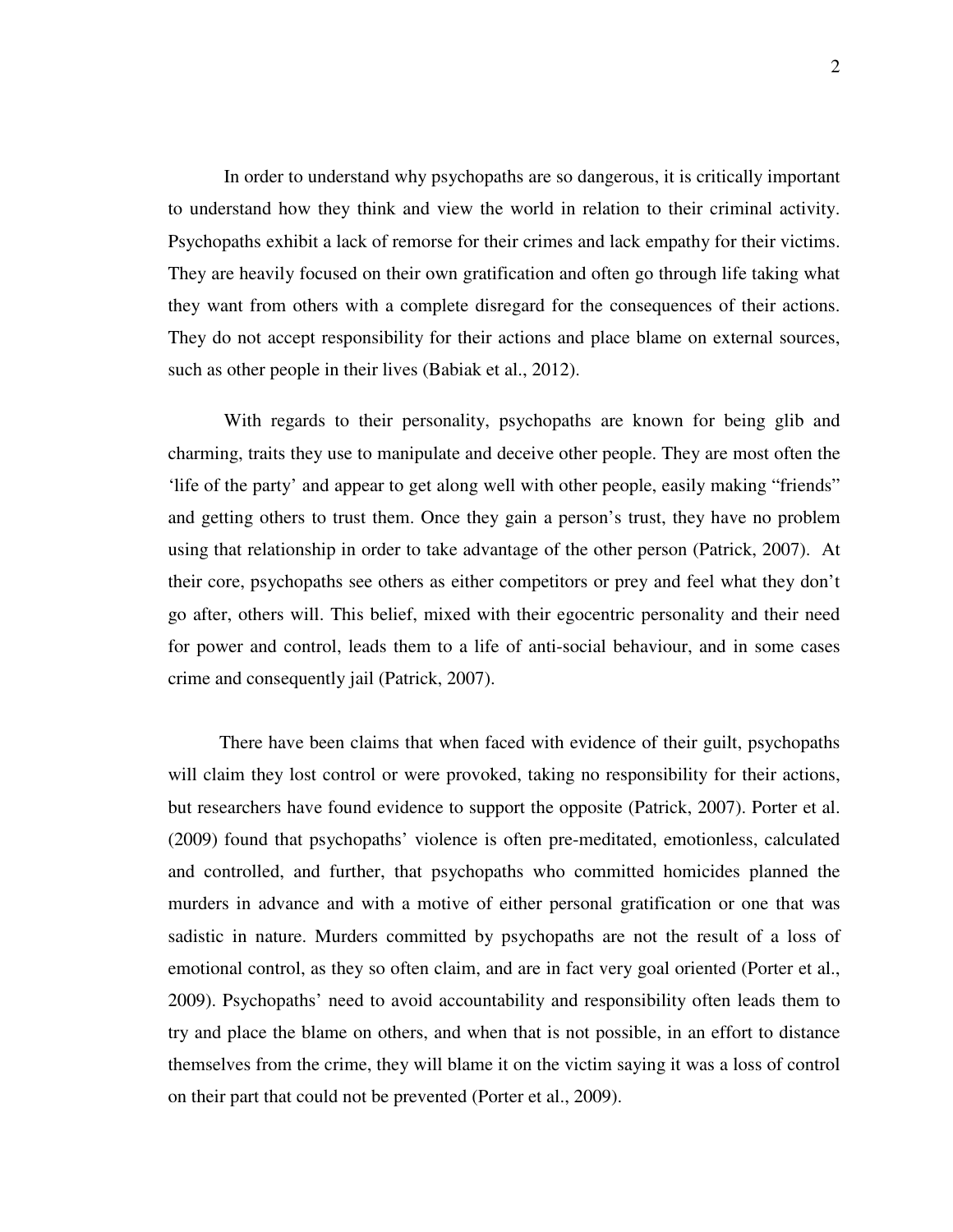There is some evidence to suggest that psychopaths are highly adept at manipulating the criminal justice system. Porter et al. (2009) found that psychopaths often received reduced sentences and were more likely than non-psychopaths to be able to have their appeals heard by a higher court. Of particular interest here, the same researchers also concluded that the courts are persuaded by psychopaths, as parole boards were also found to be susceptible to their charm. Psychopathic sex offenders were 2.43 times more likely to be released compared to their non-psychopathic counterparts and psychopathic non-sexual offenders were even more likely to be released at 2.79 times the rate that non-psychopathic, non-sexual offenders were released. Overall, parole boards release psychopaths 2.5 times faster than their non-psychopathic counterparts even when they have a longer offence history and higher risk level (Porter et al., 2009).

Researchers have investigated why psychopaths are so proficient at persuading people in authority (Patrick, 2007). It was found that psychopaths are adept at imitating emotions that they believe will persuade those in authority, such as judges and jury members, to mitigate their punishment. By faking emotions, psychopaths are able to make those in authority believe that they were actually remorseful for their crimes and less likely to commit them in the future (Patrick, 2007). In his 1993 book "Without a Conscience", Hare states that psychopaths are adept at impression management, and are skillful at identifying what information is being sought in a test or interview and consequently speak or act in a manner that is desired by the interviewer. Given this, malingering is a special concern with this population when completing courtroom evaluations. Taken together, this evidence suggests that psychopaths are skilled in studying people in order to determine what they really want to hear. As a result of growing up without experiencing the same feelings as other people, psychopaths learn to imitate the emotions of others and to find the right feeling or words needed in a given situation in order to get what they want (Hare, 2001).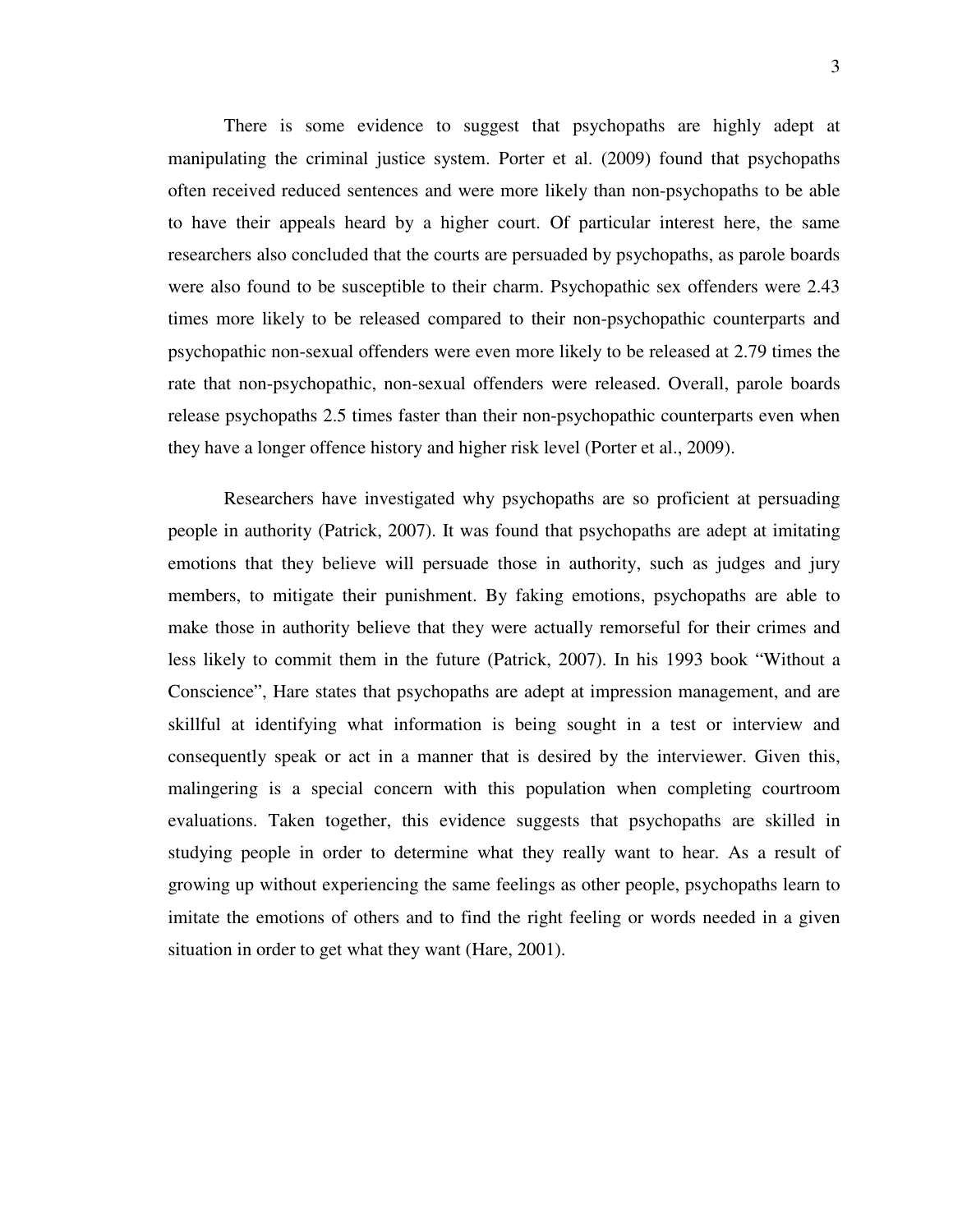#### 1.2 Psychopaths and Offending

In order to answer the question of how psychopathic offenders deviate in committing crimes as compared with their non-psychopathic counterparts, Hakkanen-Nyhol & Hare (2009) studied Finnish offenders charged with homicide. They found that offenders who scored high on the PCL-R were more likely to leave the crime scene without informing anyone of the killing, to deny the charges, to be convicted of involuntary manslaughter rather than manslaughter or murder, and to be granted permission to appeal their lower level court sentence (Hakkanen-Nyhol & Hare, 2009).

In general, people with high levels of psychopathic traits come into contact with the law at a younger age compared to their non-psychopathic counterparts (Forth  $\&$ Book, 2007), are more violent during the commission of their crime (Porter & Porter, 2007), more prone to predatory, instrumental violence (Woodworth & Porter, 2002) and more difficult to treat and rehabilitate (Harris & Rice 2006; Wong & Hare, 2003). Porter and Woodworth (2007) also found that psychopaths were more likely than other offenders to omit major details of their offences and to minimize the instrumentality of their crimes by exaggerating the extent to which their crimes were reactive. Psychopaths were also more likely to shift the blame of the crimes to external forces and to focus on, "saving their own skin" (Hakkanen-Nyhol & Hare, 2009). As to why psychopaths are so dangerous, Hare (1993) stated,

They commit more than twice as many violent and aggressive acts, both in and out of prison, as do other criminals….For them (psychopaths), violence and threats are handy tools to be used when they are angered, defied, or frustrated, and they give little thought to the pain and humiliation experienced by the victims. Their violence is callous and instrumental-used to satisfy a simple need, such as sex, or to obtain something he or she wants-and the psychopath's reactions to the event are much more likely to be indifference, a sense of power, pleasure, or smug satisfaction than regret at the damage done. (p. 89).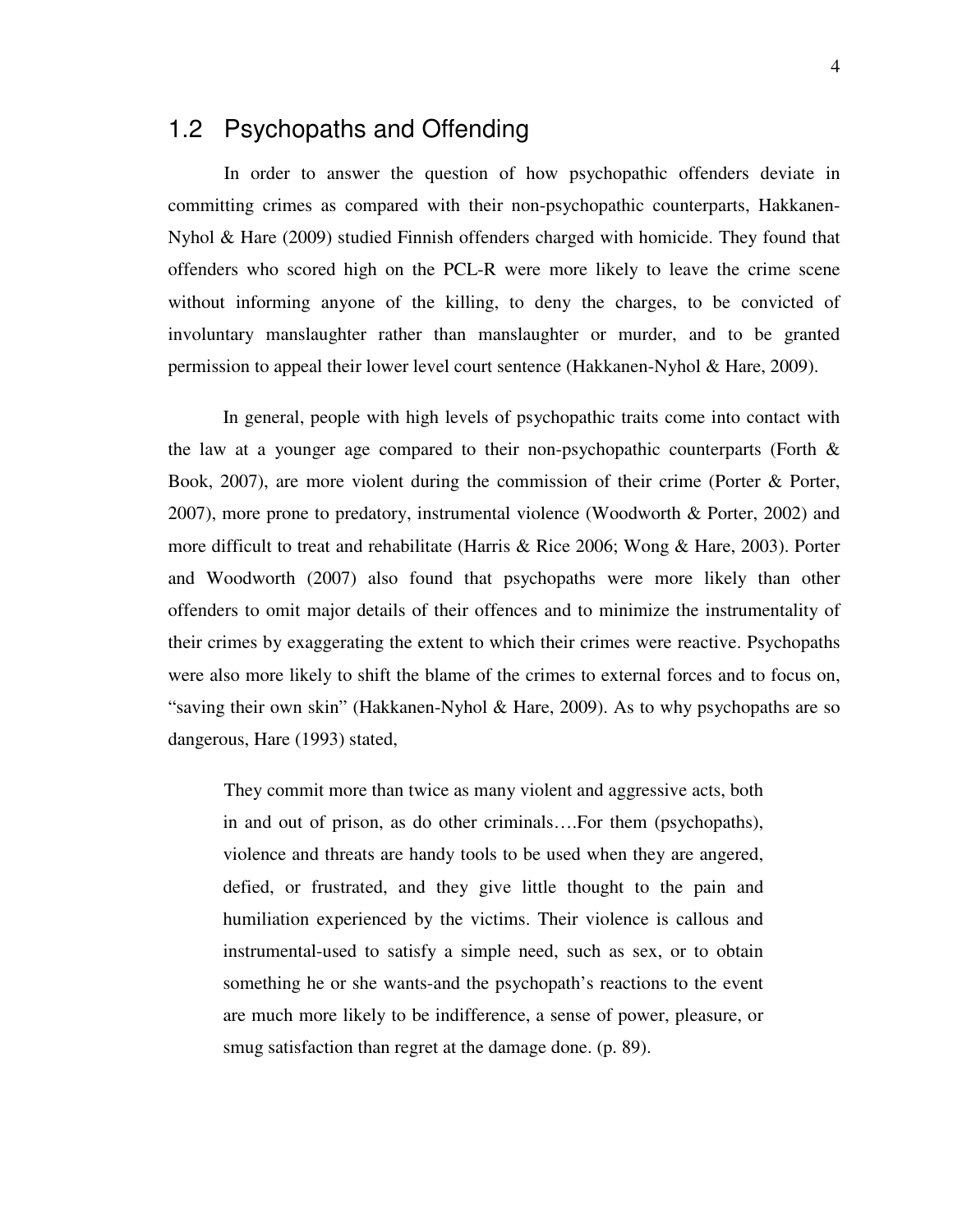Porter et al., (2000) studied sexual offenders with a PCL-R score of 30 and above, the research cutoff score for a diagnosis of psychopathy, in order to determine the types of crimes committed by psychopaths. They found that 6.3% had been convicted for extrafamilial molesting, 6.3% for mixed molesting, 10.8% for incest, 35.9% for raping and 64% for raping and molesting. These findings, when compared to the offenses committed by their non-psychopathic counterparts, suggest that psychopathic sexual offenders are more likely to target both children and adults, resulting in a larger potential victim pool. Consequently, this means that psychopaths are more likely to have a greater number of victims and pose a larger risk to society as compared to their non-psychopathic counterparts (Rice and Harris, 1997).

Even when in jail, psychopaths pose more of a risk for violence compared to their non-psychopathic counterparts. A 2000 study by Hare, Clark, Grann, and Thorton found that 42% of those with elevated PCL-R scores committed an assault in prison, compared to only 16.4% of those with lower scores.

Treatment outcomes for psychopaths have been a controversial topic, with many researchers finding evidence both in support of and against the effectiveness of treatment. Hare and Wong (2005) found that psychopaths responded better to treatment when relapse prevention techniques were integrated into a cognitive behavioural program that focused on taking personal responsibility. These researchers suggested that efforts should be made to emphasize that psychopaths are alone responsible for their behaviour and to teach more pro-social ways of using their abilities to satisfy their wants and needs. They found that conventional insight and empathy building programs were not effective in reducing recidivism (Hare and Wong, 2005).

#### 1.3 PCL-R Assessment Information

Hare's PCL-R is a 20 question assessment designed to assess the level of psychopathic traits an individual possesses. The 20 items are rated on a 3 point scale (0, 1, 2) according to the extent that each item applies to the individual. The maximum score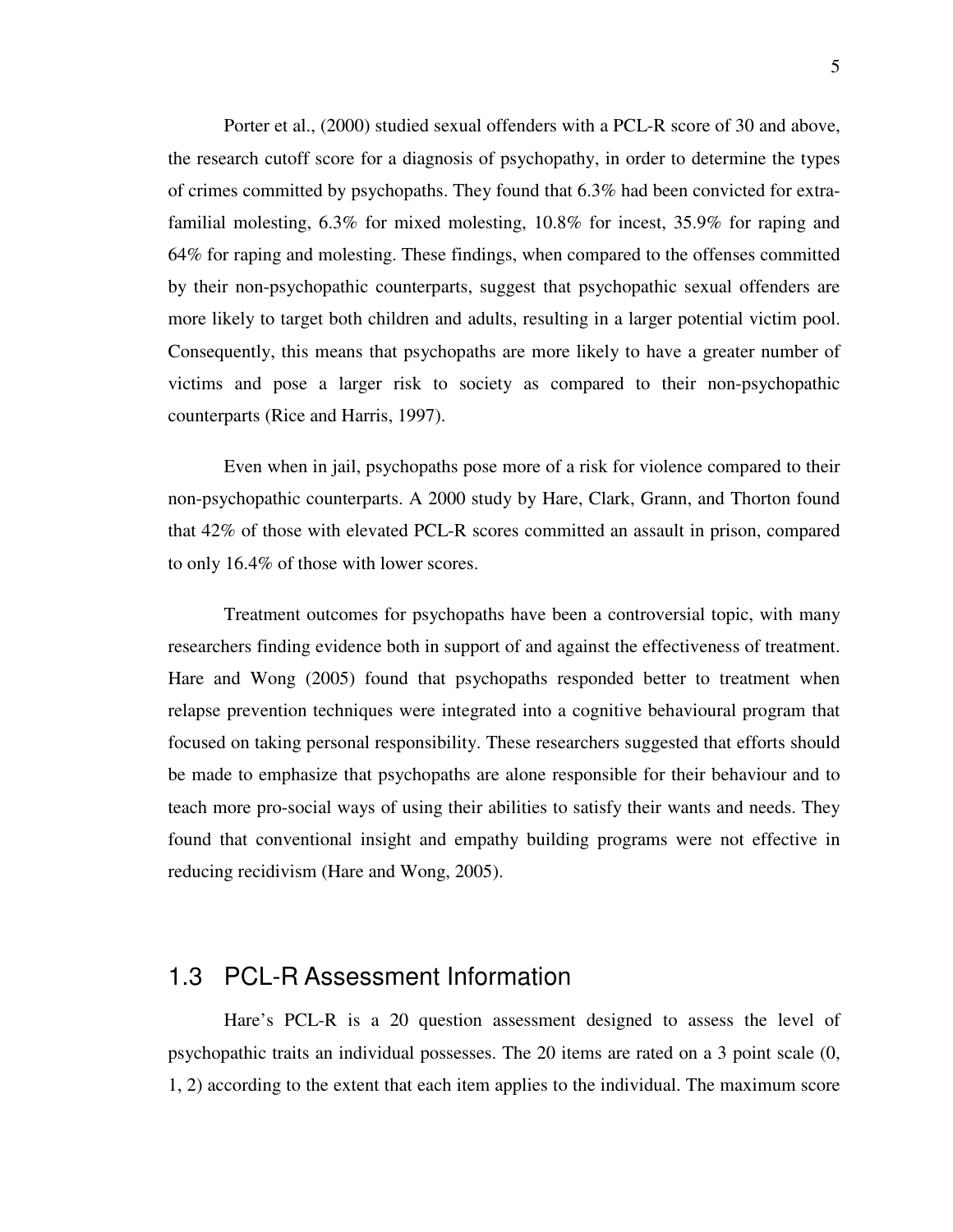an individual can receive is 40 and the cut-off for a diagnosis of psychopathy is 30 (Hare, 2003). The average non-psychopath will score a 5 or 6 while the average corporate or white-collar psychopath will achieve a score in the 20's (Babiek & Hare, 2006). Sexually deviant psychopaths will tend to score the highest (Hare, 2003).

Figure 1.1 taken from Hare and Neumann (2008) shows the structure of the twofactor PCL-R higher-order representation of the four correlated factors model. Eighteen of the twenty items form the four dimensions: (i) interpersonal (glib/superficial, grandiose self-worth, pathological lying, conning/manipulating), (ii) affective (lack remorse or guilt, shallow affect, callous/lack empathy, fail to accept responsibility), (iii) lifestyle (stimulation seeking, impulsivity, irresponsible, parasitic orientation, lack of realistic goals), and (iv) antisocial (poor behavior controls, early behavior problems, juvenile delinquency, revocation of conditional release, criminal versatility). These four dimensions are combined together and divided into two factors: Interpersonal/Affective (F1) and Lifestyle/Antisocial (F2). Each of the eighteen items are taken as one question to be rated on the 3 point scale. The last two items which do not load on either factor are, "promiscuous sexual behavior" and "many short term relationships" (Hare & Neumann, 2008). Administrators of the PCL-R use a semi-structured interview, case history information and specific scoring criteria to rate each of the twenty items.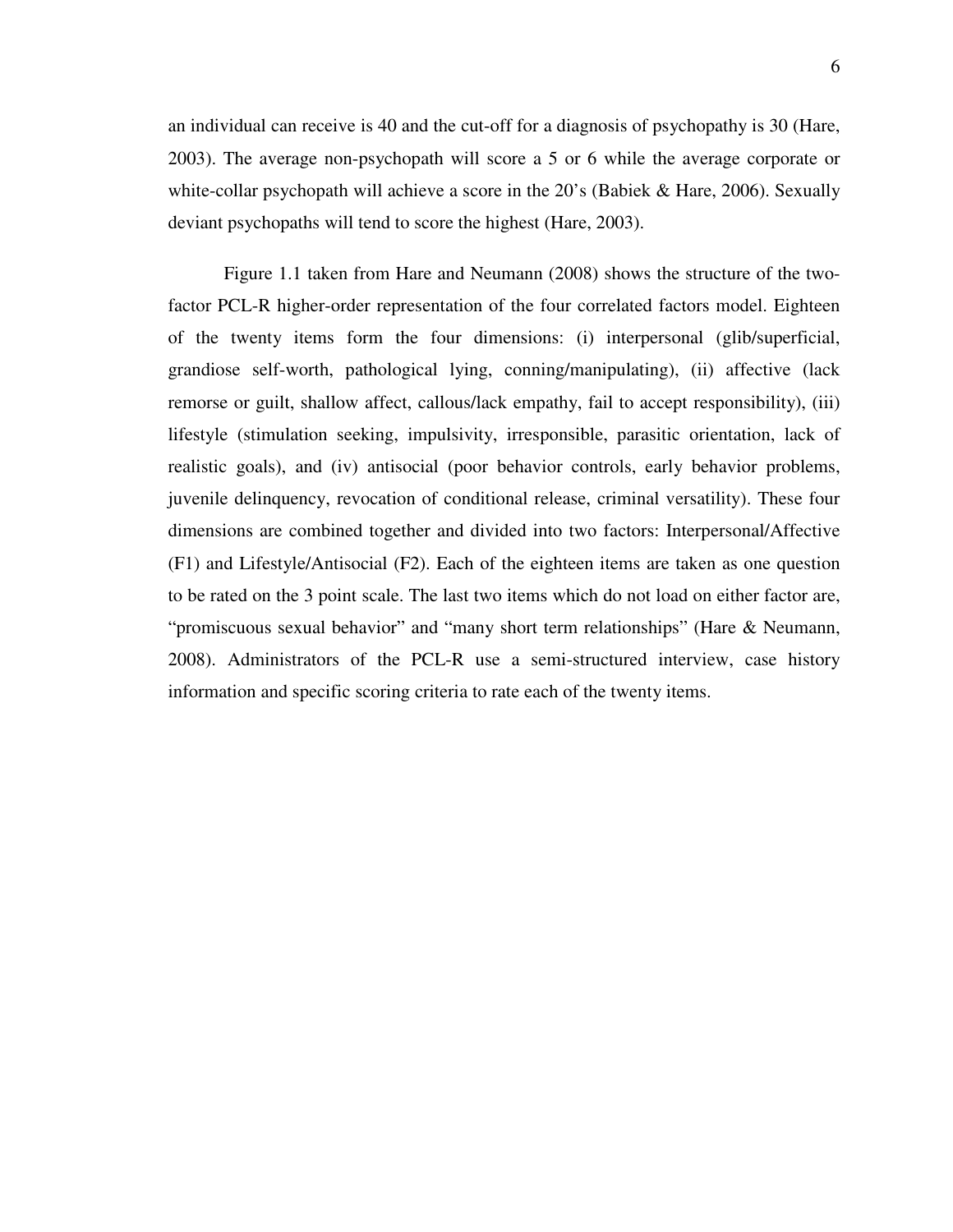

Figure 1. Two factor analysis of the PCL-R structure.

#### 1.4 Inter-Rater Reliability Rater Reliability

Research suggests that scores for Factor 4 (Antisocial) of the PCL-R are the least subjective and vulnerable to the effects of evaluator variability (Rufino and Boccaccini, 2008). In Rufino and Boccaccini's 2008 study, nine doctoral students were given tra on the PCL-R and asked to rate the subjectivity of each item. With an intraclass correlation coefficient (ICC) of .94 they agreed on which items required the example to the effects of evaluator variability (Rufino and Boccaccini, Rufino and Boccaccini's 2008 study, nine doctoral students were given training CL-R and asked to rate the subjectivity of each item. With an intraclas training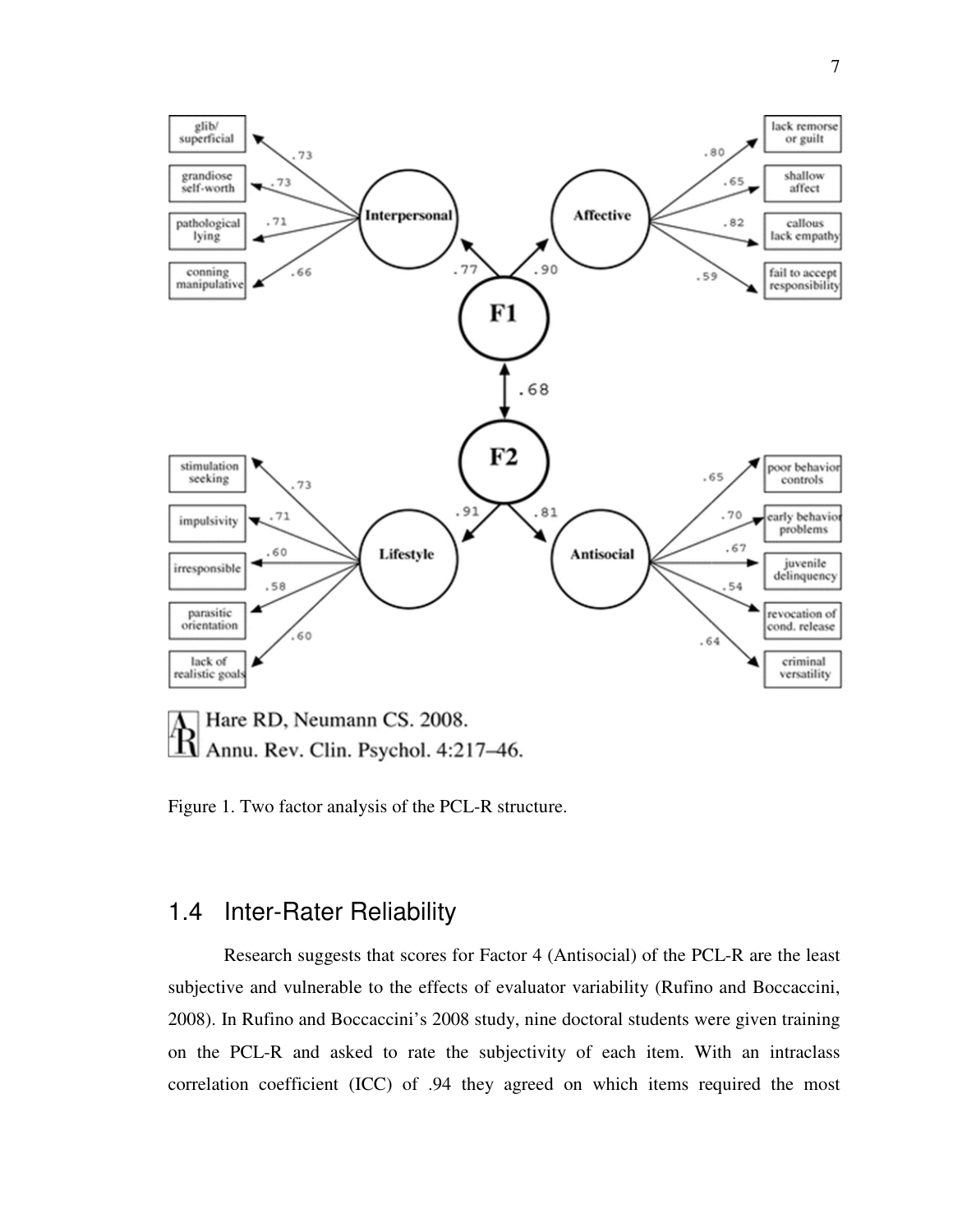subjectivity, with Factor 4 having the lowest ICC (Rufino and Boccaccini, 2008). Studies have found that Factor 4 is the most predictive of recidivism and is in fact more predictive than Factors 1, 2 and 3 combined (Walters et al., 2008).

The Hare manual (2003) reports inter-rater agreement for the PCL-R total score, with single evaluator intraclass correlation coefficients (ICCs) ranging from .86 to .94. However a recent U.S. study of opposing evaluator PCL-R scores from sexually violent predator (SVP) trials suggest that these scores may not translate into the forensic evaluations in the field (Murrie et al., 2008a). The study examined PCL-R scores from 23 sex offender civil commitment cases where the offender was scored by a prosecution evaluator as well as a defense evaluator. The agreement for the total PCL-R score was .39; a much lower score than those reported in the manual. The researchers found that scores reported by prosecution evaluators were significantly higher than those reported by the defense evaluators, which shows a possible partisan allegiance (Murrie et at., 2008a). Results such as these have produced concern that Hare's PCL-R inter-rater reliability scores cannot be reproduced in the forensic field.

In order to further investigate this topic, another study looked at inter-rater reliability with evaluators who had the same training and the same information such as files and video interviews (Murrie et al., 2008b). They found that evaluators in this case produced high inter-rater reliability scores. The study went on to suggest that these findings may have been different from previous studies looking at real world forensic settings because of the differences in information that evaluators would have in the field. In practice, opposing evaluators may have different offender information, conduct separate interviews, and have different training and experience with the PCL-R. Murrie et al. suggests that this might be responsible for the discrepancy between inter-rater reliability scores observed in forensic settings versus research settings (Murrie et al., 2008b).

Upon closer inspection, Murrie et al., (2008b) found that more than 30% of the variance between evaluators was due to evaluators consistently scoring all clients either higher or lower than other evaluators would have. When researchers compared evaluators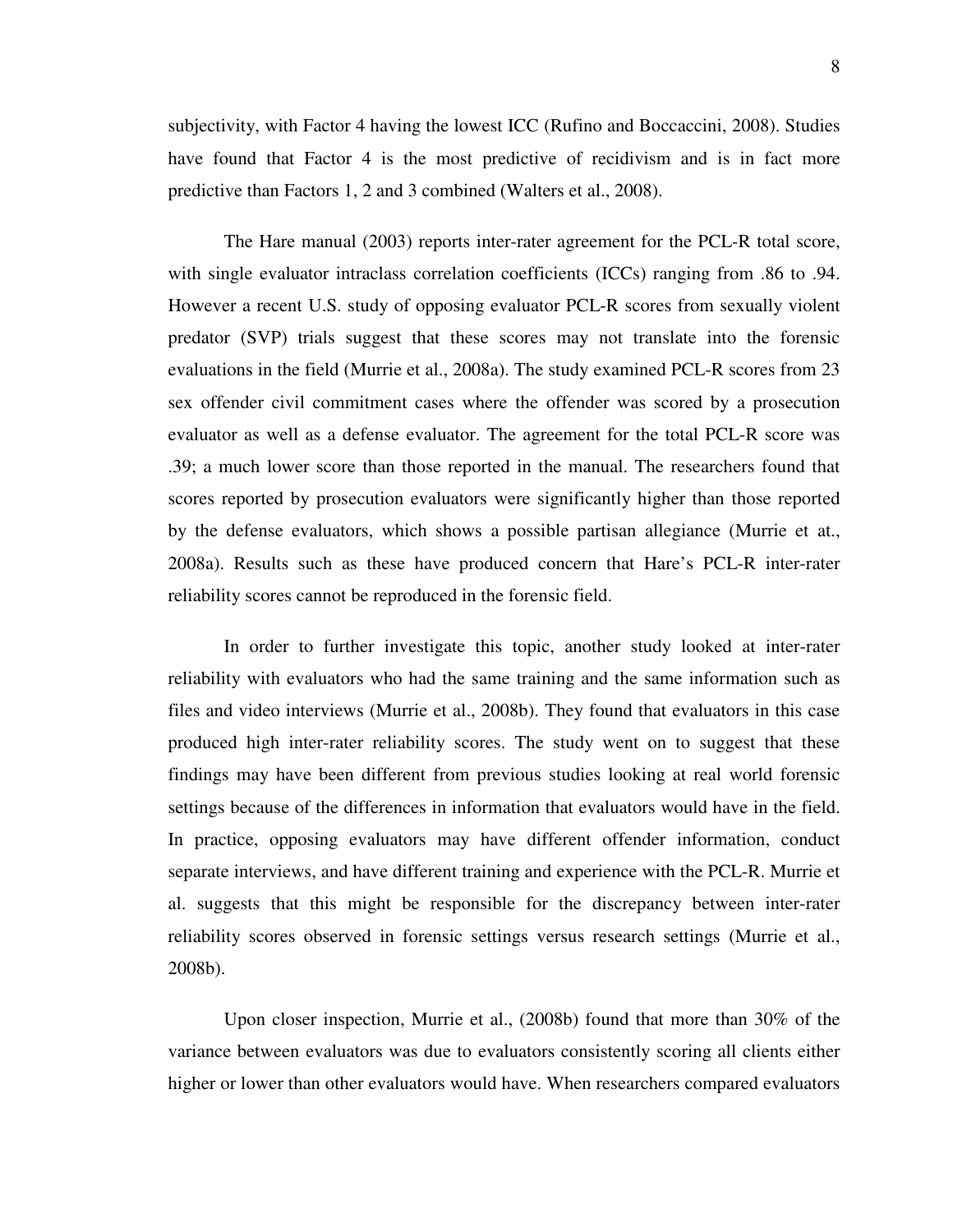who scored the same offenders, they found that two evaluators differed on average by more than 10 points. Murrie et al, (2008c) also found that 20% of the variance was attributable to adversarial allegiance and 45% to the offender's natural variance on the PCL-R scale.

#### 1.5 Allegiance Differences in Ratings

Although the APA Committee on Ethical Guidelines for Forensic Psychologists (1991) states "Forensic psychologists take special care to avoid undue influence upon their methods, procedures and products, such as might emanate from the party to a legal proceeding by financial compensation or other gains," this does not always appear to be the case in forensic settings, as research demonstrates there is often evidence of an allegiance difference in PCL-R scores (Edens et al., 2012).

Edens et al., (2012) looked at the overall problem of partisan allegiance in the American court system. They found that allegations of bias appeared more frequently in criminal cases  $(64%)$  versus civil cases  $(36%)$ . Overall, the percentage of allegations were, " 28% referred to a mental health expert as being for sale, 27% referred to being a partisan/advocate, 21% referred to nonspecific bias, 14% referenced pseudoscience, 6% mysticism, 3% could not be classified" (Edens et al., 2012). Being for sale was the most common in criminal trials while partisan/advocate was most common in civil trials (Edens et al., 2012). With such differing scores from evaluators for the PCL-R, researchers are looking further into the problem of partisan allegiance.

Boccaccini et al., (2008) found approximately 30% of variance in PCL-R total scores were due to the scoring tendencies of individual Sexually Violent Predator (SVP) evaluators. A study to assess the differences in scoring was conducted to compare the PCL-R scores reported by (i) defense and prosecution and (ii) prosecution and state to those of independent raters who were trained in administering the PCL-R (Rufino et al., 2012). The researchers found that independent raters gave significantly higher scores to the offenders than both the allegiance and comparison cases, and suggest that this may be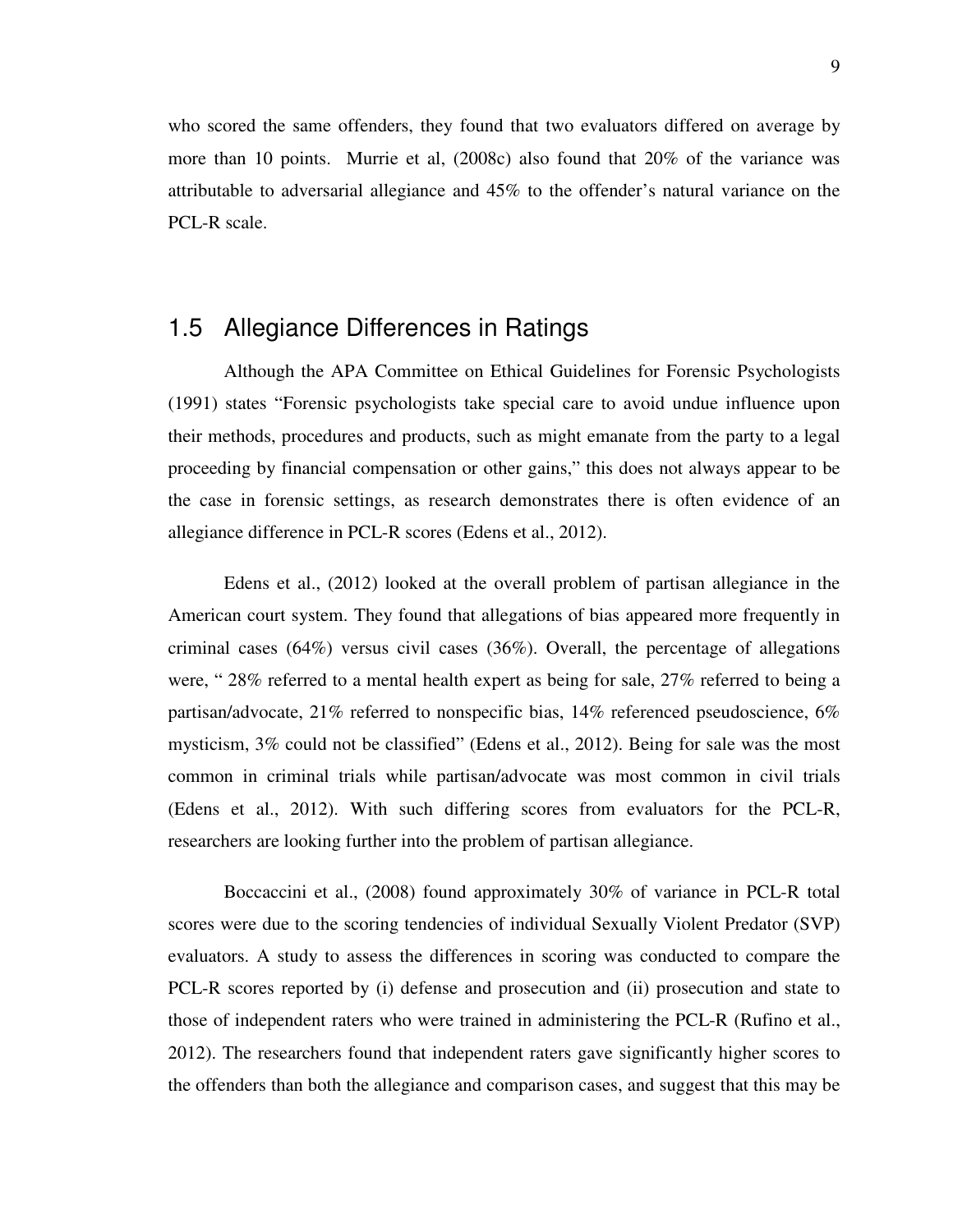due to the overall difficulty in scoring the offender and/or the fact that their PCL-R scores were derived from file review only as compared to file review and interview. Researchers also found the main source in score differences between the experts was due to individual scoring differences. They found 53.8% of the variance in the PCL-R total scores was attributable to rater differences (Rufino et al., 2012). Miller et al., (2011) found that some raters consistently reported higher scores across all offenders compared to their counterparts specifically for facets  $1(21\%)$  and  $2(27\%)$ . This was further validated with another study which found that examiners working on the same "side" of the judicial system have been shown to produce unreliable scores, especially in relation to Factor 1 traits (Edens et al., 2010).

Murrie et al., (2008c) suggest that the difference in SVP's scores may not be necessarily due to evaluator variability but rather due to attorney's "shopping around" for an evaluator who scored the evaluation in a way that would benefit their client. Instead of examining scores that are on the normal curve, we instead may be looking at the outliers. Dematteo and Edens (2006) found similar results which suggest PCL-R scores that attorneys did not find to benefit their argument were not introduced into court as evidence.

Another important area to consider is how much evidence and information is needed in order to adequately assess a person with the PCL-R. Previously, researchers have found that different forensic assessors often conducted different interviews where they may ask different questions and thus receive different responses (Boccaccini, et al., 2008). Another issue to consider is that PCL-R scores may be different between assessors due to the inadequate amount of information that they receive. It may be that different examiners believe they need different amounts of information to conduct the assessment. In Edens' (2006) article, he astutely points out that the Hare (2003) manual states that the PCL-R should not be used without sufficient file information; however the manual does not define what constitutes sufficient information.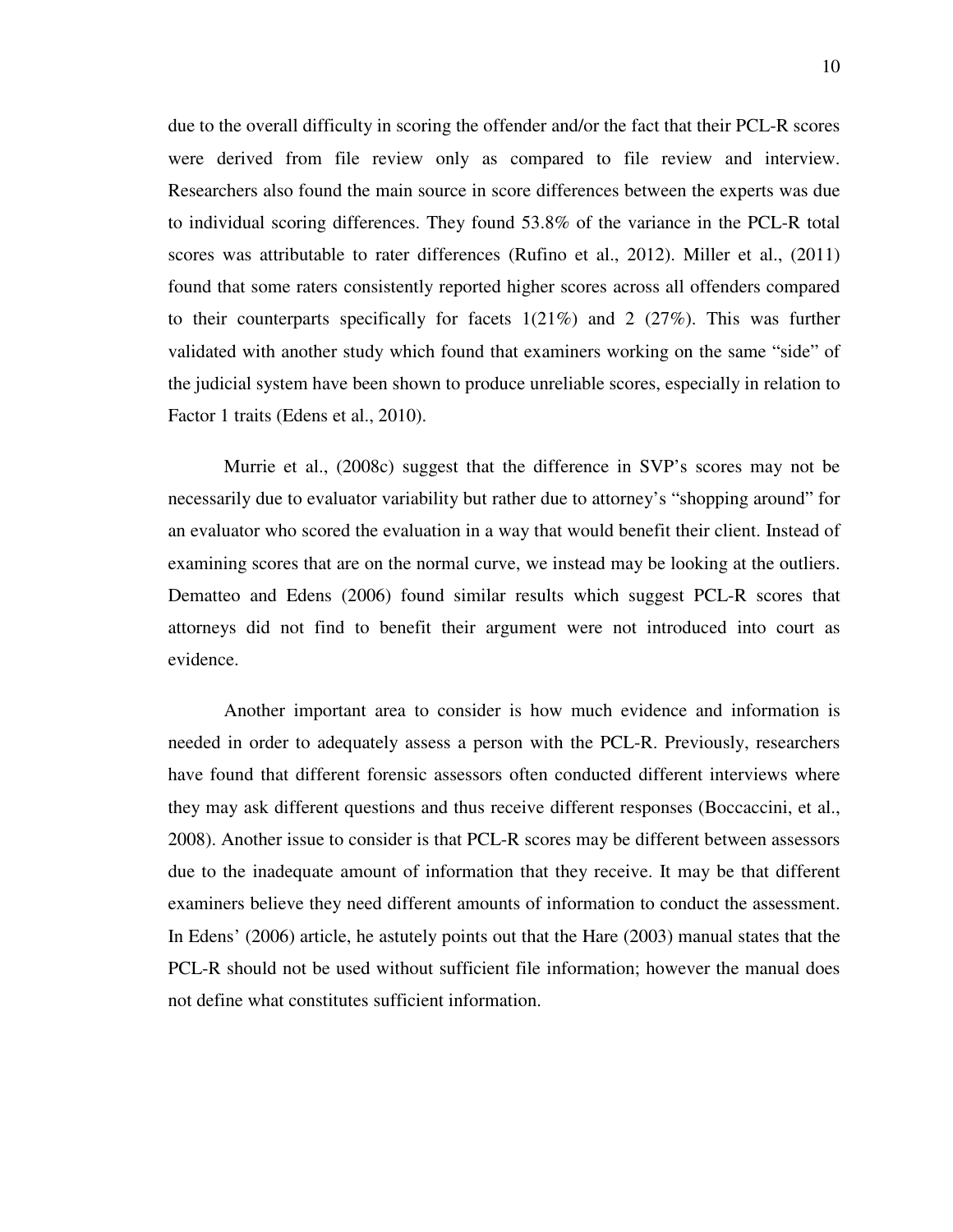#### 1.6 PCL-R Misuse in Courts

What does appear to be important is that the PCL-R is used in only appropriate settings and is not misused by prosecutors or defenders to promote their agendas in court settings. It is important to remember that the PCL-R was constructed as a measurement for psychopathy and should not be used outside this scope to make other determinations, such as malingering. Using it in these instances can be very destructive as the psychopath label has a very negative connotation and this can have significant impact on the jurors' decisions (Rendell et al., 2010).

In their article focused on the misuses of the PCL-R in court settings, Edens (2001)states that "Many forensic examiners inappropriately administer various psychometric measures, misinterpret their results or both, and then attempt to introduce this flawed information into judicial proceedings either through reports or direct testimony. Moreover, even well intentioned mental health experts can have their data misinterpreted by resourceful prosecutors and defense attorneys." Edens (2001) demonstrates this when he describes a court case where a psychiatrist used the PCL-R to draw a conclusion, stating in court that the accused was unlikely to have committed the crime of sexual abuse because he didn't have several of the traits exhibited by psychopaths. In this case the psychiatrist did not have enough information available to him to draw this conclusion, as it was not supported by existing empirical literature regarding a relationship between psychopathy and sexual violence (Edens, 2001).

#### 1.7 PCL-R in American Courts

In 2006, Walsh and Walsh examined the application of Hare's Psychopathy checklist in U.S. courts. Using the Westlaw database, they reviewed cases from 1991- 2004 where PCL-R testimony was introduced as evidence in the psychological assessment of the offender. They found that the PCL-R assessed psychopathy was being used in state and federal courts and had increased considerably in recent years, with 90% of the cases being decided after the year 1999, the most being decided in 2004. Overall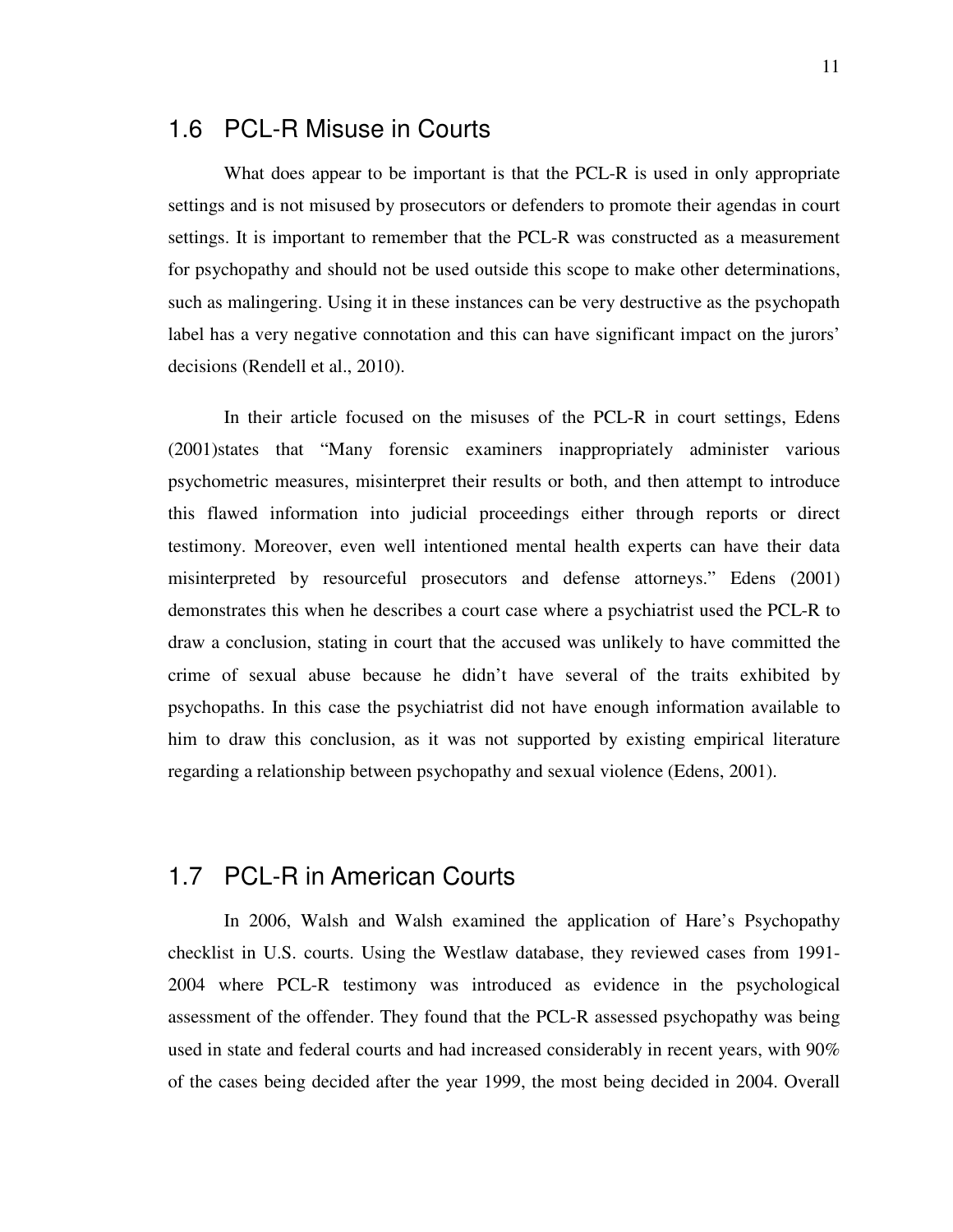they found the PCL-R was being introduced in nine different contexts, namely, "commitment pursuant to sexual predator laws, parole hearings, death penalty sentencing, civil commitment, transfer from juvenile to adult court, termination of parental rights, sentence enhancement and sentence mitigation, competency to stand trial, and guilt determination" (Walsh & Walsh, 2006). The most common use was in commitment pursuant to sexual predator statue hearings, a close equivalent to a Dangerous Offender (DO) hearing for a sexual offender in Canada.

In adult court settings, formal assessments of psychopathy are increasingly being used to justify longer sentences, more stringent release conditions, death sentences, and civil commitment under SVP statues (DeMatteo & Edens, 2006; Edens et al., 2005; Walsh & Walsh, 2006). DeMatteo and Edens (2006) found the PCL-R was most often introduced by the prosecution (64%) in U.S. courts to bolster legal arguments that a defendant was a danger to others and should be jailed.

#### 1.8 PCL-R in Canadian Courts

If the court believes that an offender is a danger to society and a regular sentence would not adequately protect the public they can, depending on the amount of offences or type of offences committed by the offender, can put forth a Dangerous Offender (DO) or Long-Term Offender (LTO) application to the court. This can be done only after the person has been convicted of a crime and before sentencing has commenced (Public Safety Canada, 2011).

The law says that that a person who has just been convicted of sexual assault or another "serious personal injury offence" is a DO. If the individual is designated a DO, the court is required to sentence them to indeterminate detention in a penitentiary, unless it is satisfied that the evidence introduced during the DO hearing shows that a sentence of two years or more plus long-term supervision or a regular sentence would adequately protect the public (Public Safety Canada, 2011).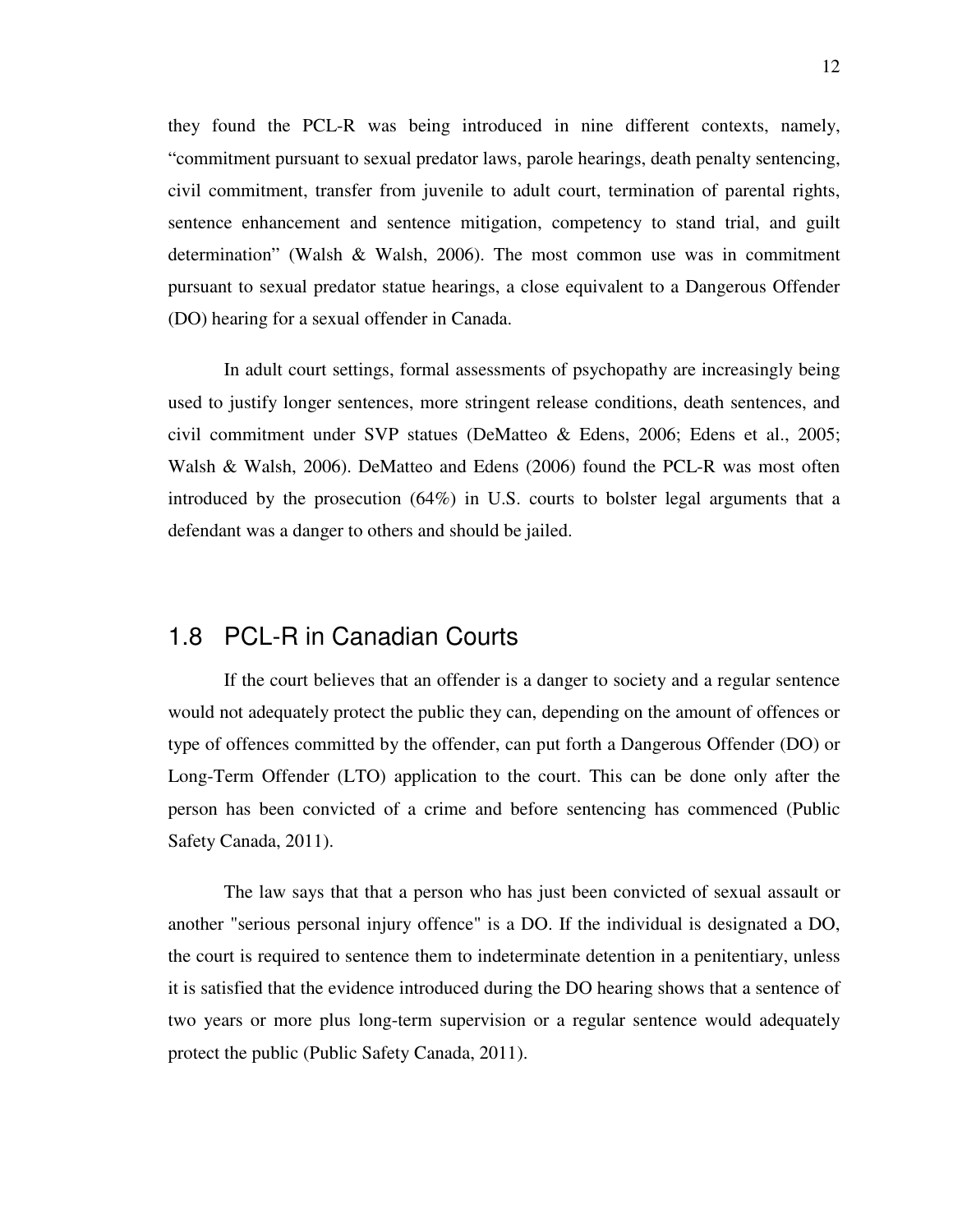In order to assess whether a DO application should be submitted there are several factors that are considered by the prosecution. These are; the nature of the offence and the maximum penalty provided for that offence, the age and health of the offender, the number of victims and number of offences, the degree of violence of each offence, whether there was sexual intercourse with a young child, the pattern and time span of the offences, the offender's criminal history, whether a trust situation existed between the offender and the victim, premeditation or planning of the crime, the ability of the witnesses to tolerate court proceedings, the impact of the crime upon the victims, the possible impact of court proceedings on the victims, previous treatment of the offender, the availability of previous transcripts and/or witnesses, psychiatric assessments of the offender, the availability of any suitable treatment programs, the prognosis for successful treatment, and finally any mitigating or aggravating circumstances (Public Safety Canada, 2011).

Most prosecutors submit a DO Application with the knowledge that the majority of applications will be denied and a LTO supervision order will be put in place instead. A court can declare that an offender is a long-term offender if it is satisfied that three conditions are met. These are; if the offender's sentence will be longer than two years, if there is a significant risk that the offender will reoffend causing death, serious injury or other harm and if there is a reasonable possibility that the risk can controlled in the community (Public Safety Canada, 2011).

Little research has been done on how the PCL-R affects DO and LTO applications. Lloyd, Clark  $\&$  Forth (2010) reviewed Canadian courts cases where the PCL-R had been admitted. They found a trend for PCL-R scores to be related to trial outcomes. Specifically, psychopathy diagnoses were correlated to experts' ratings of treatment receptiveness, with those with the diagnosis of psychopathy receiving lower raters of treatment amenability. This lower level of amenability to treatment was moderately correlated to a negative trial outcome such as long-term offender (LTO) or dangerous offender (DO) sentence. It should also be noted that expert's ratings of risk to re-offend were not related to trial outcome and instead treatment amenability was most predictive of scores (Lloyd et al., 2010).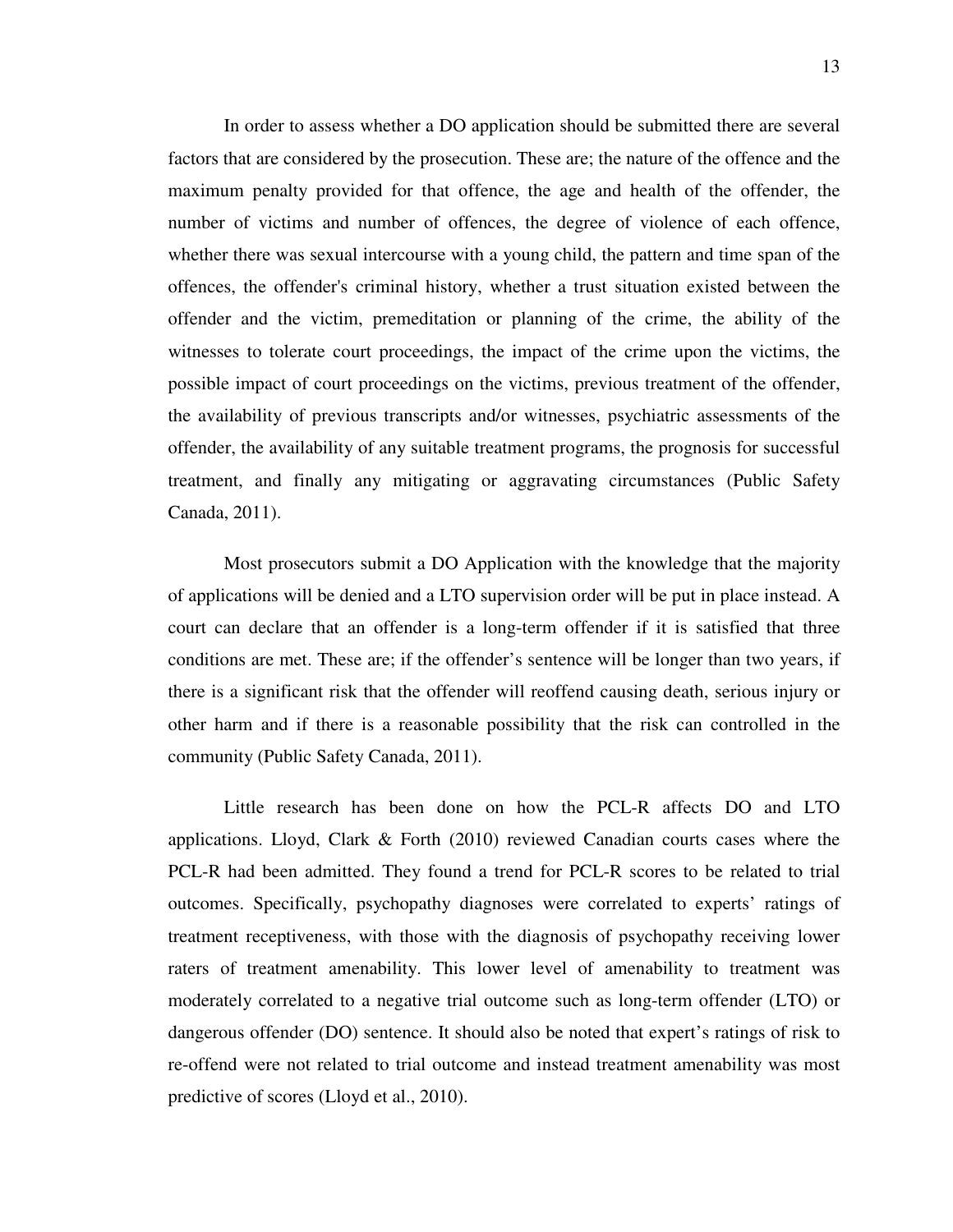#### 1.9 Stigmatizing Effect of the Psychopath Label

Rendell, Huss & Jensen (2010) found that mock jurors more confidently convicted when prosecution testimony labeled the defendant as a psychopath compared to when the prosecution labeled the defendant as not mentally ill. Edens et al. (2004) found that when a prosecution examiner gave testimony diagnosing an offender as a psychopath, mock jury members were more likely to rate psychopathic offenders, as compared to offenders without this label as more dangerous to society even when risk to reoffend was held constant. This effect was present even when the defense provided rebuttal evidence that contradicted the psychopathy diagnosis.

In order to test mock juror's views on the death penalty and psychopathy, Edens et al., (2005) conducted a mock trial. They found that 60% of mock jury members supported a death sentence when expert examiners labeled a male defendant as a psychopath compared to those labeled as psychotic (30%) and not mentally disordered (38%). Edens et al., (2012) also found that the jury's perceptions of the male defendant's level of psychopathy strongly predicted support for his execution. They also found that a layperson was more likely to support execution of the defendant if he appeared to have a low level of remorse, high level of grandiose self-worth and a manipulative interpersonal style.

Edens et al., (2012) found that these interpersonal and affective traits generally associated with psychopathy had more predictive utility than did traits associated with a criminal history and socially deviant lifestyle. This furthered the evidence that the PCL-R can be very stigmatizing due to traits that are associated with it. Conning, manipulation, callousness, superficial charm and a lack of remorse are all considered to be morally reprehensible by society and just being associated with those personality traits can be very detrimental for offenders (Edens et al., 2009).

In one study focusing on how mental health labels impact mock jurors decisions, Edens at el., (2005) found that a label of psychosis was perceived as a mitigating factor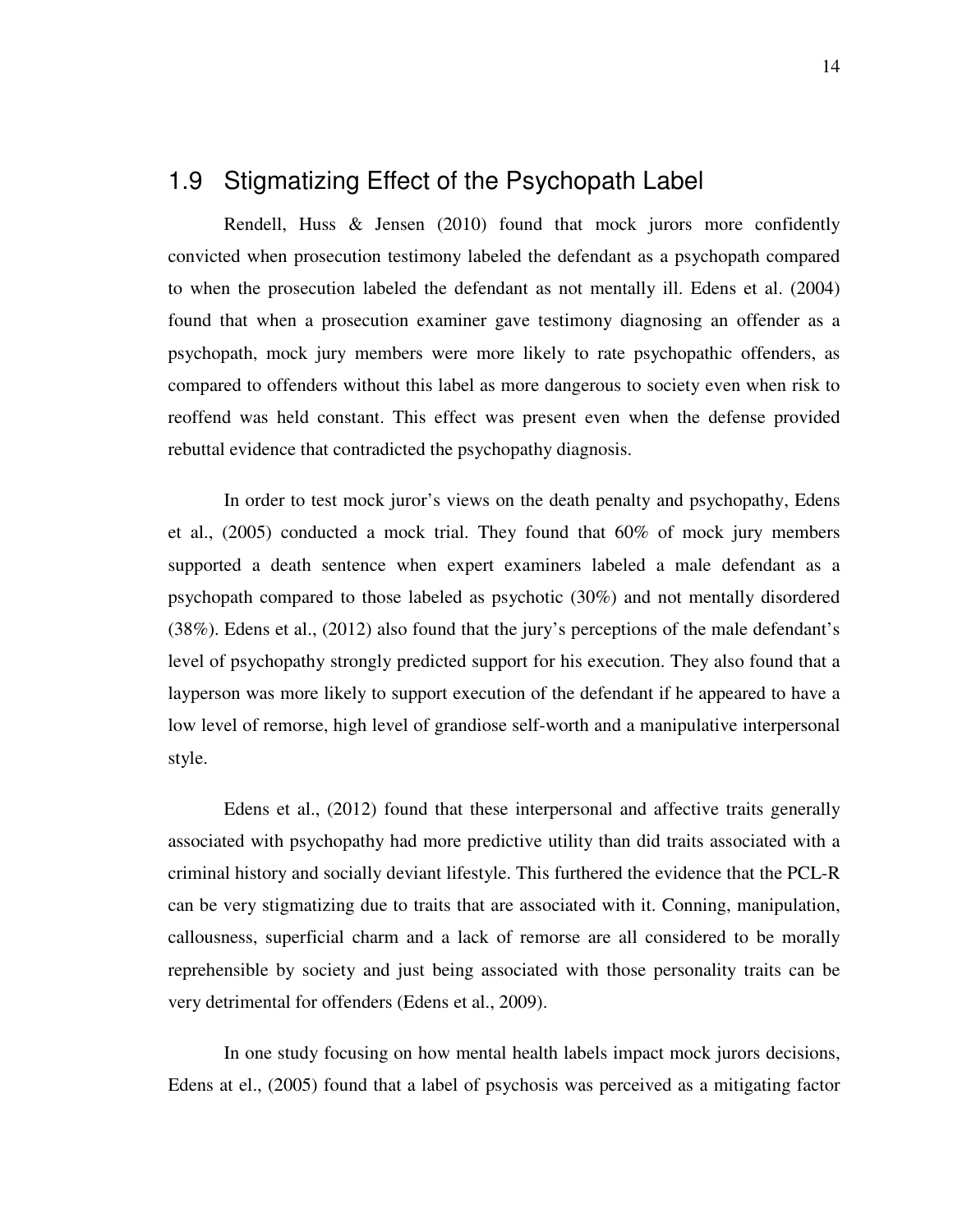while a psychopath label was seen as an aggravating factor. Edens et al., (2003) also found that in mock death penalty cases, psychopathy testimony caused jurors to disregard important mitigating factors that would affect sentencing outcomes.

Both defense and prosecution attorneys believe that mental health evidence concerning psychopathy can be very influential for jurors. They describe such information as having considerable or extensive impact on the outcome of their cases (Edens& Cox, 2012). Edens and Cox (2012) also found that when mental health information was presented, the majority of time it was concerning antisocial personality disorder, psychopathy, and sociopathy. Attorneys also indicated that such mental health evidence was rarely excluded at trial even if there was considerable objection based on admissibility challenges from the opposing counsel (Edens& Cox, 2012)

On a positive note, Murrie et al., (2007) found that judges were more likely to recommend treatment when a psychopathy label was included with a description of core psychopathic traits. Murrie et al., (2007) also cautioned that clinicians who were very descriptive and detailed narratives around psychopathy may influence judges more than assigning a psychopath label as the narrative information may be misinterpreted.

As for the credibility of expert witnesses, Kwartner and Boccaccini (2008) reviewed the current literature and found that mental health experts were more likely to be perceived as credible if their testimony included the 4 C's: clarity, clinical knowledge, case specificity, and certainty. Although expert witnesses cannot state with absolute certainty the likelihood that an offender will reoffend, they were perceived as less credible if they state this in court. This information may lead many expert witnesses to be "over confident" with their answers and testify to things that are not within their scope of knowledge so as to appear competent to jurors. This can have a very negative effect on the offender to which this information pertains, as it may give the judge or jurors a false sense of security regarding the offenders risk to reoffend.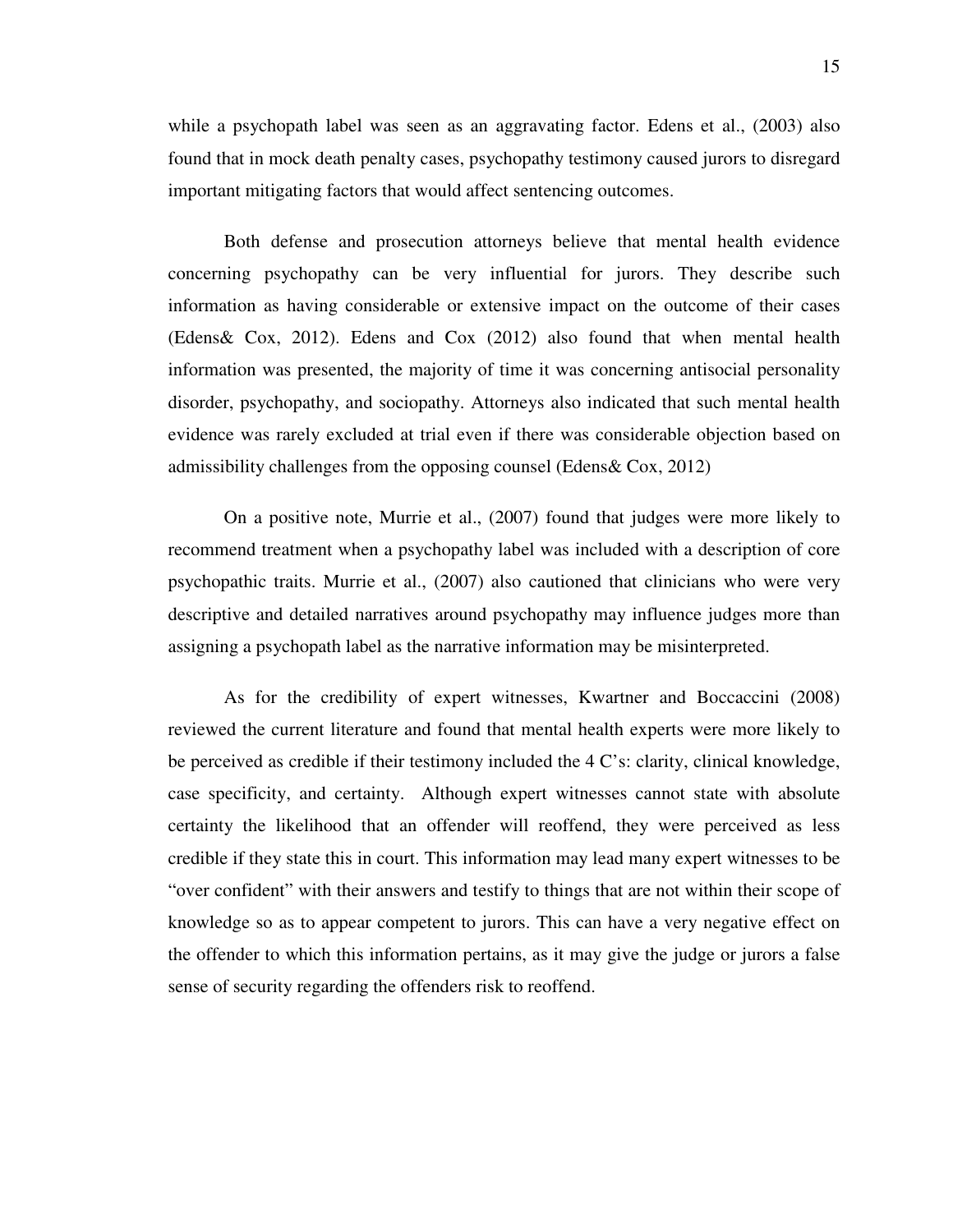#### 1.10 Controversy and the PCL-R

There have been some concerns advanced by researchers such as Skeem and Cooke (2010) that the PCL-R is too heavily focused on criminal activity and this implies that a criminal background is needed in order to state that someone is psychopathic. Along with this, they are also concerned with the use of the PCL-R as a risk assessment tool, as it was not originally designed for this (Skeem & Cooke, 2010). Hare and Neumann respond to this critique, stating that the PCL-R has its beginnings in the correctional system, not because this is what is required in order to score it, but because the correctional system has a wealth of psychopathic offenders, 20-30% of the prison population and a captive audience for study. The instrument also provides a wealth of information on the person and provides an outline of the collateral information which is needed to construct valid and reliable assessments (Hare and Neumann, 2010). It should also be noted that the cut-off score of 30 is meant only for research purposes and does not necessarily reflect the score necessary to assess someone as psychopathic. Hare himself used a lower score to assess for psychopathic traits in white collar criminals who, in most cases, do not have a criminal background (Hare and Babiak, 2009).

In regards to its construct validity, the PCL-R was never designed to predict an offender's risk to reoffend. Due to research that has shown a correlation between a person's PCL-R score, their risk to reoffend and other risk assessment scores such as the Level of Service Inventory Revised (LSI-R), some clinicians have decided to use the PCL-R as an indicator of risk and present this information in court (Skeem & Cooke, 2010). While the PCL-R may correlate to scores from the LSI-R, due to the construct validity of the PCL-R, the PCL-R should not be used in place of an assessment like the LSI-R that is designed to assess risk to reoffend (Bonta, 2007). Comparisons between instruments should only occur if the instruments were developed for the same purpose (Hemphill & Hare, 2004). As the PCL-R was originally designed to assess the clinical construct of psychopathy, this is all that it should be used for (Hare, 2003, 15).

The PCL-R was not meant to compete with risk assessments like the LSI-R. However, the information it provides can help clinicians to better understand the clients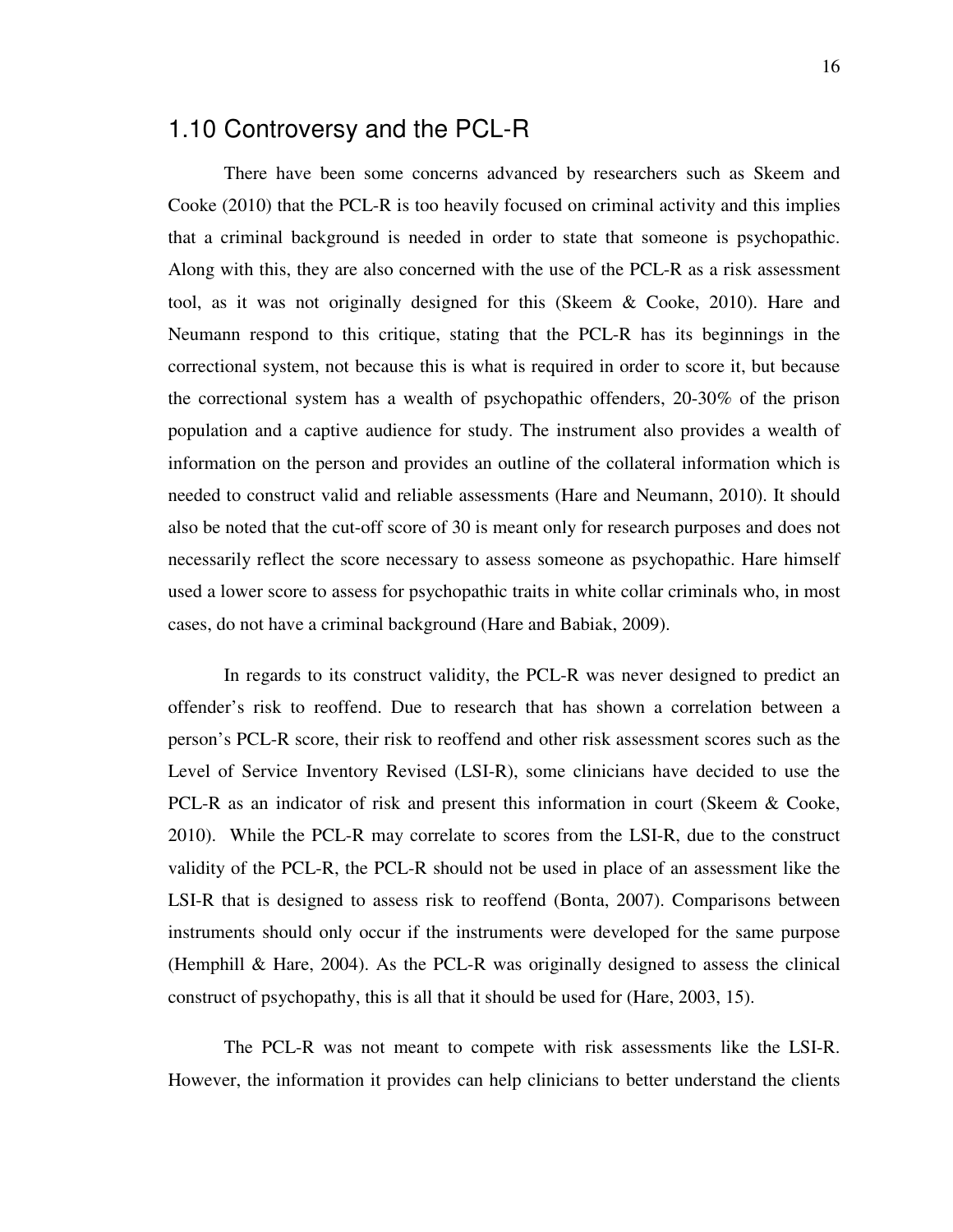with whom they work with (Hemphill  $\&$  Hare, 2004). It should also be noted that measures such as the LSI-R assess criminogenic needs of the offender which can be helpful in sentencing (Bonta, 2007). This is something that cannot be derived from the PCL-R.

Finally it should be noted that, "A PCL-R score is not psychopathy any more than an intelligence test score is intelligence itself. "A PCL-R score represents a way, not the way to assess psychopathy" (Skeem and Cooke, 2010). As Skeem and Cooke have pointed out the PCL-R is not the only way to assess for psychopathic traits in offenders, however currently the PCL-R is the best validated tool to assess psychopathy (Skeem and Cooke, 2010).

### 1.11 PCL-R, Risk Assessment and Sentencing

In regards to sentencing, risk/needs assessments are used for two purposes. First, they are designed to differentiate high risk offenders from low risk offenders and to identify the offender's criminogenic needs which can lead to appropriate sentence length as well as treatment.

Their second purpose is to reduce offender recidivism by assessing the appropriate level of supervision needed while still protecting the public by determining the threat the offender poses in a community setting (Bonta, 2007).

 The PCL-R can be used as a responsivity tool to determine what treatment options may be the best, as well as the sentence that is needed to control for the personality of the psychopath such as impulsiveness, lack of empathy, lack of behavioural controls, manipulative behaviour, pathological lying, failure to accept responsibility, and so on (Hare and Neumann, 2008). These traits can make an offender harder to supervise in a community setting where it is necessary to ensure the protection of the community.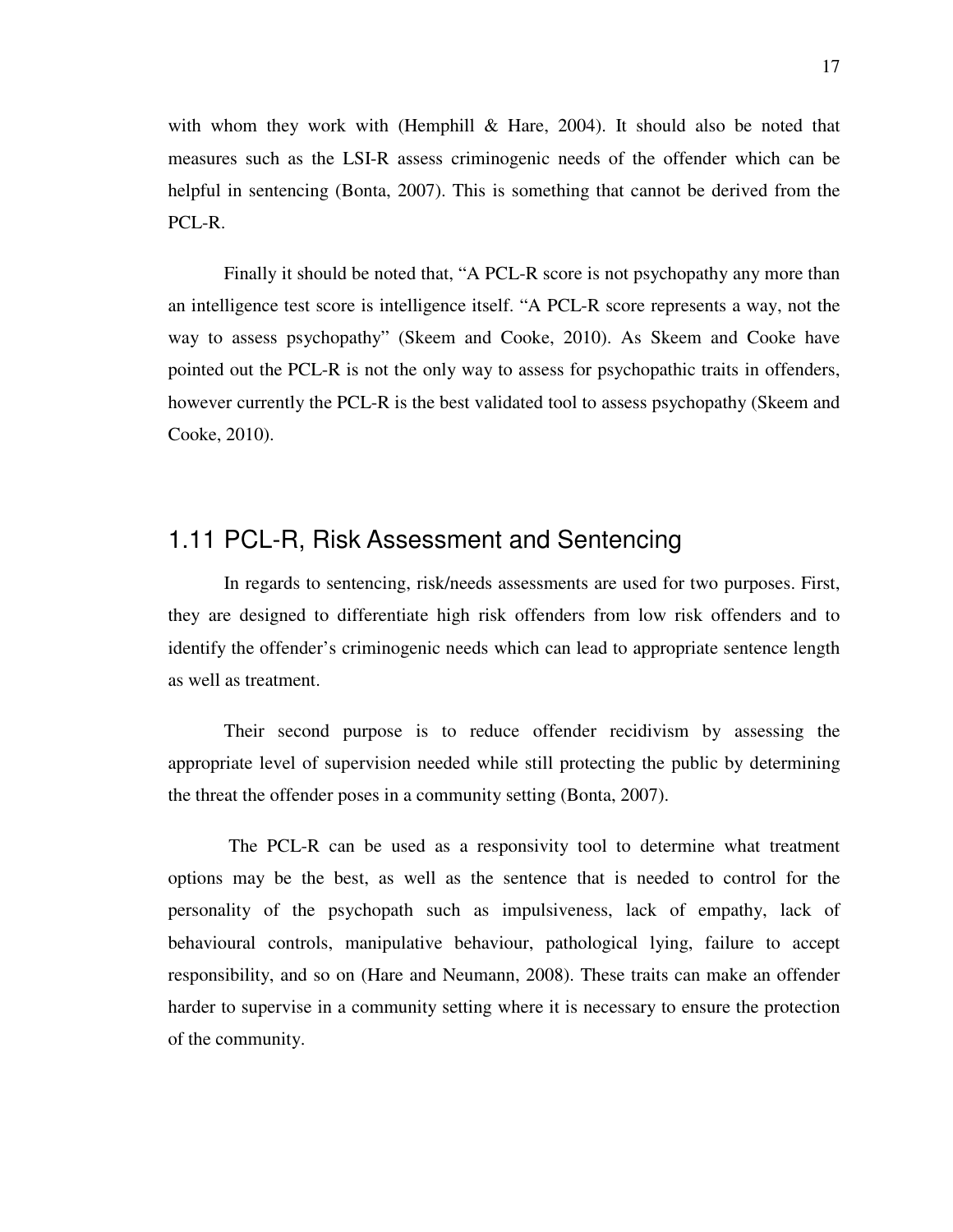How do risk assessments fit in with sentencing? Bonta (2007) states that allow there may be problems with the integrity of the implementation of risk assessments and the PCL-R in a forensic setting, it should not invalidate of the use of them when properly administered by trained professionals. Without the use of risk assessment tools and the PCL-R in sentencing, judges may instead rely on their own feelings or instincts, which have been shown to be less accurate than risk assessments (Bonta, 2007). The judges reliance on personal feelings or instincts may be more inaccurate when dealing with psychopathic offenders who have been shown to be manipulative and able to acquire smaller sentences and earlier parole (Patrick, 2007; Porter et al., 2009).

In conclusion the strength of using both the LSI-R and the PCL-R in sentencing is not in choosing one or the other, but in combining them to give a sentence and treatment plan that is more responsive to the offender. While the LSI-R would be used to determine the risk to reoffend, the PCL-R can be used to determine level of psychopathy of the offender, and depending on that score, to steer the offender to the appropriate treatment such as an empathy building program for low scoring offenders and a CBT program geared towards self-interest for higher scoring offenders (Gendreau et al., 2002; Hare and Wong, 2005).

#### 1.12 Hypotheses

There is a lack of research on how and when psychopathy and the PCL-R are introduced into Canadian courts even though our legal system is appreciably different enough from the American legal system to warrant it. This study was designed to address this issue by conducting a descriptive study to examine when and how PCL-R scores and related information is introduced as evidence into Canadian court cases. The hypotheses are:

1. The PCL-R will be introduced more frequently in court cases dealing with more serious charges including murder, attempted murder, assault, sexual assault, and robbery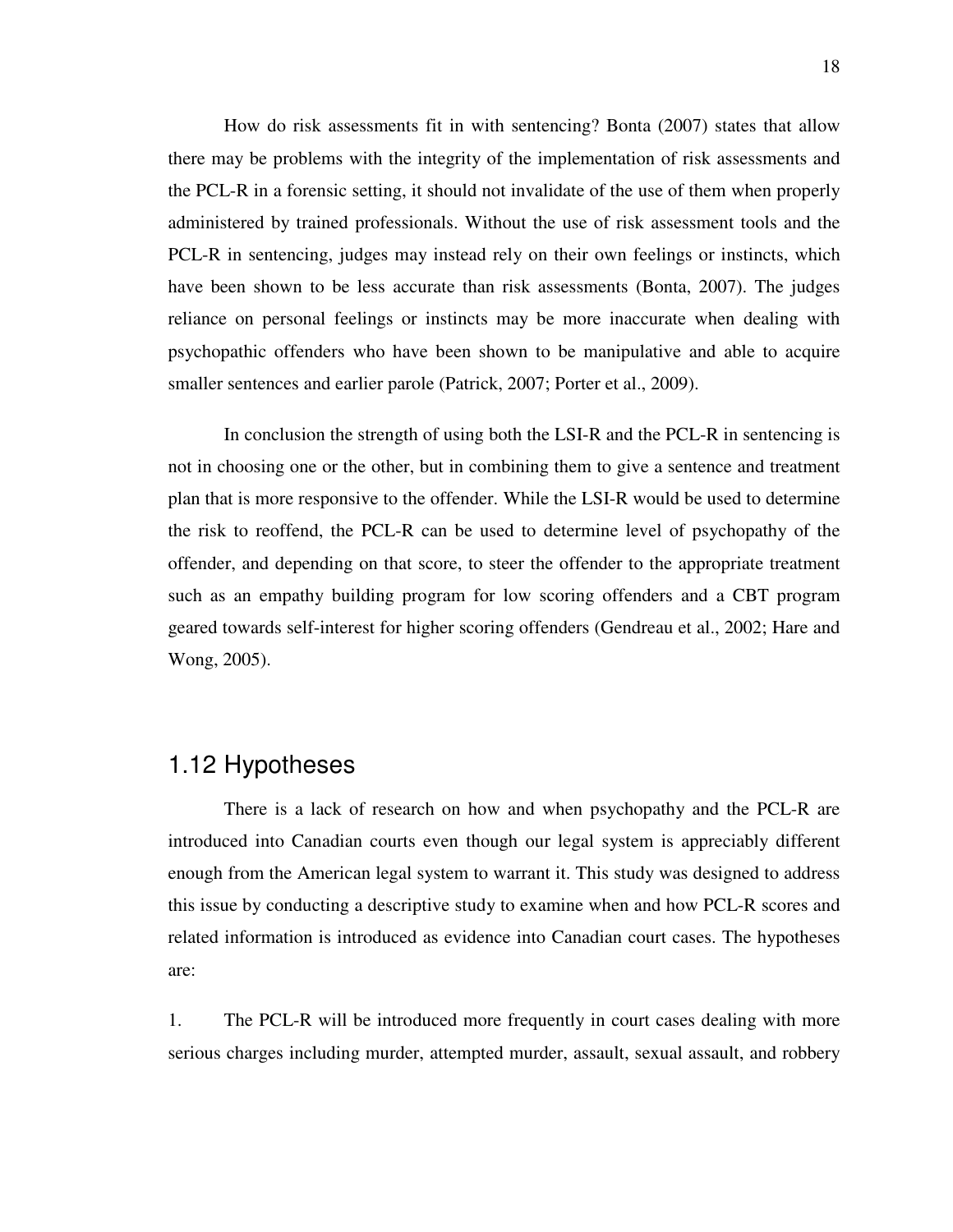as well as cases involving a Long Term Offender and Dangerous Offender application by the crown.

2. The amount and depth of PCL-R testimony ((i) just the score, (ii) the score plus descriptive information on psychopathy and what the scores means, or (iii) expert descriptive testimony that includes the scores, information on what the scores mean according to risk as well as a professional opinion about the offenders would affect trial outcomes. Specifically input that was especially detailed and of larger quantity would have a negative effect on sentence outcome.

3. A higher PCL-R score would negatively affect the offender's sentence length.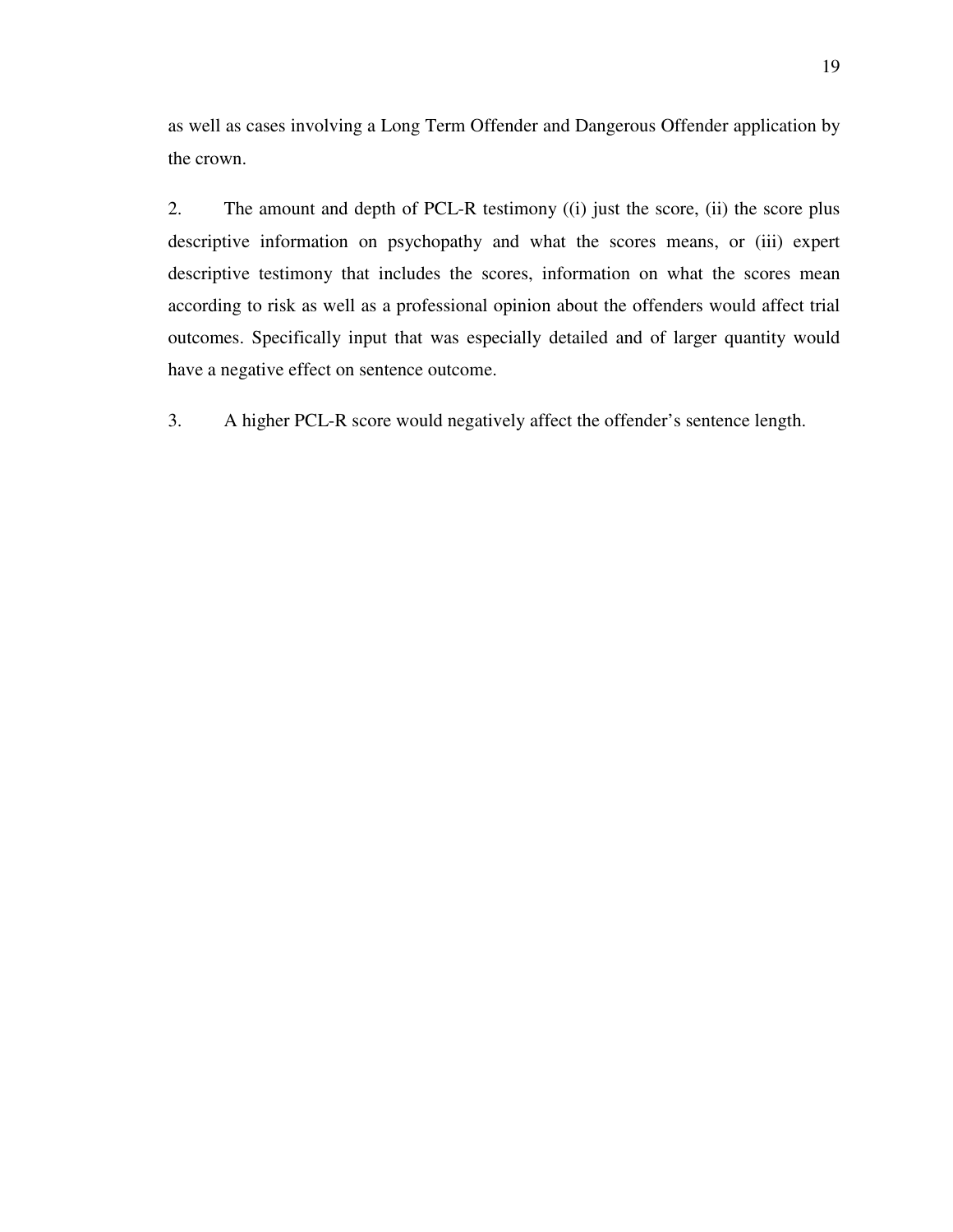### Chapter 2

### 2 Research Methods

An outline of the research methods used to collect, interpret and analyze the data for both the descriptive and sentencing study are provided in this section. No ethics approval was required for this study as the data was retrieved from a publically accessible website.

#### 2.1 Methods

This study used the case law survey method drawing on the Lexis-Nexis Quicklaw Academic Database in identifying published sentencing decisions in Canadian courts that included the terms PCL-R or Psychopathy Checklist Revised or Psychopath for the time period January 1, 2007 to December 31, 2012. Cases involving other psychopathy checklists such as the original Psychopathy Checklist (PCL), and the PSCAN were excluded while those with the Psychopathy Checklist: Youth Version (PCL:YV) were included for the descriptive study only. This search produced 332 cases. Cases were then eliminated if they were in French, if the PCL-R information was from another case or if the term psychopath was used by someone without a psychological or legal background. This narrowed the number of applicable cases to 274 which were then used to generate the descriptive study.

The 274 cases were then narrowed to include only those involving sentencing decisions by judges in cases that did not involve dangerous or long term offender applications by the crown. This reduced the sample to 87. Those 87 cases were screened and a case was eliminated if it could not be determined who produced the PCL-R information or if the PCL-R information did not come from professionals with psychological expertise. Psychological professionals were defined as psychiatrists or psychologists. This left 37 cases for analysis.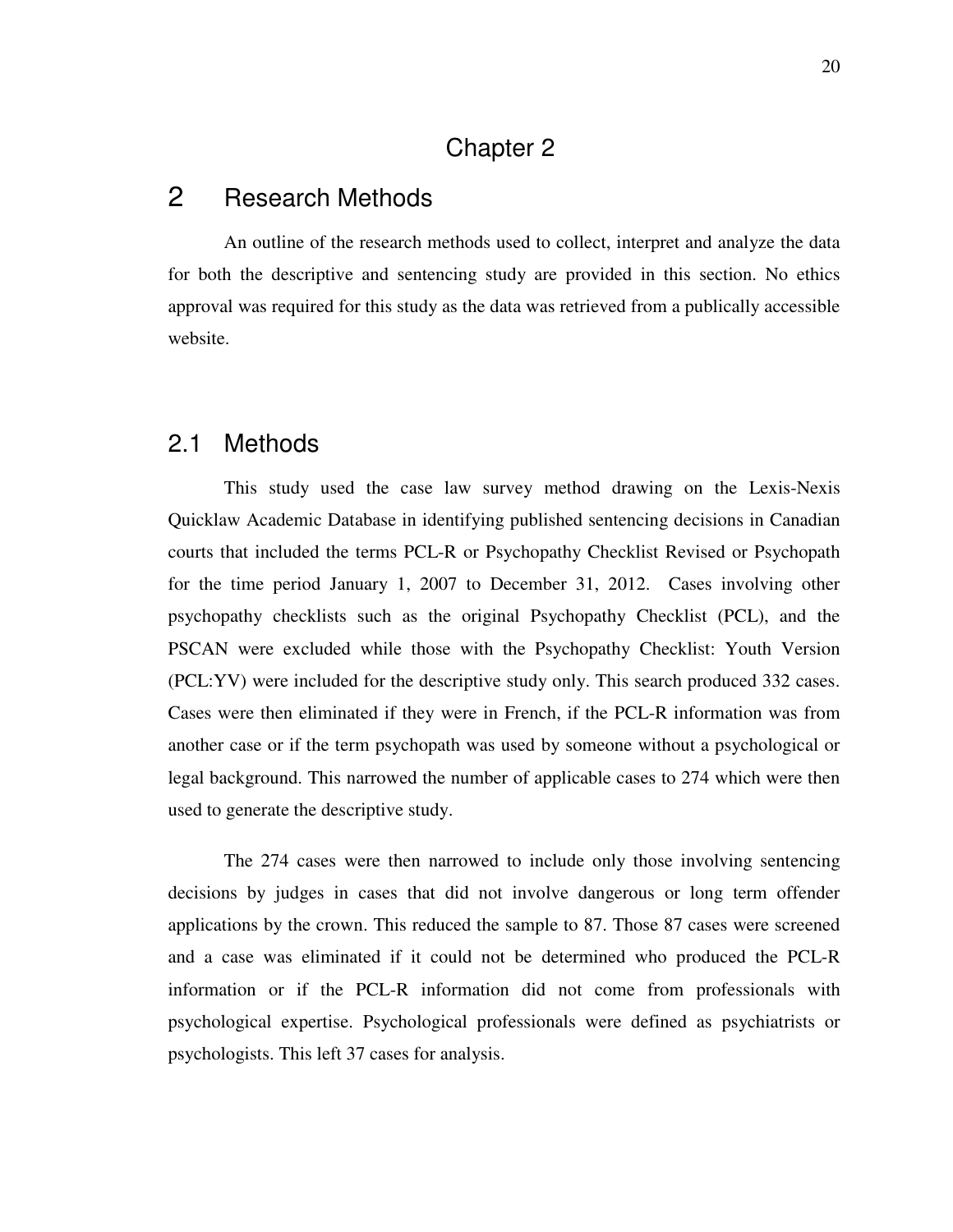The 37 cases were coded based on offender characteristics, expert characteristics, and the content of the experts' mental health and risk testimony. Offender characteristics included the offender's age, age at first arrest, number of prior offences, ethnicity, current charge, history of addiction, current employment, previous hospitalization for mental health issues as well as any mental health diagnosis. Also coded were the variables related to the offender's plea of guilt, whether they were under the influence of a substance at the time of the offence or whether and the extent to which they showed remorse.

Psychological expert characteristics that were coded included their affiliation (to the defense, crown or to the court), their academic background as a psychologist or psychiatrist, as well as their previous experience conducting risk assessments with correctional clients. Their expert testimony was then coded if the expert provided information to the court about the psychological status of the offender, risk to reoffend, and/or treatment amenability. Raw PCL-R scores or descriptive PCL-R scores given by experts were coded within the following parameters; very low 0-4, low 5-10, mediumlow 11-20, medium-high 21-29, high 30-35, very high 36-40. When experts gave their opinions on treatment amenability, level of supervision required and risk to reoffend this information was coded as low, medium or high. The purpose of the PCL-R testimony given by the experts was categorized as 1) to identify the person's level of psychopathic traits or 2) their risk to reoffend or 3) risk to reoffend and level of psychopathic traits or 4) capable of committing the crime. It was also coded as whether the PCL-R was the only assessment used or if it was used as part of an assessment package.

Finally, the length of the sentence was recorded in months and recommendations for mandated supervision were also noted. Sentence type and length was then coded as youth or adult and the location of the trial was noted.

The amount and depth of expert testimony was determined by the amount of information in the judge's decision as well as the range of information the judge gave which could only be obtained from the expert such as the character traits of psychopaths, their recidivism rate as well as treatment options. It was suggested for the purpose of this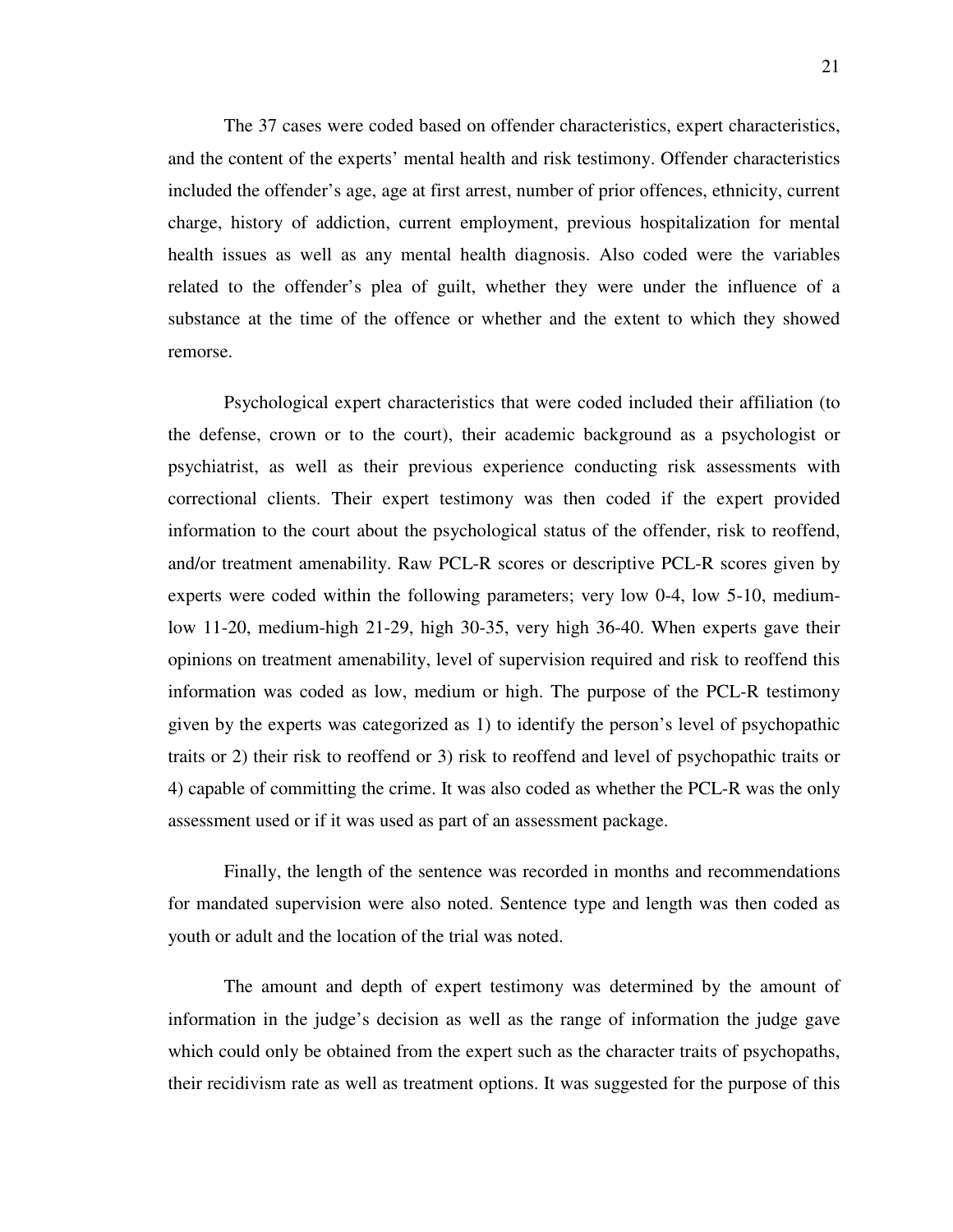study that judges who reported more information and expert testimony regarding PCL-R scores found it to be more persuasive and influential in regards to their decision making process. This methodology appeared to be the most meaningful way to gather information about the amount and depth of testimony as it was not possible to review court transcripts.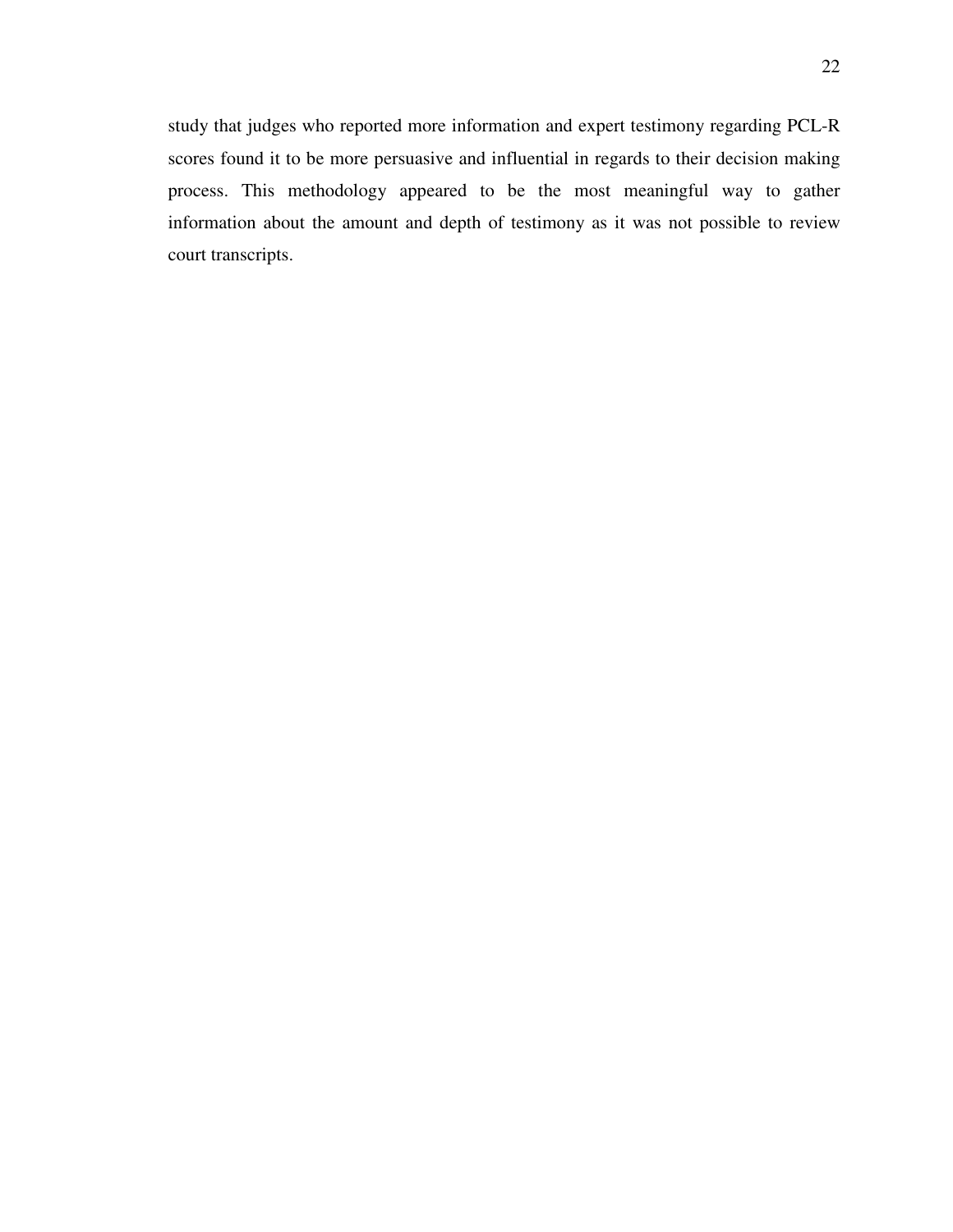### Chapter 3

### 3 Results

Results for the descriptive study as well as the sentencing study are provided in this section. Descriptive statistics such as frequency, mean, standard deviation and range were reported in order to derive information about the amount and type of cases that involved PCL-R information. After eliminating cases where there was not enough information to conduct the sentencing study, Pearson correlation coefficients as well as analyses of variance and covariance were used in an effort to determine which variables affected sentence outcome.

### 3.1 Descriptive Study

In order to test the first hypothesis, Nexis-Lexis Quicklaw Academic Database was screened for cases from 2007 to 2012 that contained the key words described above. Table 1 illustrates the number of court cases for each year from 2007 to 2012 that included information derived from the PCL-R. In the 274 cases included in the descriptive study, there were 50 cases in 2007, 41 cases in 2008, 41 cases in 2009, 49 cases in 2010, 47 cases in 2011 and 46 cases in 2012. The range of the sample was from 41 cases to 50 cases with the average being 45 cases per year, with a standard deviation of 3.96 cases.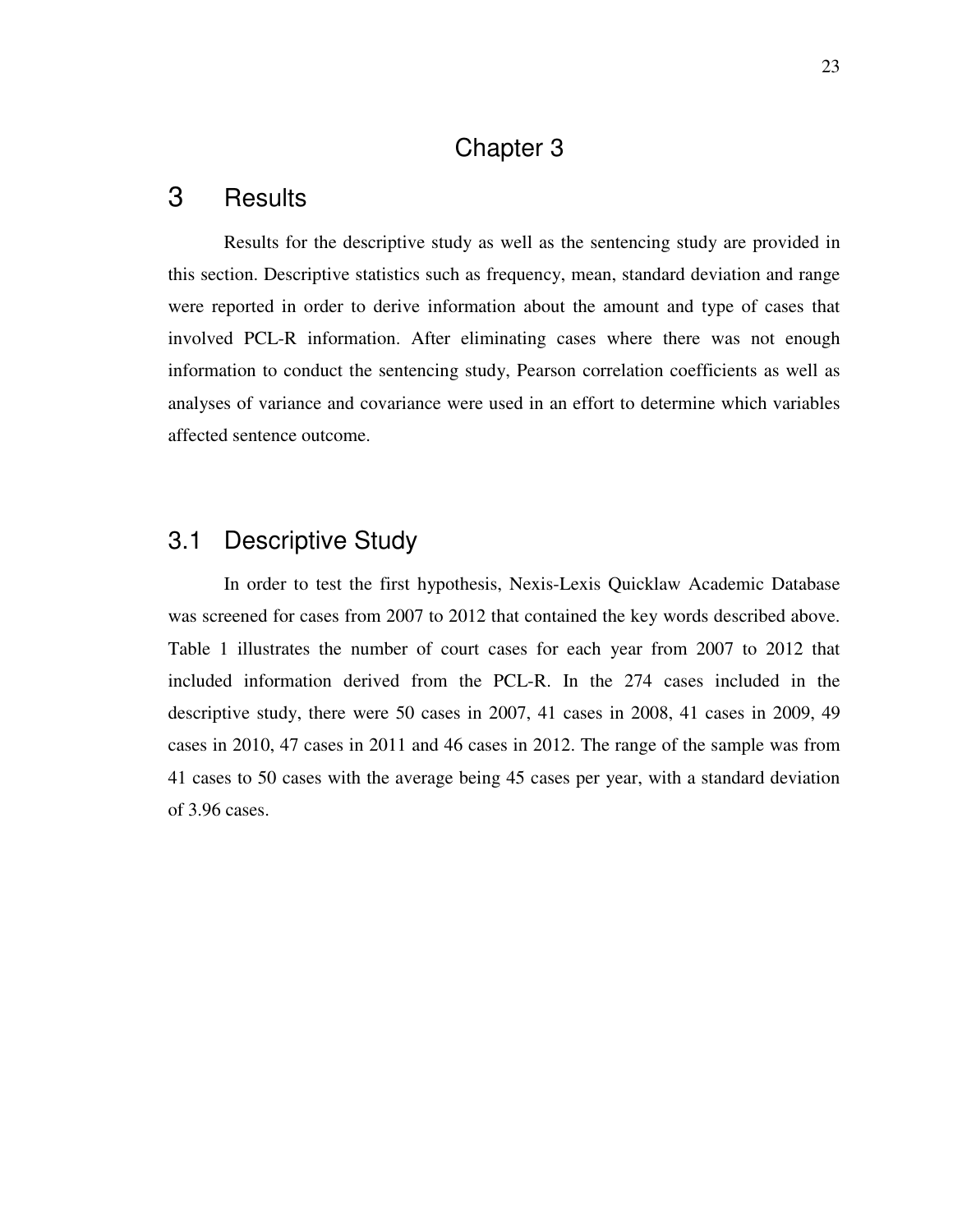#### Table 1

*Frequency of PCL-R Assessments in Canadian Courts by Year* 

| Year  | Frequency | $\%$  |
|-------|-----------|-------|
| 2007  | 50        | 18.2  |
| 2008  | 41        | 15.0  |
| 2009  | 41        | 15.0  |
| 2010  | 49        | 17.9  |
| 2011  | 47        | 17.2  |
| 2012  | 46        | 16.8  |
| Total | 274       | 100.0 |

To test the first hypothesis that DO, LTO, murder and sex offence cases would be the types of cases which included PCL-R information most frequently, all 274 cases were evaluated and categorized. Table 2 illustrates the different types of court cases that included PCL-R information within the 274 cases sampled. There were 109 cases (39.8%) that included Dangerous Offender applications; 15 cases (5.5%) that included Long Term Offender applications; 15 cases (5.5%) were Dangerous Offender appeals by the offender; 4 cases (1.5%) were Dangerous Offender appeals by the crown; 2 cases (0.7%) were Long Term Offender appeals by the offender; 78 cases (28.5%) were at the sentencing phase and did not fit into another category when PCL-R evidence was admitted; 13 cases  $(4.7\%)$  were sentence appeals; 1 case  $(0.4\%)$  was an appeal by an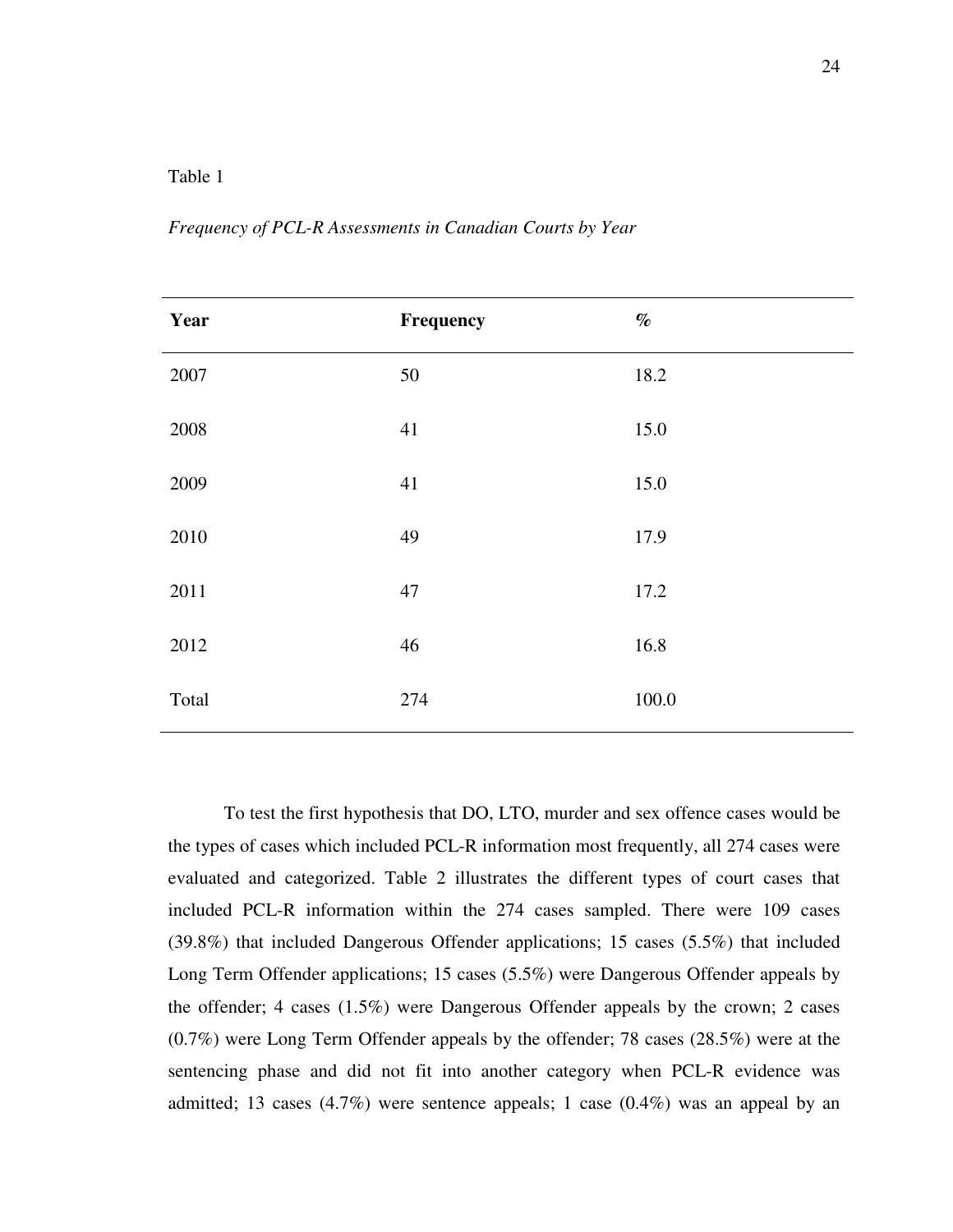offender for being sentenced as an adult; 1 case (0.4%) involved the determination of mensrea by the offender; 1 case  $(0.4\%)$  was a request to try the offenders separately; 3 cases (1.1%) were appeals of Parole Board of Canada decisions by offenders; 1 case (0.4%) was an application by the offender to reduce the number of years until he was eligible for parole; 9 cases (3.3%) were sentencing cases where it was to be decided if the offender would be tried as a youth or as an adult; in 2 cases (0.7%) offenders were appealing their prison security classification; 1 case (0.4%) the Parole Board of Canada was requesting an assessment before a sentencing decision could be made; 3 cases (1.1%) involved child custody disputes between parents or between the parents and Children's Aid Society; 1 case (0.4%) was to determine whether psychological expert testimony should be admitted; 3 cases  $(1.1\%)$  were sentencing appeals by the crown; in 2 cases  $(0.7\%)$  the offender appealed being sentenced as an adult; 1 case  $(0.4\%)$  was a defamation suit; 2 cases (0.7%) were Not Criminally Responsible trials; 1 case (0.4%) was a divorce trial; in 1 case (0.4%) the offender was appealing to have the PCL-R included; 1 case (0.4%) was a Long Term Offender appeal by the crown; in 1 case (0.4%) the offender appealed the Ontario Review Board's decision to postpone his review for six months.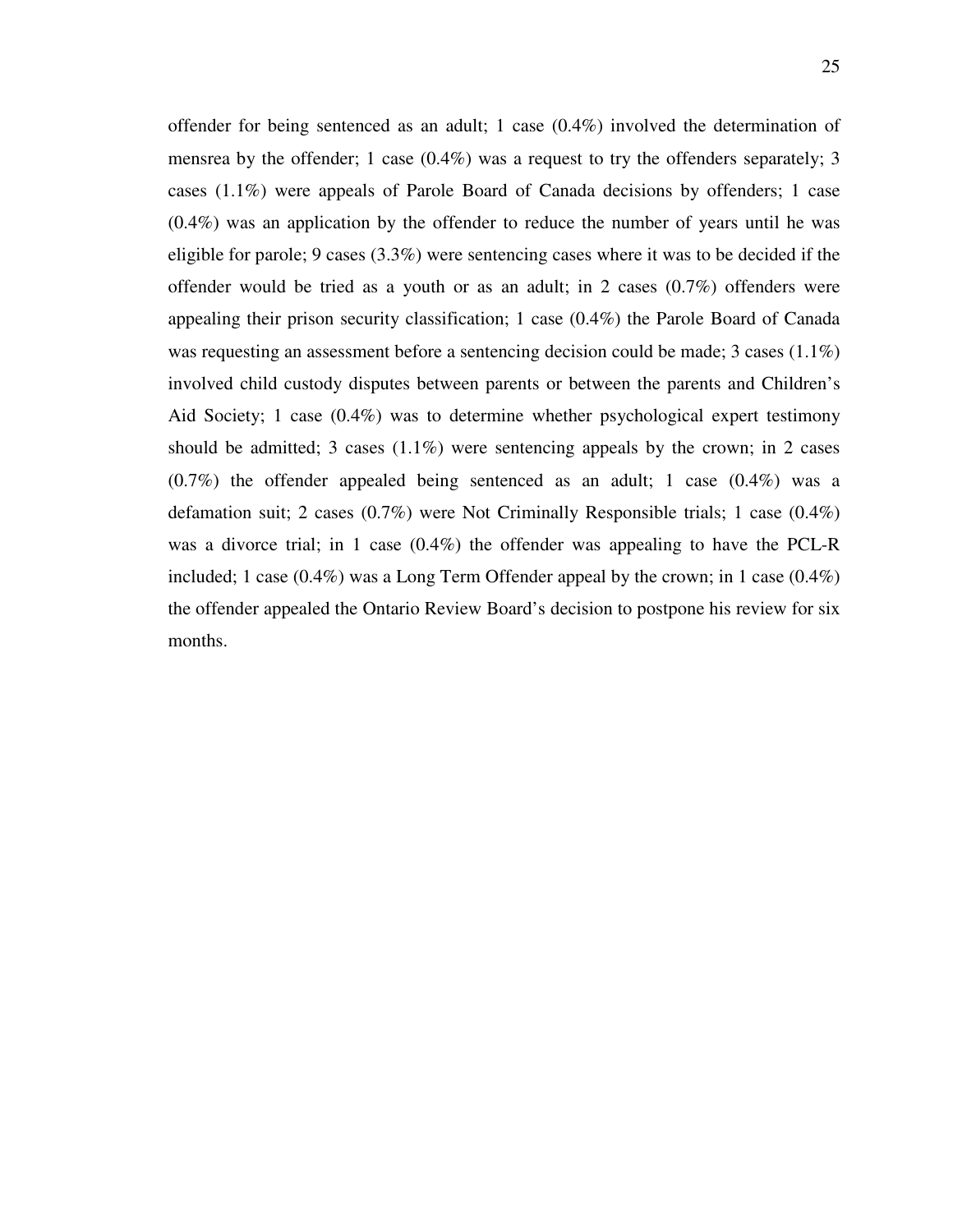#### Table 2

#### *Frequency of PCL-R Assessments in Canadian Courts by Year*

| <b>Categories</b>                              | <b>Frequency</b> | $\%$  |
|------------------------------------------------|------------------|-------|
| Dangerous Offender                             | 109              | 39.8  |
| <b>LTO</b>                                     | 15               | 5.5   |
| Do Appeal                                      | 15               | 5.5   |
| Do Appeal by Crown                             | $\overline{4}$   | 1.5   |
| LTO Appeal                                     | $\overline{2}$   | 0.7   |
| Sentence                                       | 78               | 28.5  |
| Sentence Appeal                                | 13               | 4.7   |
| Sentencing as a Youth                          | 1                | 0.4   |
| Mens REA                                       | 1                | 0.4   |
| <b>Request to Try Case Separately</b>          | 1                | 0.4   |
| Judicial Interm Release Request                | 1                | 0.4   |
| <b>Appeal PBC Decision</b>                     | 3                | 1.1   |
| Application to Reduce Years Until Parole       | 1                | 0.4   |
| Sentencing Youth vs. Adult                     | 9                | 3.3   |
| <b>Security Classification Appeal</b>          | $\overline{2}$   | 0.7   |
| PBC Request for Assessment Before Decision     | 1                | 0.4   |
| Child Custody Parents and CAS                  | 3                | 1.1   |
| Psychological Expert Testimony Allowed         | 1                | 0.4   |
| Sentence Appeal by Crown                       | 3                | 1.1   |
| Appeal for Being Sentenced as an Adult         | $\overline{2}$   | 0.7   |
| Motor Vehicle                                  | $\overline{2}$   | 0.7   |
| <b>Defamation Suit</b>                         | 1                | 0.4   |
| Not Criminally Responsible Trial               | $\overline{2}$   | 0.7   |
| Divorce                                        | 1                | 0.4   |
| Appeal by Offender to Have Assessment Included | 1                | 0.4   |
| LTO Appeal by Crown                            | 1                | 0.4   |
| Appeal ORB Decision to Postpone Review         | 1                | 0.4   |
| Total                                          | 274              | 100.0 |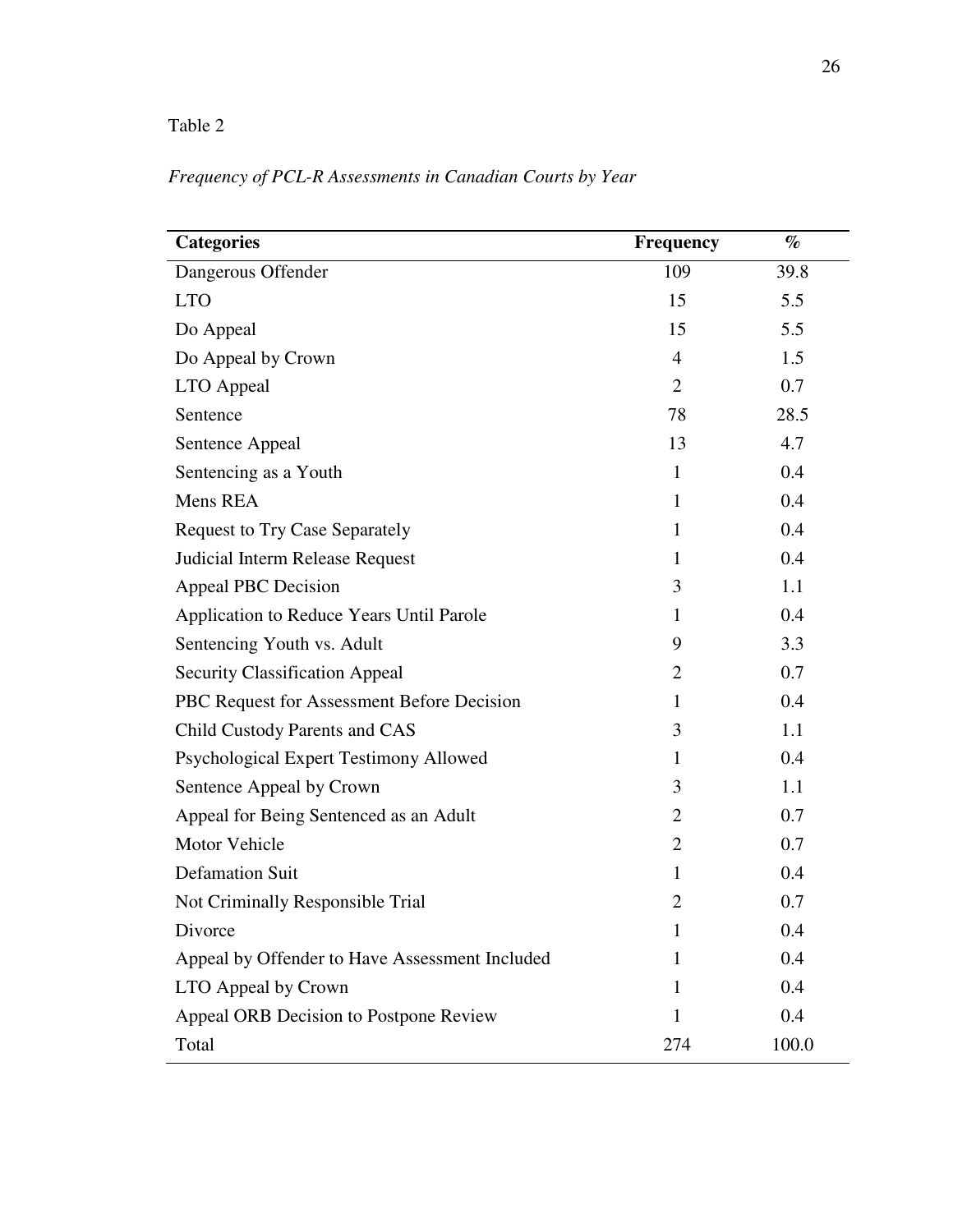#### 3.2 PCL-R and Sentencing Study

The 37 cases to be analyzed consisted of 1 female and 36 male offenders. In order for these cases to be analyzed, they were grouped based on the most serious offence committed by the offender. There were 10 offenders (27%) who had been charged with 1<sup>st</sup> degree murder, 2<sup>nd</sup> degree murder, manslaughter or attempted murder; 16 offenders (43%) who were charged with either sex offences against a child or an adult; and 11 others (30%) who were charged with various crimes such as terrorism, robbery, arson, assault, aggravated assault, forcible confinement, or assault with a weapon (please see Table 3).

#### Table 3

| Offence     | Frequency | $\%$  |
|-------------|-----------|-------|
| Murder      | 10        | 27.0  |
| Sex offense | 16        | 43.2  |
| Other       | 11        | 29.7  |
| Total       | 37        | 100.0 |
|             |           |       |

*Frequency of Offence Category* 

In order to determine which variables should be included in the analysis of variance and covariance, two tailed Pearson correlation coefficients were calculated and these may be found in Table 4. This includes the analyses of variables; sentence in months, PCL-R score, extent of psychopathy testimony, and risk to reoffend which were are compared to each other. There were several significant correlations. The PCL-R score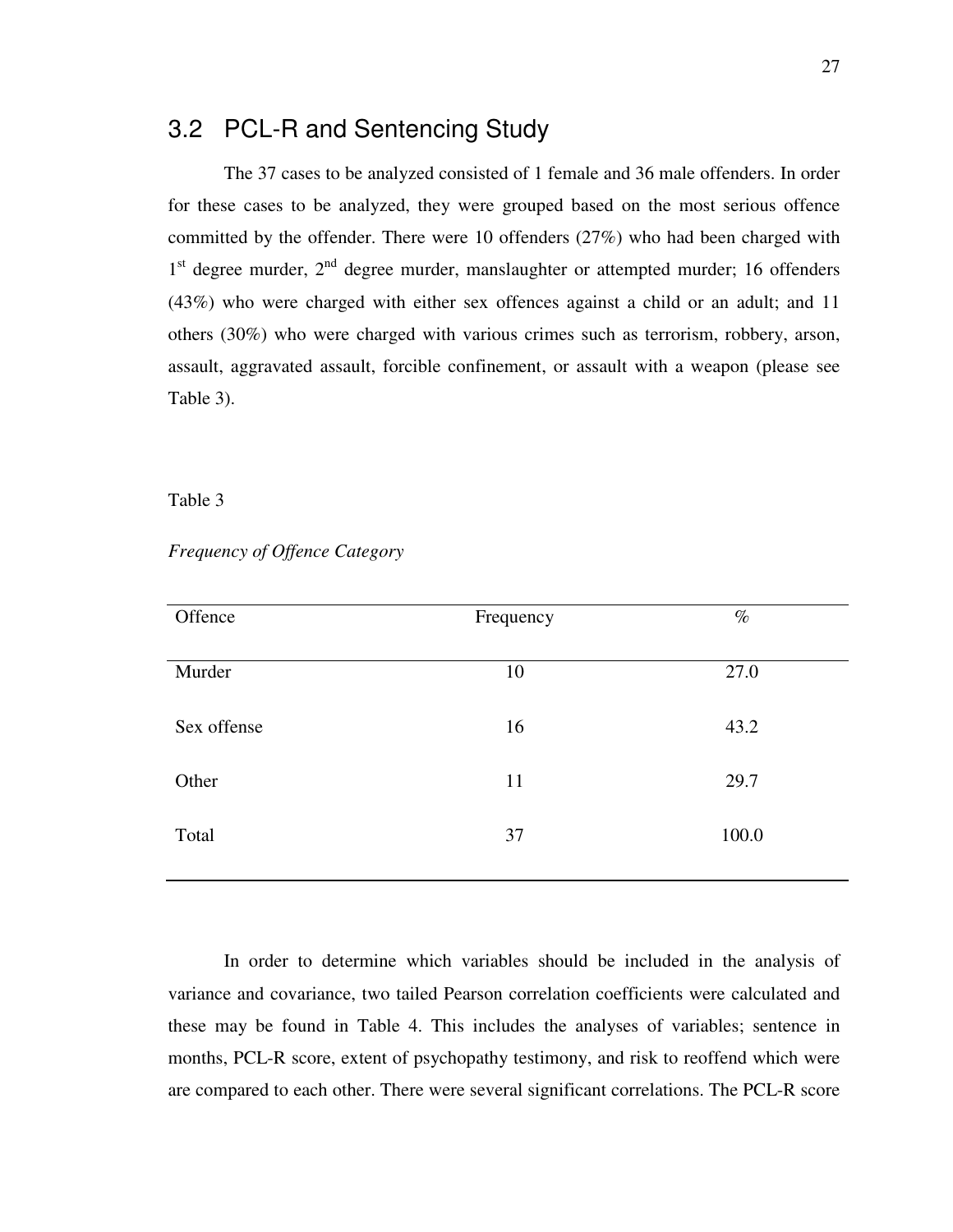was positively correlated to the amount of PCL-R testimony given r=.512, p<.01 and to the offenders risk to reoffend  $r = .557$ ,  $p < .01$ . Risk to reoffend was positively correlated to the amount of PCL-R testimony given  $r = .554$ ,  $p < .01$  and to a lesser extent the sentence in months received by the offender r=.395, p<.05. PCL-R testimony did not appear to be significantly correlated to sentence.

#### Table 4

#### *Correlations between Four Major Variables*

|                              |                            | PCL-R score<br>category | Risk to<br>Reoffend | Described<br>Psychopathy |
|------------------------------|----------------------------|-------------------------|---------------------|--------------------------|
|                              | <b>Pearson Correlation</b> |                         | $.557**$            | $.512**$                 |
| PCL-R score                  | $Sig. (2-tailed)$          | N/A                     | 0.003               | 0.002                    |
| category                     | N                          | 33                      | 27                  | 33                       |
|                              | <b>Pearson Correlation</b> | $.557**$                | 1                   | $.554**$                 |
| Risk to<br>Reoffend          | $Sig. (2-tailed)$          | 0.003                   | N/A                 | 0.002                    |
|                              | N                          | 27                      | 29                  | 29                       |
|                              | <b>Pearson Correlation</b> | $.512**$                | $.554**$            | 1                        |
| Described                    | $Sig. (2-tailed)$          | 0.002                   | 0.002               | N/A                      |
| Psychopathy                  | N                          | 33                      | 29                  | 35                       |
| Sentence in<br><b>Months</b> | <b>Pearson Correlation</b> | 0.314                   | $.395*$             | 0.244                    |
|                              | $Sig. (2-tailed)$          | 0.075                   | 0.034               | 0.158                    |
|                              | N                          | 33                      | 29                  | 35                       |

Notes: *\*\* Correlation is significant at the 0.01 level (2-tailed).*

*\* Correlation is significant at the 0.05 level (2-tailed).*

### 3.3 Sentencing Outcomes

This aspect of the analysis drew on the 37 cases that had been divided into three crime-based categories related to the offender's most serious charge; murder/attempted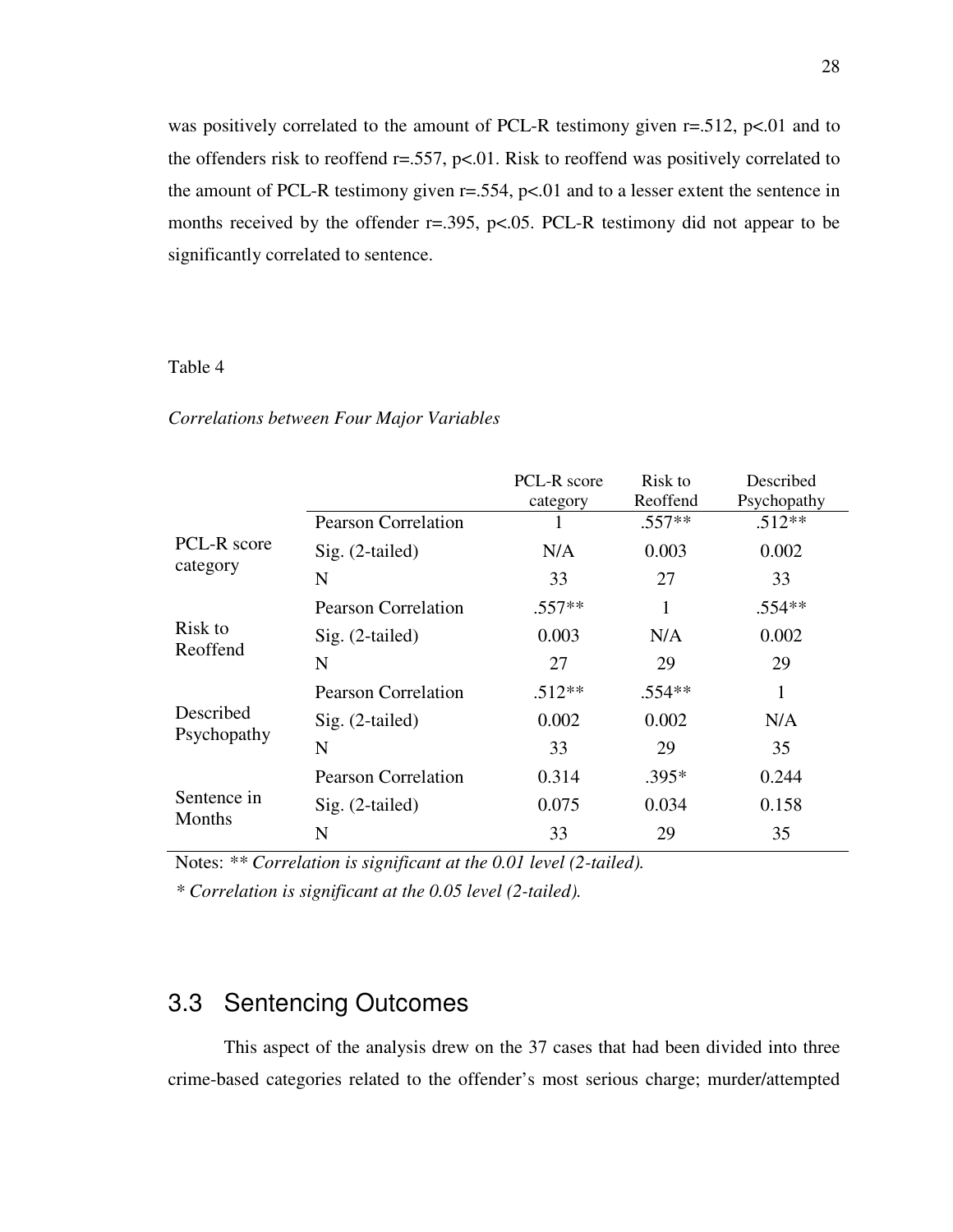murder, sex offences, and other offences. In order to test the second and third hypotheses, that a larger amount and depth of testimony as well as a higher PCL-R score would negatively affect sentence outcome, an analysis of variance was performed to examine differences between groups followed by a series of analysis of covariance calculations.

In the first analysis, shown in Table 5, the predictive power of the offender's crime category (ie. murder, sex offences or other) was examined with respect to the final sentence (shown in months). Using an analysis of variance calculation there was a significant difference between crime categories,  $F(2,32) = 4.728$ ,  $p < .05$ .

#### Table 5

#### *Analysis of Variance between Crime and Sentence in Months*

| Source             | Type III Sum<br>of Squares | Df | Mean Square | F      | Sig.  |
|--------------------|----------------------------|----|-------------|--------|-------|
| Corrected<br>Model | $17300.816^a$              | 2  | 8650.408    | 4.728  | 0.016 |
| Intercept          | 92016.806                  | 1  | 92016.806   | 50.293 | 0.000 |
| Crime              | 17300.816                  | 2  | 8650.408    | 4.728  | 0.016 |
| Error              | 58547.184                  | 32 | 1829.600    |        |       |
| Total              | 163348.000                 | 35 |             |        |       |
| Corrected<br>Total | 75848.000                  | 34 |             |        |       |

Note: Dependent Variable: Sentence in Months

*a R Squared = .228 (Adjusted R Squared = .180)*

The initial analysis of variance examining the relationship between crime and the sentence with the PCL-R score covaried to isolate other relevant variables. This analysis identified an absence of a statistically significant relationship between crime and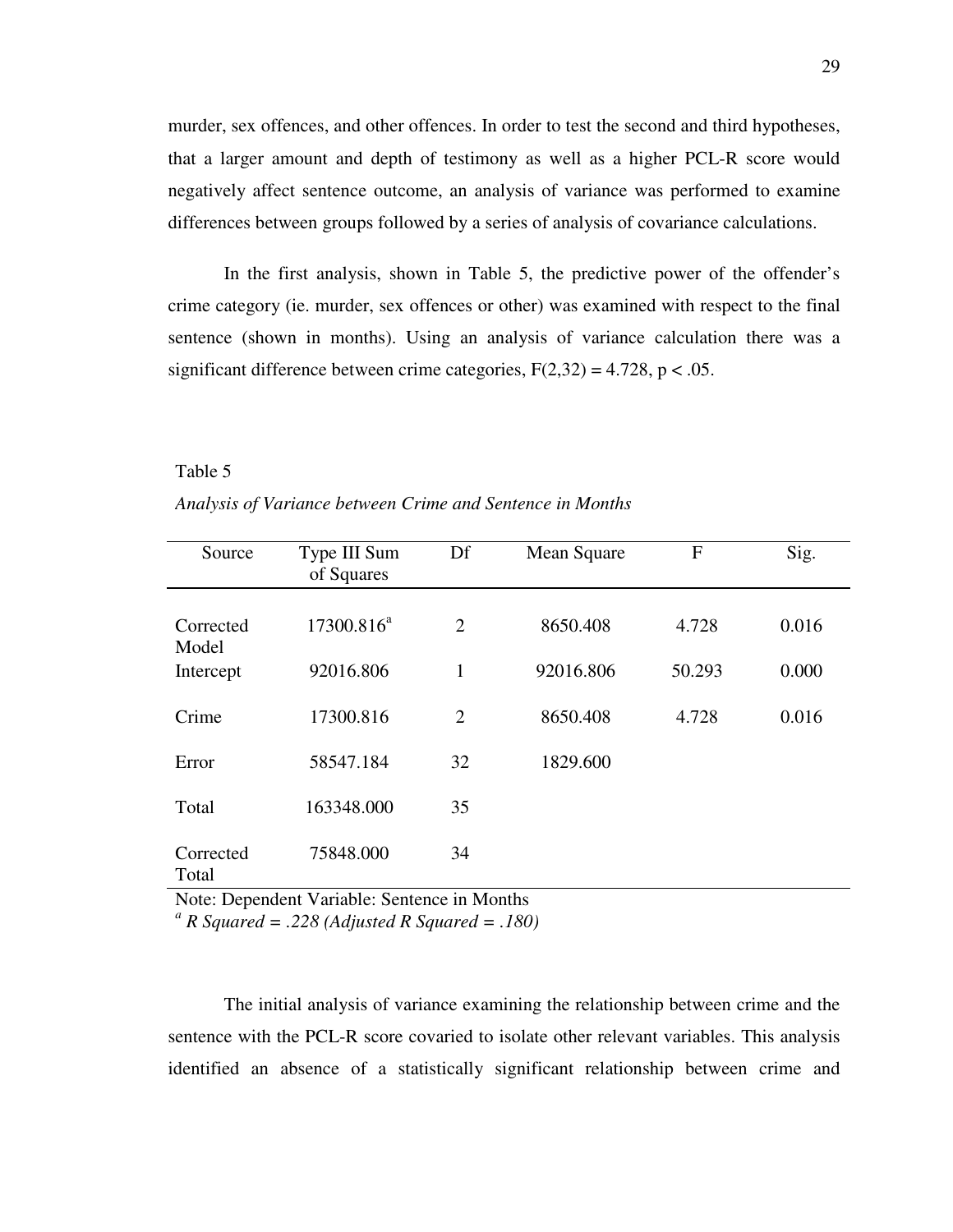sentence,  $F(2, 29) = 2.680$ ,  $p = .085$ , suggesting that the inclusion of an offender's PCL-R score influences the sentencing outcome. This is shown in Table 6.

#### Table 6

*Analysis of Covariance with PCL-R Score* 

| Source                  | Type III Sum<br>of Squares | df | Mean Square | $\mathbf{F}$ | Sig.  |
|-------------------------|----------------------------|----|-------------|--------------|-------|
| Corrected<br>Model      | 17889.471 <sup>a</sup>     | 3  | 5963.157    | 3.044        | 0.045 |
| Intercept               | 4273.260                   | 1  | 4273.260    | 2.181        | 0.150 |
| PCL-R score<br>category | 1696.050                   | 1  | 1696.050    | 0.866        | 0.360 |
| Crime                   | 10503.073                  | 2  | 5251.536    | 2.680        | 0.085 |
| Error                   | 56818.408                  | 29 | 1959.255    |              |       |
| Total                   | 161872.000                 | 33 |             |              |       |

Note: Dependent Variable: Sentence in Months *a R Squared = .239 (Adjusted R Squared = .161)* 

The next analysis, shown in Table 7, was based on the first analysis of variance calculation relating sentencing patterns and the category of crime convicted and covaried the effect of the expert's amount of testimony concerning the offender's level of psychopathy. A statistically significant result was identified between crime and sentencing, suggesting that the expert's descriptive testimony did not appear to significantly influence the sentencing outcome  $(F(2, 31) = 4.192, p < .05)$ .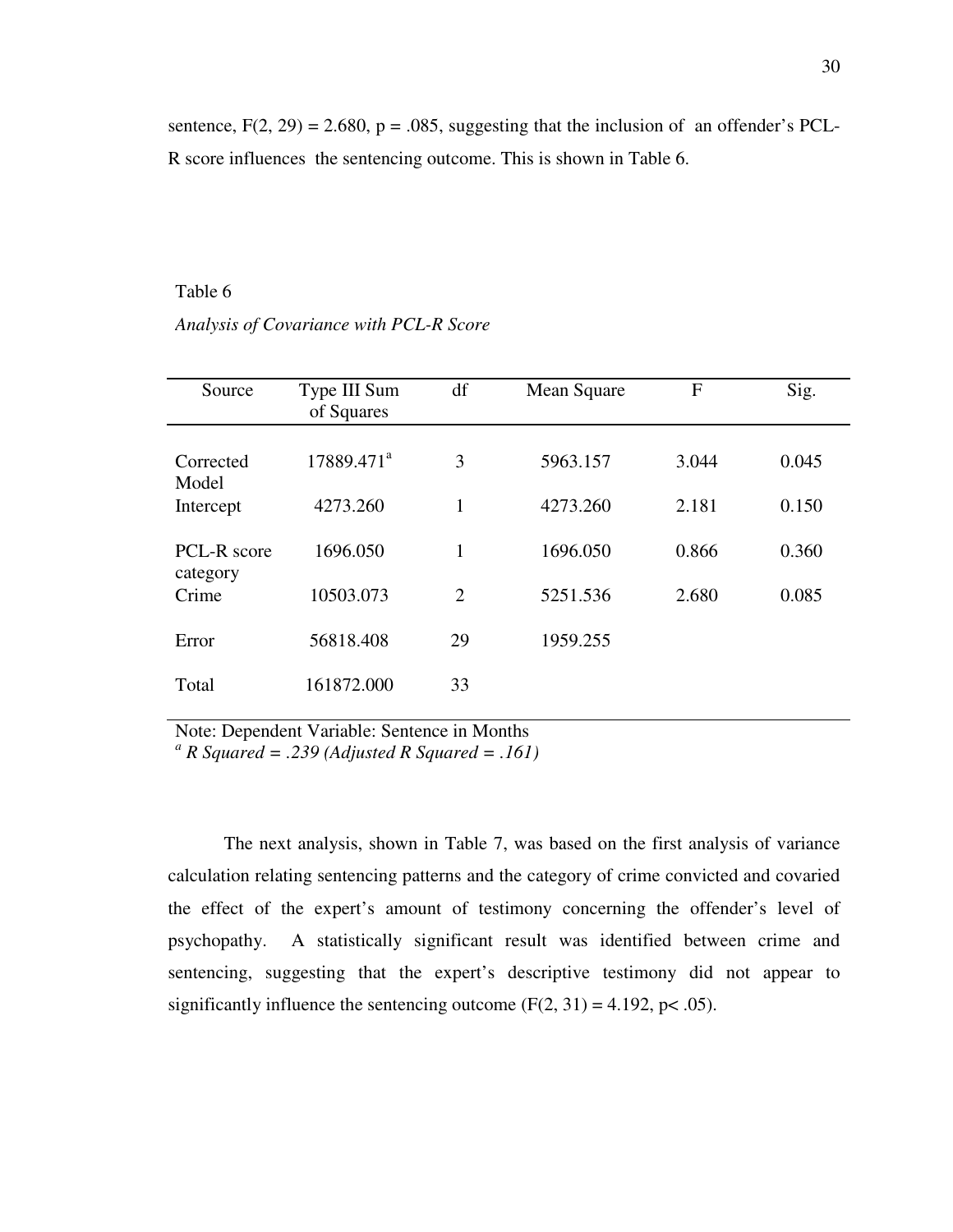#### Table 7

*Analysis of Covariance with the Amount of Described Psychopathy* 

| Source                   | Type III Sum<br>of Squares | df             | Mean Square | $\mathbf{F}$ | Sig.  |
|--------------------------|----------------------------|----------------|-------------|--------------|-------|
| Corrected<br>Model       | $19705.465^{\text{a}}$     | 3              | 6568.488    | 3.627        | 0.024 |
| Intercept                | 6881.146                   | $\mathbf{1}$   | 6881.146    | 3.800        | 0.060 |
| Described<br>psychopathy | 2404.650                   | $\mathbf{1}$   | 2404.650    | 1.328        | 0.258 |
| Crime                    | 15184.020                  | $\overline{2}$ | 7592.010    | 4.192        | 0.024 |
| Error                    | 56142.535                  | 31             | 1811.050    |              |       |
| Total                    | 163348.000                 | 35             |             |              |       |
| Corrected<br>Total       | 75848.000                  | 34             |             |              |       |
| Corrected<br>Model       | $19705.465^{\text{a}}$     | 3              | 6568.488    | 3.627        | 0.024 |

Note: Dependent Variable: Sentence in Months

*a R Squared = .260 (Adjusted R Squared = .188)* 

The final calculation, shown in Table 8, was based on the initial calculation of the category of crime and sentence outcome and covaried the expert's assessment of the offender's risk to reoffend. The relationship that emerged between the category of crime and sentence was no longer statistically significant,  $F(2, 25) = 2.485$ ,  $p = .104$ , suggesting that an offender's risk to reoffend does effect sentencing outcomes. In this analysis there were only 31 cases to analyze as there was no data on risk to reoffend for 6 offenders.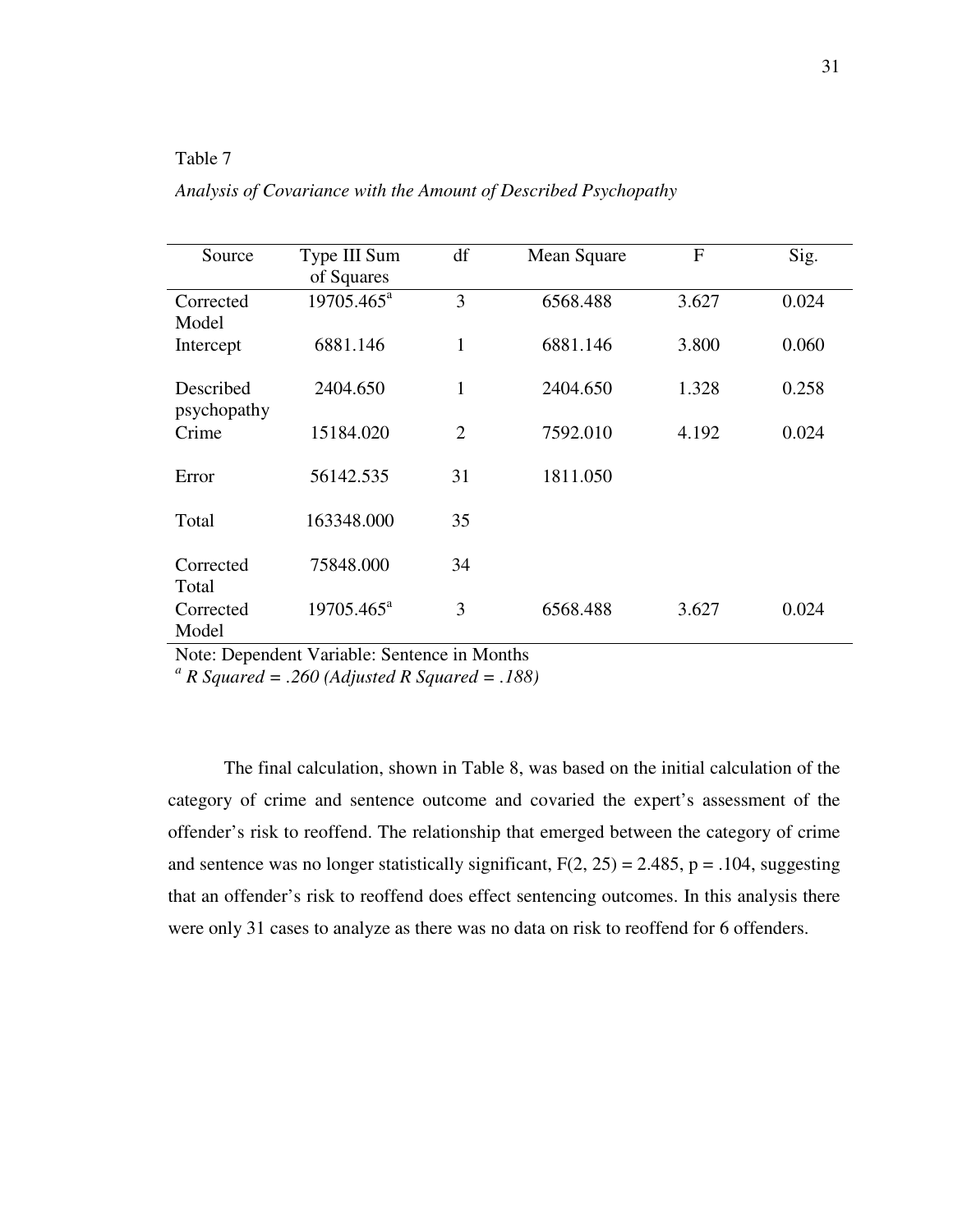#### Table 8

|  |  | Analysis of Covariance with Risk to Reoffend |  |  |
|--|--|----------------------------------------------|--|--|
|--|--|----------------------------------------------|--|--|

| Source              | Type III Sum<br>of Squares | df             | Mean Square | $\mathbf{F}$ | Sig.  |
|---------------------|----------------------------|----------------|-------------|--------------|-------|
| Corrected<br>Model  | 19356.967 <sup>a</sup>     | 3              | 6452.322    | 3.507        | 0.030 |
| Intercept           | 2185.090                   | $\mathbf{1}$   | 2185.09     | 1.188        | 0.286 |
| Risk to<br>reoffend | 3209.657                   | 1              | 3209.657    | 1.744        | 0.199 |
| Crime               | 9143.735                   | $\overline{2}$ | 4571.868    | 2.485        | 0.104 |
| Error               | 45998.343                  | 25             | 1839.934    |              |       |
| Total               | 152312.000                 | 29             |             |              |       |
| Corrected<br>Total  | 65355.310                  | 28             |             |              |       |
| Corrected<br>Model  | 19356.967 <sup>a</sup>     | 3              | 6452.322    | 3.507        | 0.030 |

Note: Dependent Variable: Sentence in Months<br><sup>*a*</sup> *R* Squared = .296 (Adjusted *R* Squared = .212)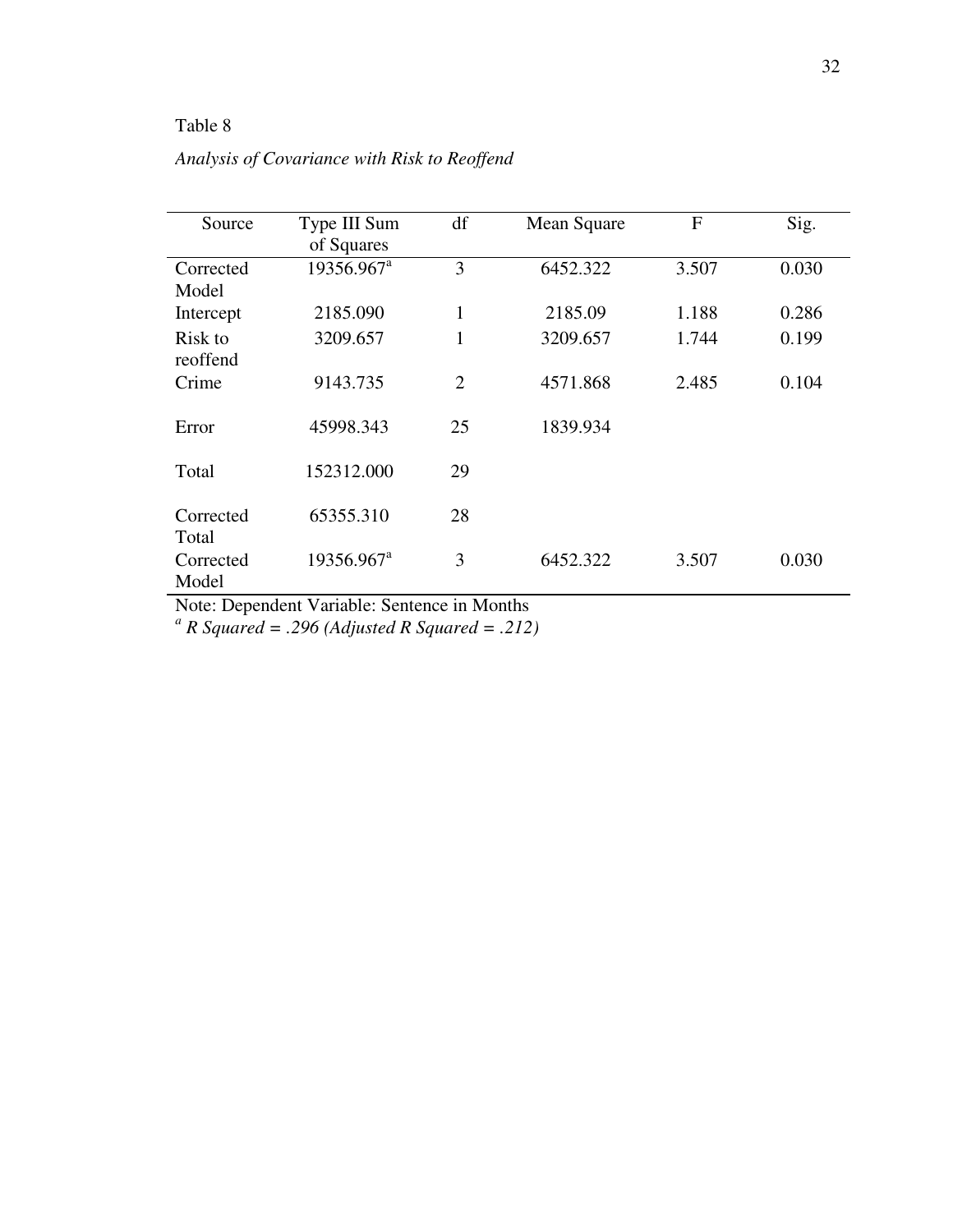### Chapter 4

#### 4 Discussion

The purpose of this study was to add to the limited amount of research concerning the use of the PCL-R in Canadian court cases. To do this, a descriptive study was undertaken with the purpose of investigating the frequency and types of cases which contain PCL-R information. The second part of this study investigated how the variables of risk to reoffend, PCL-R score as well as the amount and depth of PCL-R testimony would affect sentence outcome. As the variables of risk to reoffend and PCL-R score had a statistically significant negative impact on sentence length, the impact of these results on the application of the PCL-R in forensic settings is discussed. Finally, the study's limitations as well as suggestions for further research in the area of PCL-R and Canadian courts are included in this section.

#### 4.1 Descriptive Study Findings

The descriptive analysis showed that cases where PCL-R evidence was admitted appeared to be relatively constant over the last 6 years in Canada with 41 to 50 cases each year. It was not possible to determine how many cases there were overall in order to compare this to the number of cases that involved PCL-R information. Had this been possible it, might have given additional insight into how often PCL-R information was being used in each type of case, such as DO applications, and if the frequency of occurrence had increased over the past six years for certain case types or decreased for others.

Walsh and Walsh (2006) found an increase in the number of cases that involved the use of the PCL-R in U.S. courts between 1991 and 2004. However, it did not appear that there was a similar type of increase in Canada. This difference may have been due to the different time periods used in the American study and this one. It may be that if the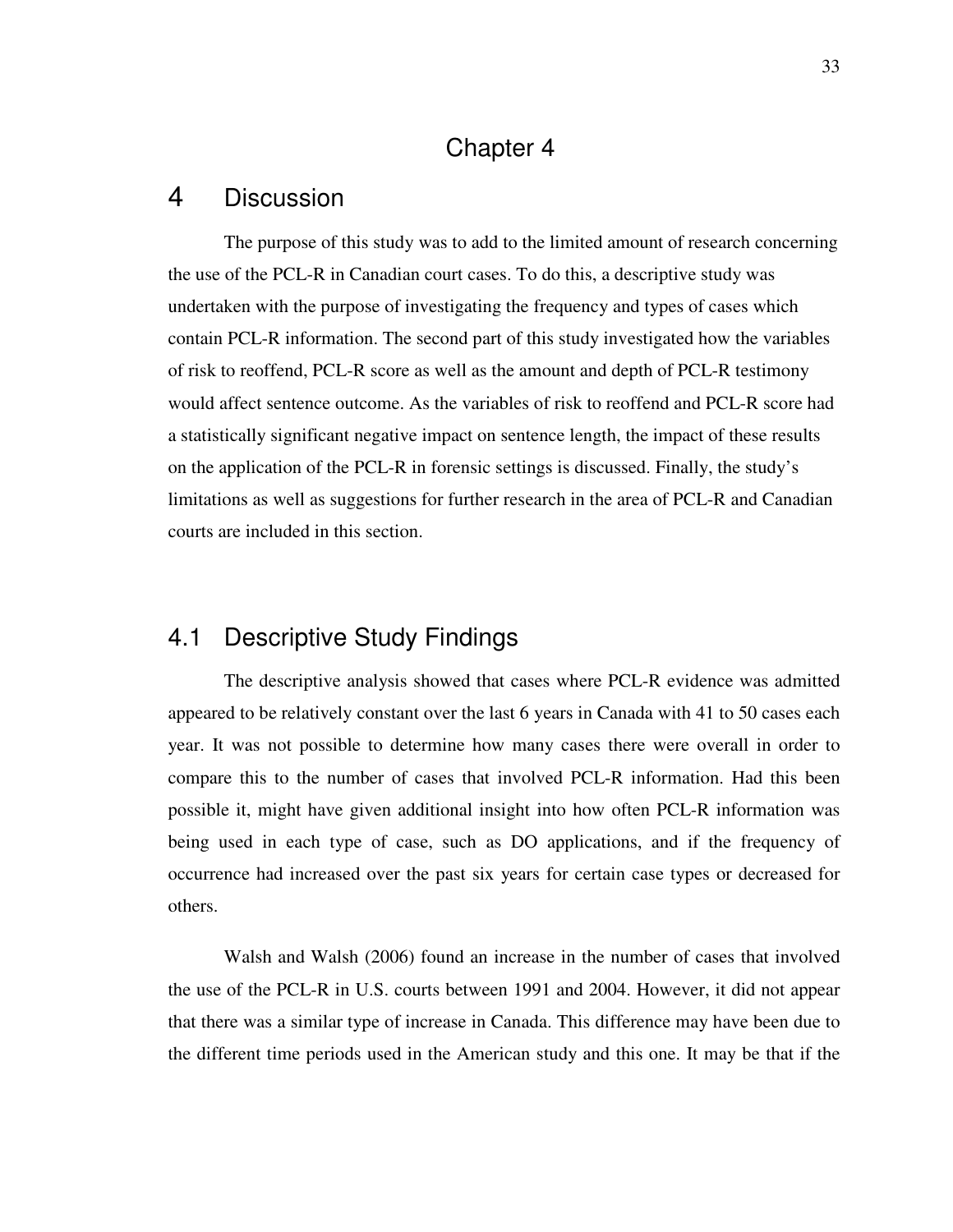use of the PCL-R in the United States from 2007-2012 were examined, the increase may have tapered off revealing a similar pattern to Canada for that same time period.

The initial descriptive study examining the most common types of cases that included PCL-R information supported the first hypothesis, which stated that DO and LTO applications, as well as murder and sex offence cases, would be the most frequent types to use PCL-R information. This result may be due to the fact that murder and sex offence cases hold the potential for lengthy sentences as they are two of the most serious offences in Canada, and would thus warrant the amount of money and court time it would take to have experts assess the offender for psychopathy. DO and LTO applications are also noteworthy and would warrant the inclusion of PCL-R information as they may lead to the elimination or significant reduction to the offender's chances of returning to society. The expense of administering the PCL-R could be the reason why it appears most frequently with serious offences and why it is not increasing in use over the past six years.

Along with the types of cases noted above, the PCL-R was commonly admitted when judges were trying to determine whether to sentence a youth under the *Youth Criminal Justice Act* [YCJA] as a child or an adult. There was also PCL-R information in DO appeal cases; however it was impossible to ascertain whether this was due to the fact that PCL-R testimony was originally included in the DO application rather than being submitted at the time of the appeal. In the cases where there were judge's decisions for both the DO application decision and the DO appeal, PCL-R was referred to in both decisions and appeared to be a factor that the judge took into consideration before making his decision.

PCL-R was introduced most frequently in DO and LTO applications as well as sex offence cases which mirrored the results of Walsh and Walsh's (2006) study, which found the PCL-R was introduced most commonly in commitment pursuant to sexual predator laws and civil commitment cases. The most frequent use was in commitment pursuant to sexual predator statue hearings, a close equivalent to a Dangerous Offender hearing for sexual offenders in Canada. It would be natural to assume that since the PCL-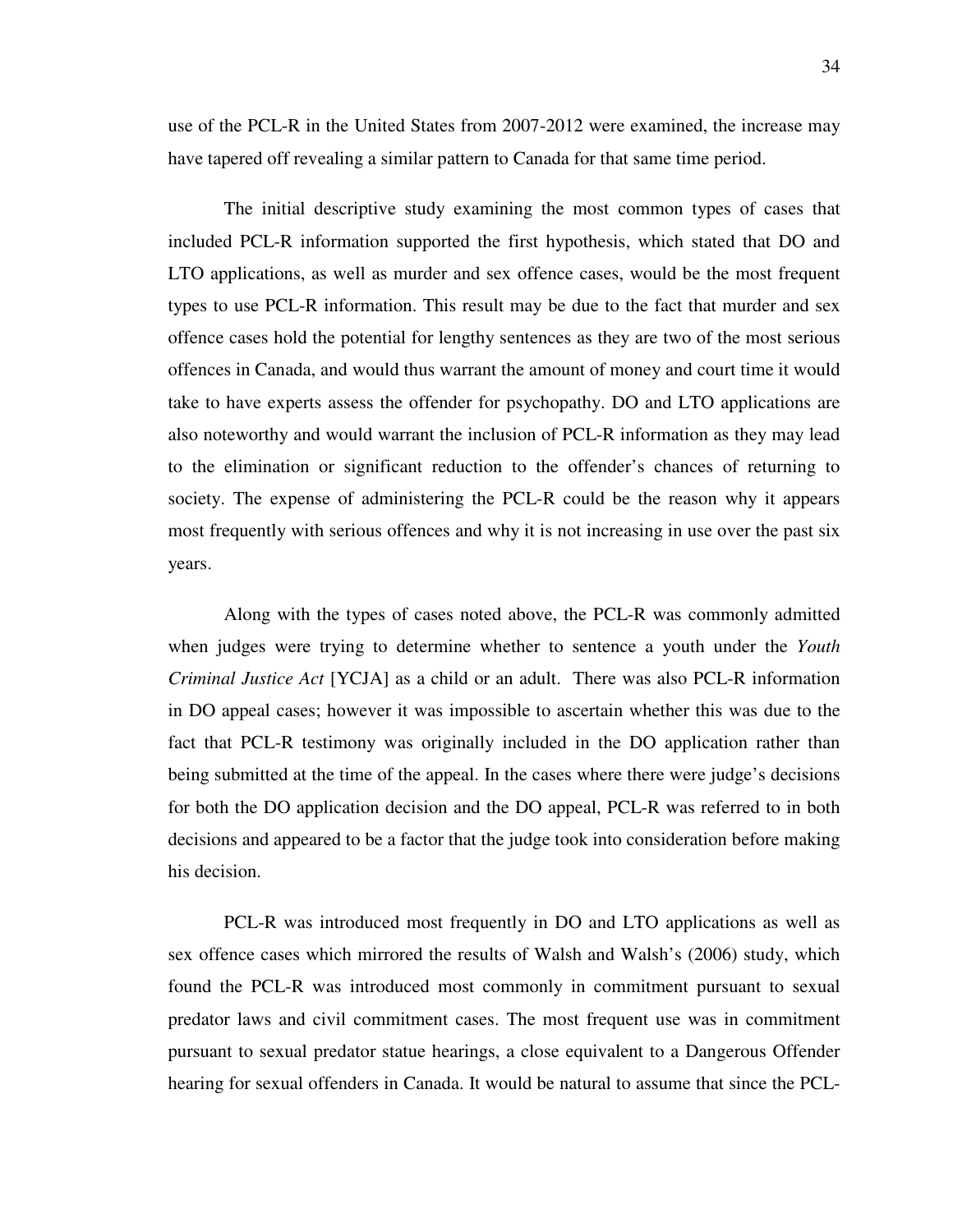R is being used in cases with possible indefinite sentences; Canada, like the U.S., is using formal assessments of psychopathy to justify longer sentences such as civil commitment/dangerous offender designations (DeMatteo & Edens, 2006; Edens et al., 2005; Walsh & Walsh, 2006).

In the majority of cases (N=35), PCL-R testimony was introduced suggesting that the courts consider the concept of psychopathy and the identification of psychopaths to be relevant in court related decision making. As PCL-R testimony was found in 35 different types of court cases, this finding also suggests that the PCL-R is of relevance in cases other than sentencing, including parole hearing decisions, defamation suits and child custody hearings, as the results of this study suggest.

#### 4.2 Relationship between the Four Key Variables

 The results of the correlational analysis showed that PCL-R scores are positively correlated to the amount and depth of testimony given by the psychology expert witness. This finding suggests that as the PCL-R score of the offenders increased, so did the amount of time in court and the depth of expert analyses. These results could also have occurred if the experts gave limited testimony, such as the PCL-R score only, for those who did not receive a score of 30 or above and did not qualify to receive the label of psychopath. If the label did not apply to the offender, it could be expected that the experts did not provide an expanded explanation for the jurors or judge, or if they did, it was done within a very concise statement. Even if there was a large amount of testimony but no determination of psychopathy, judges could have dismissed the expert's testimony and left out PCL-R information in their decisions as they did not find the expert testimony to be applicable. This would explain why those with a lower PCL-R score also had expert witnesses who gave less information about psychopathy. There has been no research in Canada or the United States that explores how judges determine what information is included into their sentencing decisions. Results from such studies may further explain why we had a significant correlation between PCL-R score and amount and depth of testimony.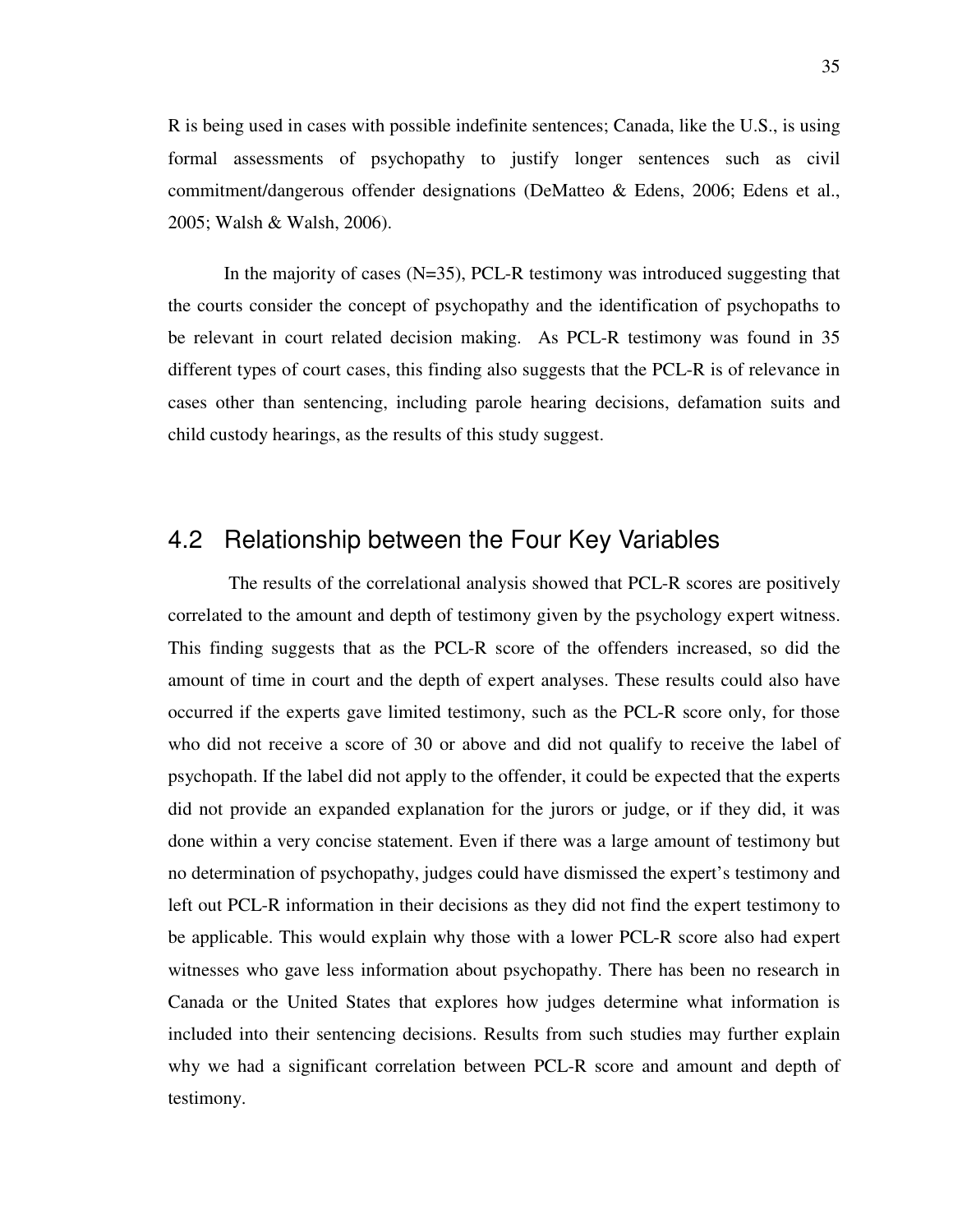The PCL-R score and risk to reoffend were positively correlated with one another. Given the research by Hare (2003) that people with a high PCL-R score pose a greater risk to reoffend, this positive correlation was expected.

Based on the previous work of Hare and others, individuals who have a higher risk to reoffend should also be receiving a longer sentence. Findings from this study showed a positive correlation between sentence length and risk to reoffend which suggests that judges would appear to be integrating information regarding the risk to reoffend into consideration when sentencing. However, the fact that risk to reoffend was not the only significant results suggests that it is not the determining factor in sentencing decisions and that other factors, mitigating and aggravating, are also being considered.

#### 4.3 Sentencing and Psychopathy

There are three critical reasons why we should research and try to understand the relationship between sentencing and psychopathy.

First, there is evidence to suggest that psychopaths are adept at manipulating the criminal justice system whereby they tend to receive reduced sentences or have their appeals heard by a higher court (Porter et al., 2009). We need to identify psychopaths in order to ensure that professionals such as judges, prosecutors, probation officers, police officers are not manipulated by them and receive a fair sentence that is proportionate to the crime, or at the very least equal to non-psychopath offenders. Although the PCL-R can be very helpful, there are questions related to the integrity of the implementation of the PCL-R, and potentially other risk assessment tools, in a forensic setting (Bonta, 2007). However, this should not invalidate the use of these tools when properly administered by trained professionals. Without the use of risk-assessment tools such as the PCL-R, judges may instead rely on their own 'feelings' or 'instincts' which have been shown to be less reliable than formal risk assessments (Bonta, 2007). Indeed, Patrick (2007) and Porter et al. (2009) have identified that judges' reliance on their feelings or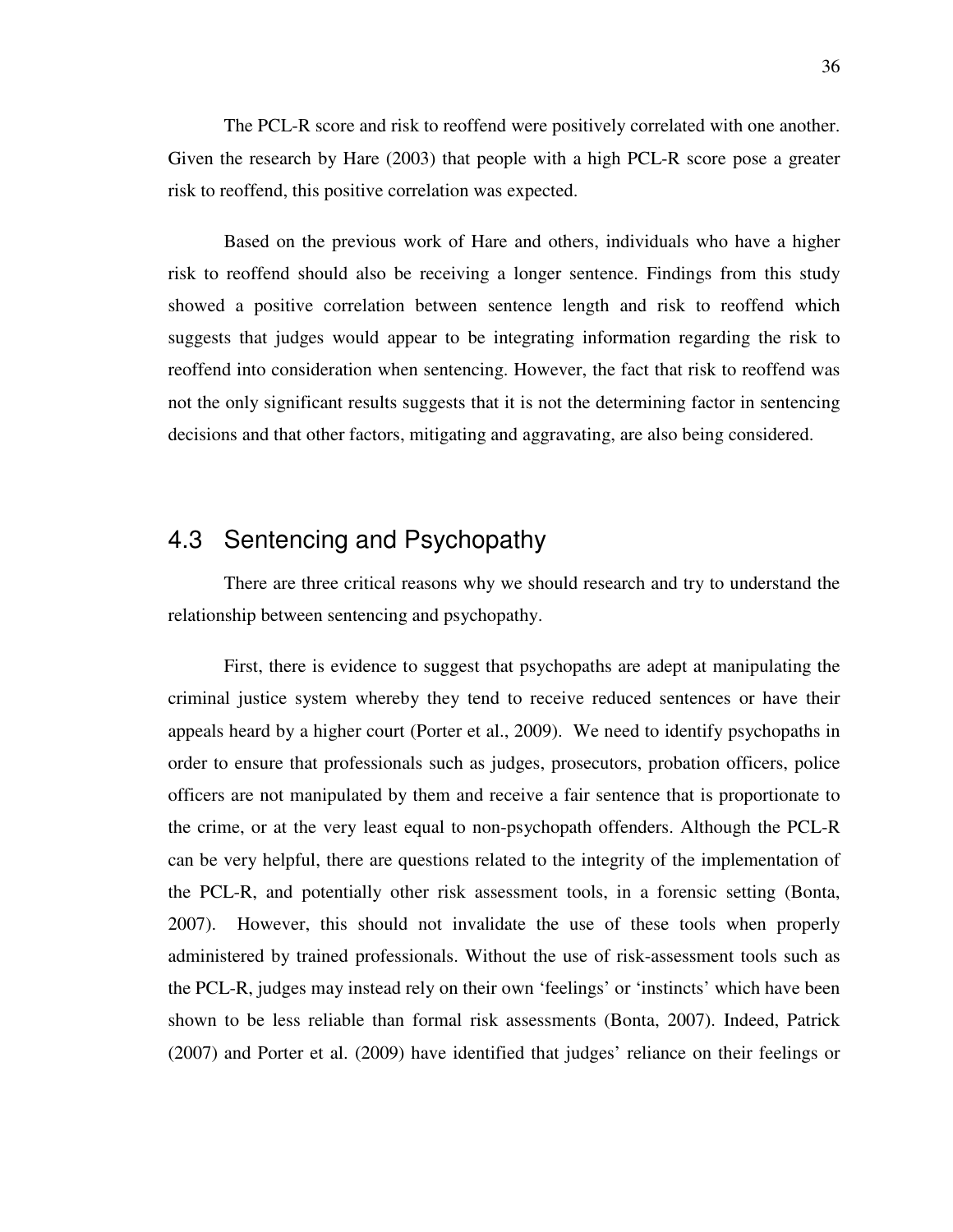instincts may be more inaccurate when sentencing psychopathic offenders who have been shown to be manipulative and able to acquire smaller sentences and earlier parole.

Second, treatment that is imposed or recommended by the judge should be different for a psychopath, compared to a non-psychopath, offender. Psychopathic offenders tend to be difficult to treat and rehabilitate and it is often recommended that they receive different treatments such as relapse prevention techniques integrated into a cognitive behavioural program that focus on taking personal responsibility. (Harris & Rice, 2006; Wong & Hare, 2003; Hare & Wong, 2005).

Third, incarcerated psychopaths pose more of a risk for violence compared to their non-psychopathic counterparts. Hare, Clark, Grann, and Thorton (2000) found that 42% of inmates with elevated PCL-R scores committed an assault in prison, compared to only 16.4% of inmates with lower PCL-R scores. This makes it very important to be able to give psychopaths a higher level of supervision while incarcerated.

The third hypothesis, that offenders with higher PCL-R scores would receive longer sentences, was also supported by findings in this study; where the court was provided with an offender's PCL-R score, those with higher scores received longer sentences and had a higher risk to reoffend. This finding suggests that although the PCL-R may be misused in court or that judges, and prosecutors or defense attorneys may misinterpret the data, the current system does seem to produce the desired result of not allowing psychopaths to manipulate the legal system and receive a shorter sentence. This finding of longer sentences contradicts Porter et al.'s (2009) study that reported shorter sentences.

The second hypothesis of the study, that a larger amount and more in depth testimony would negatively affect sentence outcome, was not supported by the data. The finding by Murrie et al., (2007) that clinicians who provided very descriptive and detailed narratives regarding psychopathy influenced judges more than when they assigned the label 'psychopath' without any further narrative was not corroborated by results of this study. Indeed, this study found the psychopath label to be more influential in sentencing outcomes. This may be due to the timing of the studies and the increasing popularity of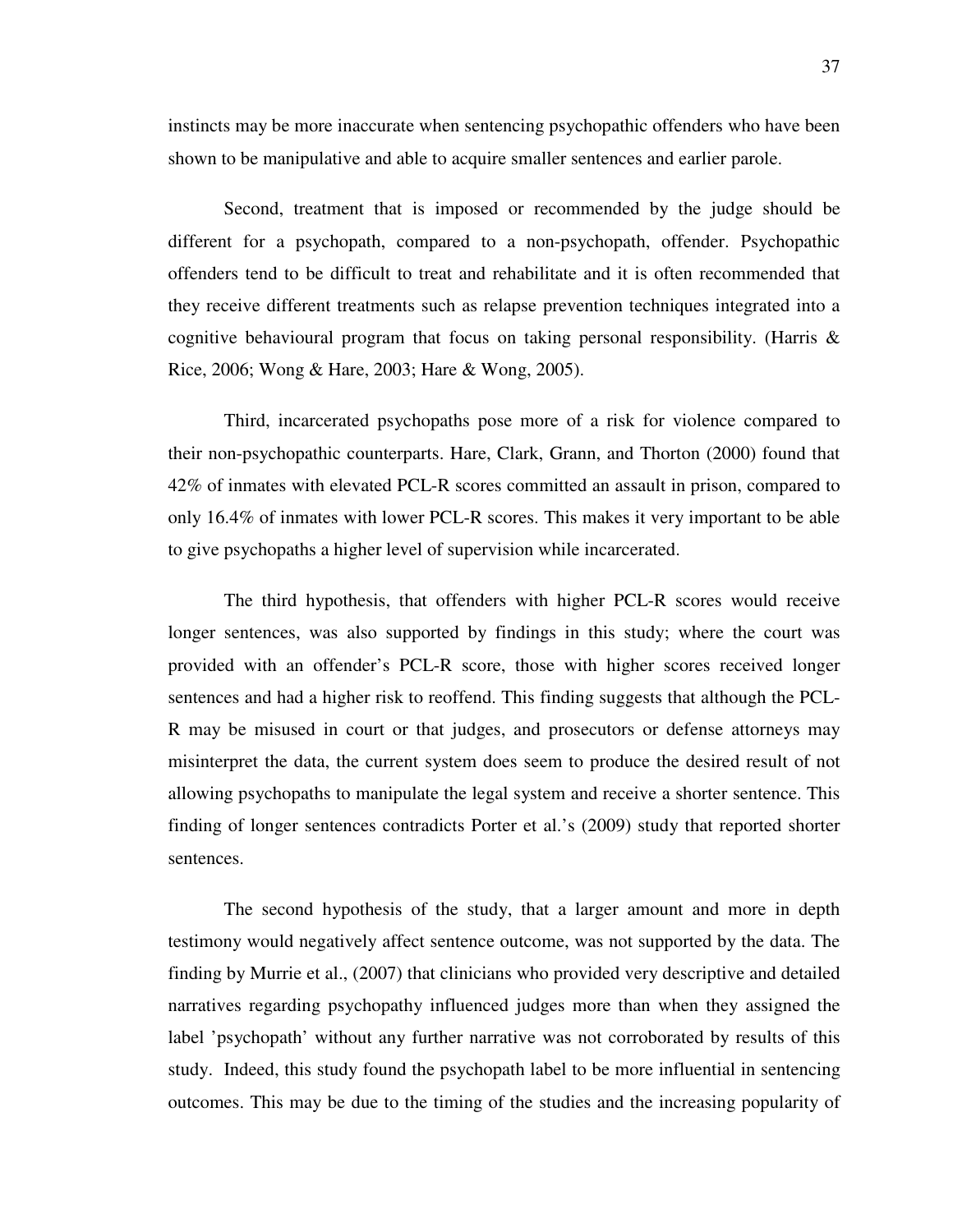the psychopath in popular media. As people, and indeed judges, become more sensitized to the stereotypical image of the psychopath, it may be that they automatically apply a negative label to the offender and do not require additional testimony in order to help them form their opinion. This would be consistent with Edens et al.'s 2009 and 2012 studies that found interpersonal and affective traits generally associated with psychopathy such as conning, manipulation, callousness, superficial charm and a lack of remorse are all considered to be morally reprehensible by society. Being associated with those personality traits can be very detrimental for offenders as it causes them to be labeled and stereotyped even within the legal system (Edens et al., 2009).

Overall, when offenders were categorized by their most serious charge they were given similar, statistically similar sentences. This study also found that PCL-R score and the offender's risk to reoffend were important factors in sentencing and accounted for some of the variance between sentence lengths. The amount and depth of testimony from expert witnesses regarding psychopathy did not appear to affect the sentence outcome for offenders. From these results it can be assumed that: the nature of the crime is predictive of the length of sentence; that PCL-R score and an offender's risk to reoffend are variables that are taken into account when determining sentence length; and finally, the expert witness' depth of testimony is not taken into account, to a meaningful degree, when determining sentence length.

The results in this study further validate Lloyd at el.'s (2010) Canadian study that found a trend for PCL-R scores to be related to trial outcomes.

#### 4.4 Limitations of the Study

Data for this study was limited to the cases where decisions were entered by judges into the Lexis-Nexis QuickLaw Academic Database. Data was also limited by the information that was provided by judges as their decisions ranged from 3 to 100+ pages long. In some cases, it was not possible to determine where the judge had acquired PCL-R information or what information s/he chose to include or exclude in their decision. This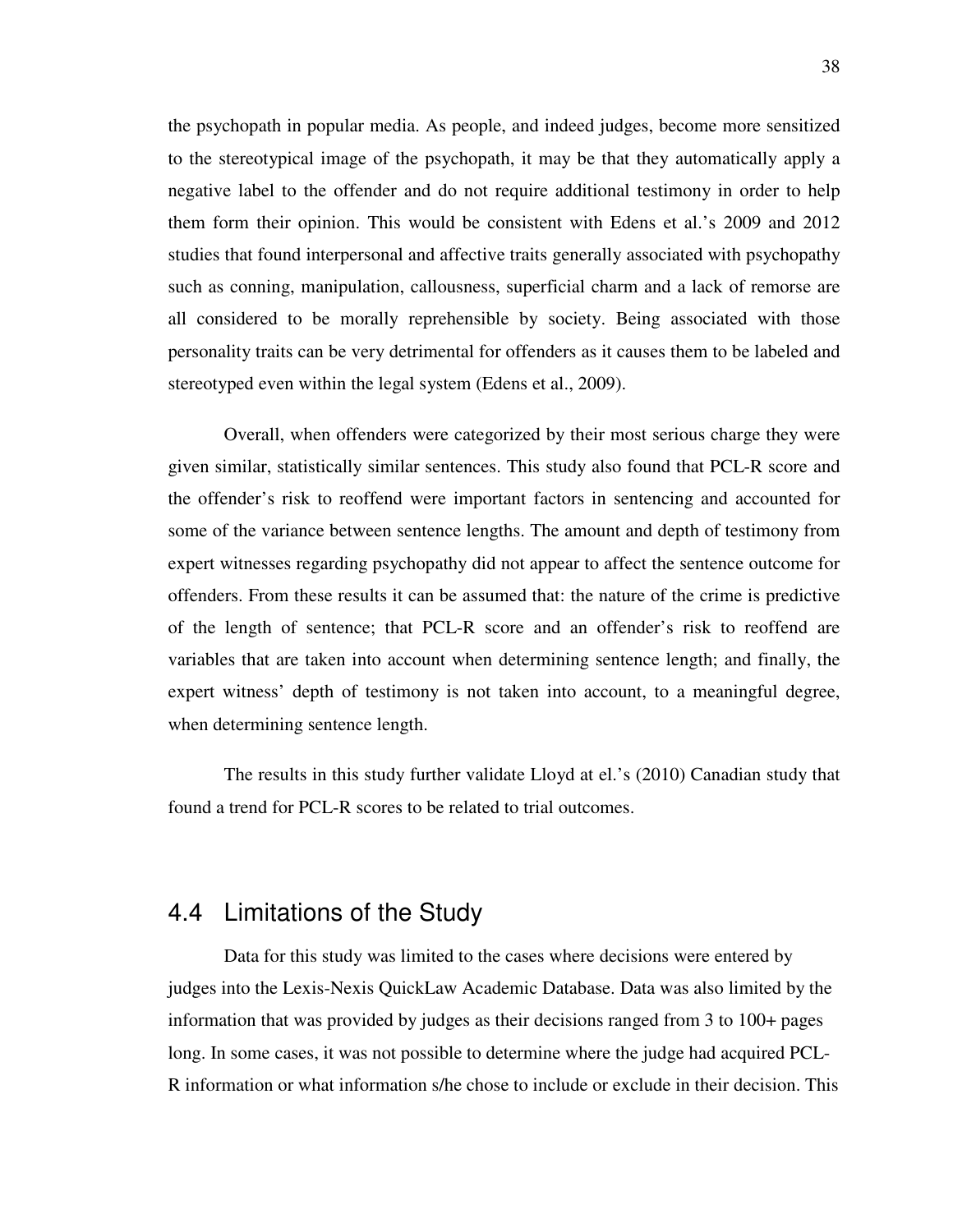information was also biased as the judge may have interpreted it differently than the expert intended or taken information out of context.

This studied was also limited as it could only include the cases that went to court. It was not possible to assess how influential the PCL-R might have been in regards to cases which were settled before trial. Further research looking into how the PCL-R may affect settlement decisions by crown and defense attorneys would be beneficial to the overall understanding of how the PCL-R affects sentencing outcomes.

Further research with a larger sample size should be completed to replicate the results found in the present study. Due to the inconsistent nature of the data that is included in judge's decisions, we were unable to address how other factors that were coded might have affected sentence outcome. With more data on which to draw from, investigations could examine other mitigating factors that could potentially affect sentencing such as premeditation, showing remorse for the crime, a steady employment history, history of addiction, mental health diagnosis, and a pleading of guilt. We might also have been able to investigate if there is a correlation between sentence outcome and level of supervision required, treatment amenability or treatment options.

#### 4.5 Future Research

DeMatteo and Edens (2006) found that the PCL-R was most often introduced by the prosecution  $(64%)$  in U.S. courts to bolster legal arguments that a defendant is a danger to others thereby requiring incarceration. Further research should look into whether prosecutors in Canada, similar to the U.S., are the most likely to introduce the PCL-R testimony and what benefit they believe it has.

Further research in Canada should also address the findings of Murrie et al., (2007) that found judges were more likely to recommend treatment when a psychopathy label was included with a description of core psychopathic traits. If this could be validated in Canada, then including treatment recommendations could offset the effects of the psychopath label.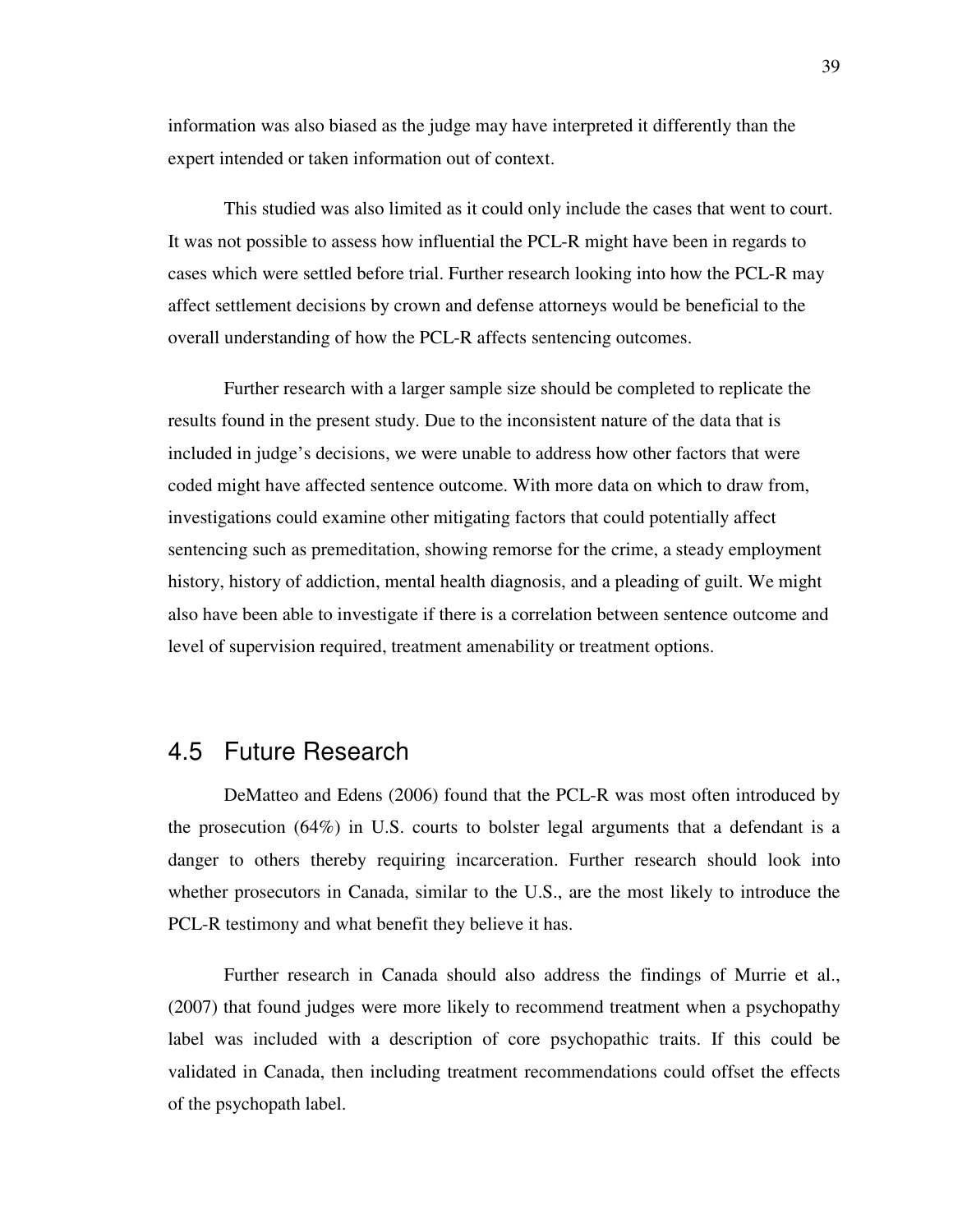As Murrie et al. (2008a) found a significant difference between inter-rater agreement for PCL-R scores in research versus forensic settings, further research should investigate the quality and inter-rater reliability of expert witnesses' PCL-R scores. A more thorough evaluation of the training received by expert witnesses as well the quality and quantity of the information they receive in order to evaluate the offender is needed. Other factors that may affect the amount of information gained in an interview with an offender such as gender, age, personality type, and profession should be explored.

In order to further investigate the correlation between PCL-R expert witness testimony and PCL-R scores, researchers should investigate experts for the amount and depth of testimony they give when the PCL-R score is low vs. high. It would be of value to evaluate how much importance judges place on PCL-R information and the extent to which it factors into their decisions. If judges tend to minimize the amount of information that becomes part of their decision for non-psychopathic offenders, this may explain the reason for the positive correlation between the two factors.

The majority of cases in this study involved offenders charged with serious person related offenses including murder, sex offending, child sex offending, and aggravated assault. Hence, it is evident that PCL-R information is being admitted in cases where indictable offences have taken place. There are also a large number of Dangerous Offender and Long Term Offender application cases where PCL-R information was admitted. Due to the possible lengthy sentences involved in all of these cases, it is pertinent that future research is focused on understanding how the PCL-R information influences the outcomes of these cases. While we can guess why the PCL-R is more prevalent in DO and LTO applications compared to other sentencing cases, further research should investigate whether this is due to a cost issue, resource issue such as the amount of time a psychologist would take to complete the assessment, or if there is another factor to explain this.

Finally future studies should compare the total number of sentencing, DO and LTO cases with and without PCL-R testimony in order to gain a better understanding of the frequency in which PCL-R assessments are being used in Canadian courts.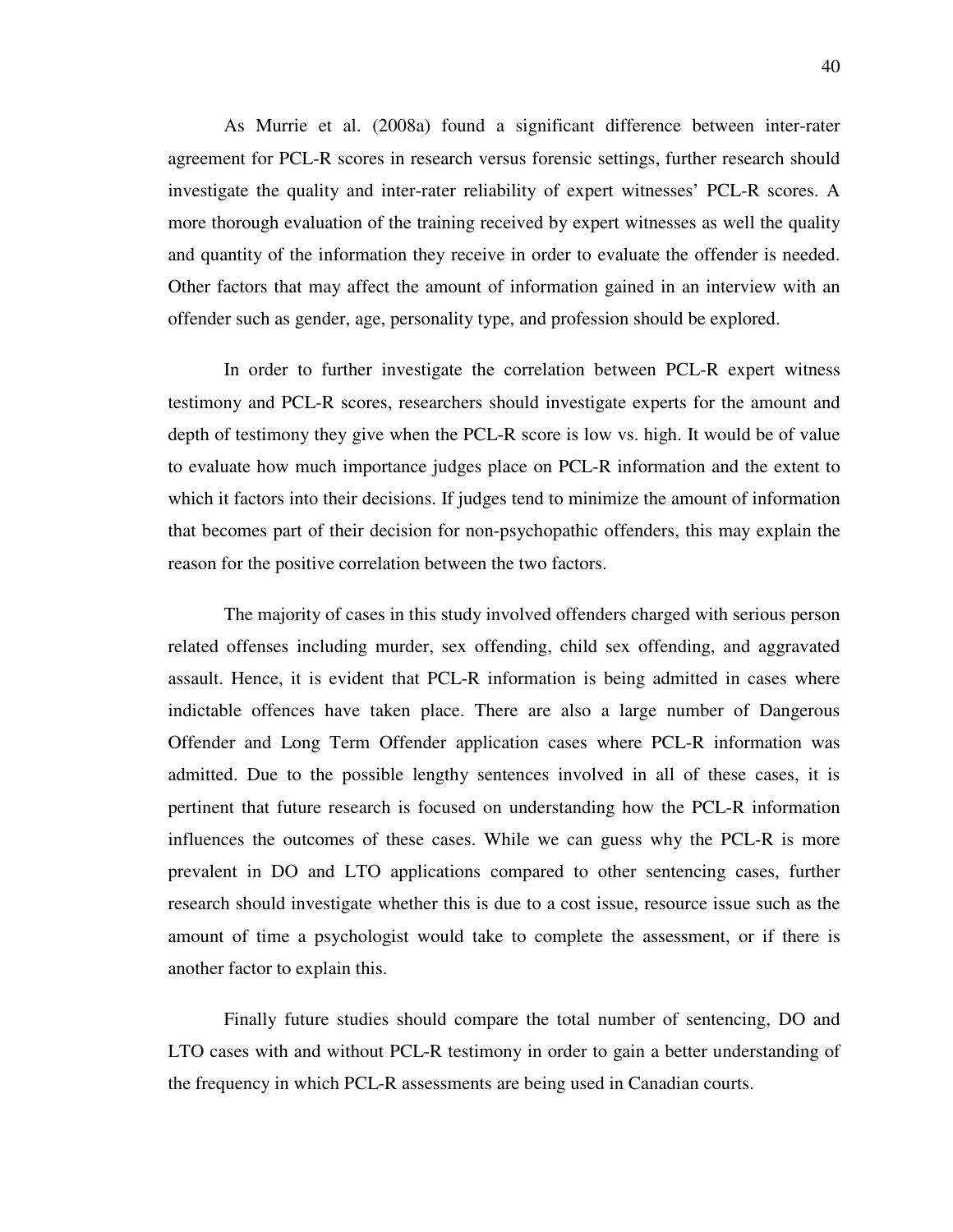#### 4.6 Implications of the Study

This research confirms that psychopaths will receive longer sentences compared to their non-psychopathic counterparts. What needs to be determined is whether this is a positive or negative outcome and if it should be the desired one. If psychopaths are deserving of a longer sentence, then the positive correlation between sentence and PCL-R score appears beneficial for society. If our focus is on rehabilitation, this positive correlation is a negative outcome of the sentencing process and further steps are needed in order to minimize the stigma that comes with the psychopath label.

In forensic settings, this research would suggest that prosecutors should do their best to include PCL-R information whenever they are hoping to achieve a longer sentence. Defense counsel on the other hand should try and oppose inclusion of the PCL-R if their client receives a high score or to admit PCL-R testimony themselves if they have a low scoring client.

It is evident by the high rate of violent recidivism that psychopathic offenders exhibit, that current treatment models do not seem to be as effective for them compared to their non-psychopathic counterparts (Porter, 2009). With the positive correlation found between PCL-R score and sentence length, longer sentences should be used to give psychopathic offenders not only more treatment but treatment that has a higher efficacy rate.

#### 4.7 Conclusion

This study has supplemented the minimal amount of information available about how the PCL-R is introduced and used in Canadian courts. The descriptive study identified 27 different instances in which the PCL-R was introduced as evidence and showed the frequency that this occurs.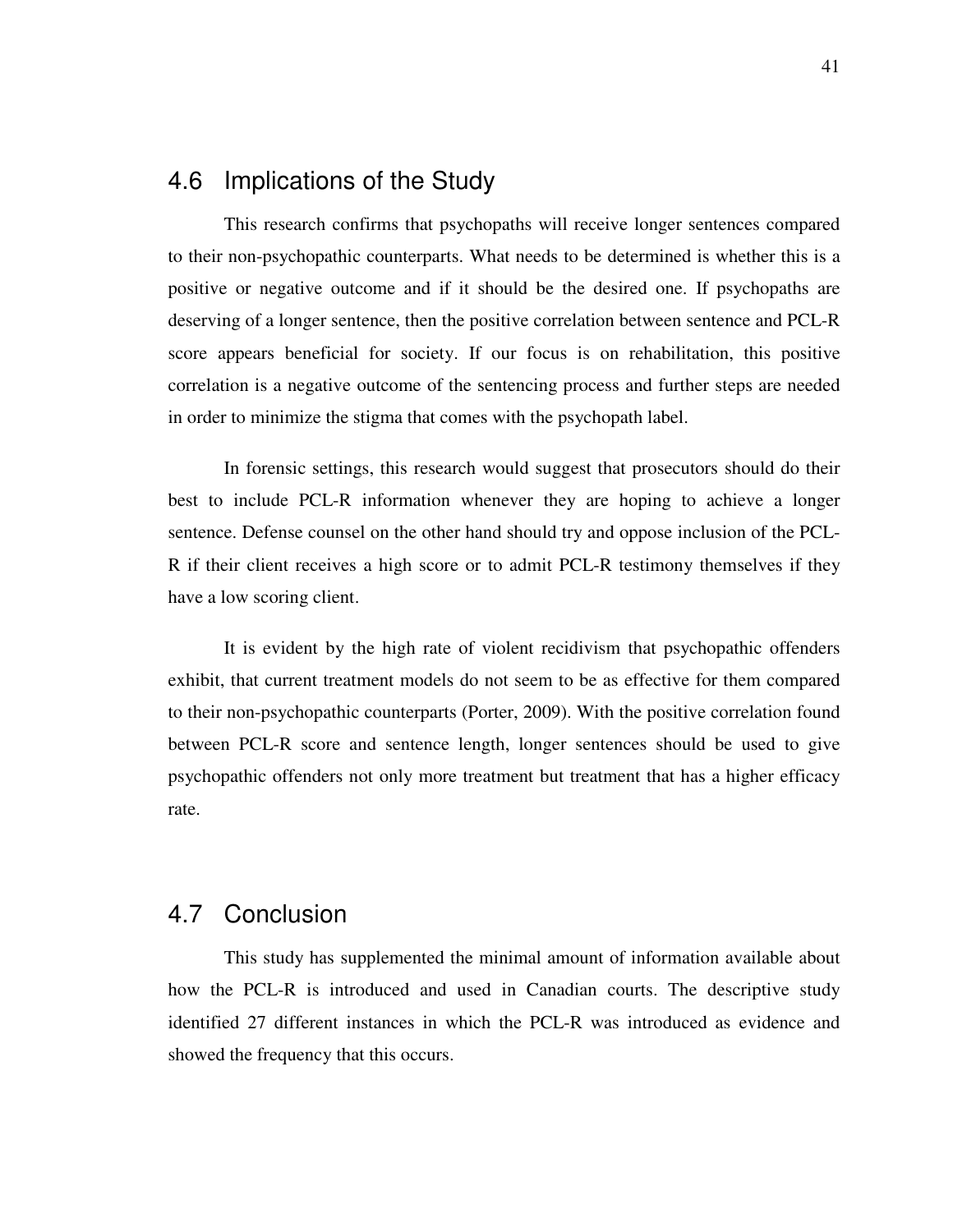The first hypothesis, that the PCL-R will be introduced more frequently in court cases dealing with serious charges including murder and sexual offences as well as cases involving a Long Term Offender and Dangerous Offender applications by the crown, proved to be correct.

The second hypothesis stating that a large amount of descriptive testimony about psychopathy would lead to a greater sentence was not supported, as the variance in sentence length could not be explained by the amount or depth of testimony.

The final hypothesis that a higher PCL-R score would be predictive of a lengthier sentencing, also proved to be correct.

This study achieved its goal of shedding light on the use of the PCL-R in Canadian courts. It also supports the notion that the PCL-R is a determining factor in sentencing and warrants further research to gain a better understanding of how and when it is being used. Hopefully, this research will lead to a better understanding of how the assessments are used in Canadian courts as well as to prompt further research into increasing the reliability and validity of such assessments in forensic settings as the PCL-R affects sentencing decisions in Canada.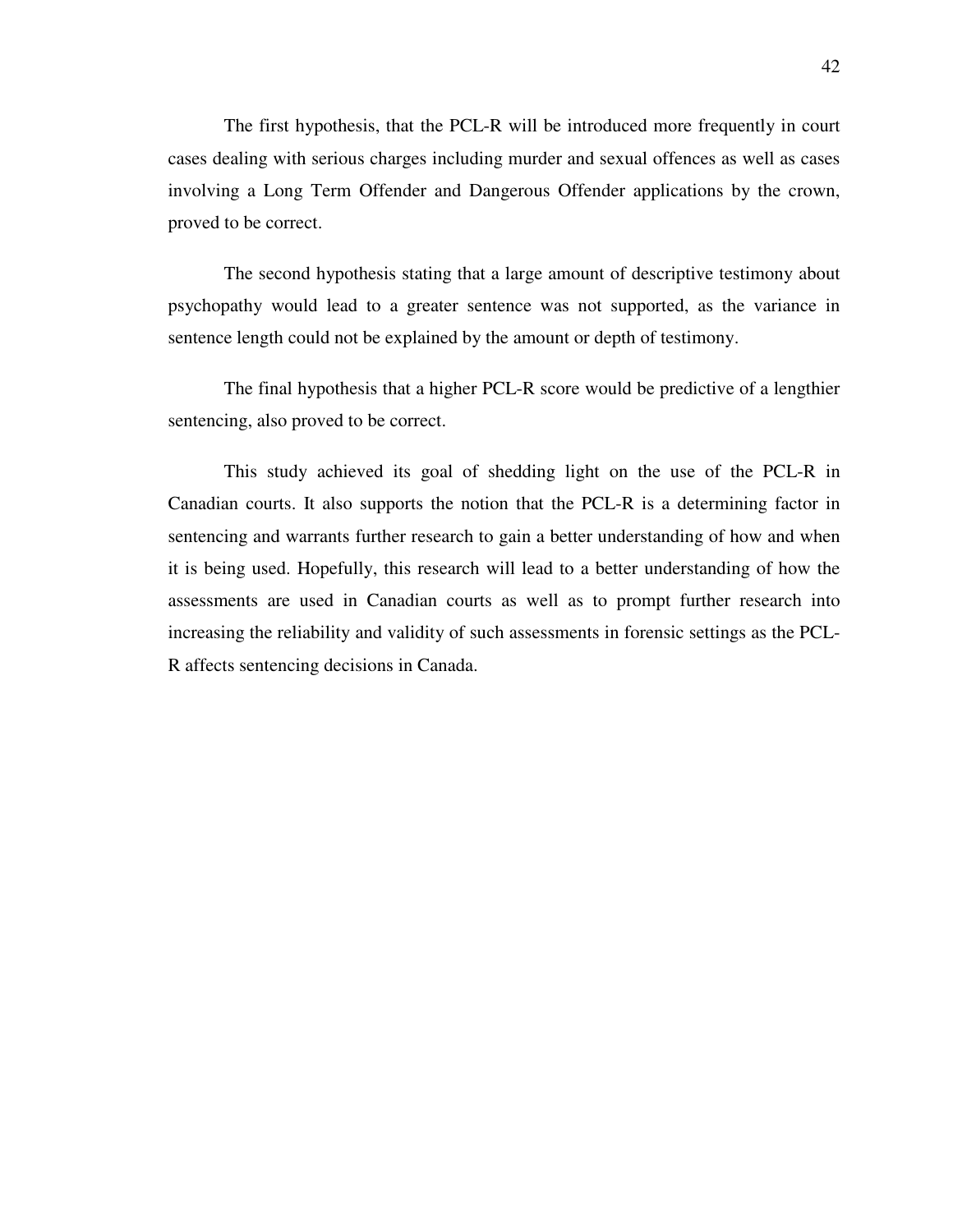#### **References**

- Babiak, P., Folino, J., Hancock, J., Hare, R. D., PhD., Logan, M., Mayer, E. L., PhD., Woodworth, M. (2012). Psychopathy an important forensic concept for the 21st century.*FBI Law Enforcement Bulletin, 81(7), 3-8*.
- Babiak, P., & Hare, R. D. (2006). Snakes in suits: When psychopaths go to work. New York, NY, US: Regan Books/Harper Collins Publishers, New York, NY.
- Boccaccini, M. T., Turner, D. B., &Murrie, D. C. (2008). Do some evaluators report consistently higher or lower PCL-R scores than others? findings from a statewide sample of sexually violent predator evaluations. *Psychology, Public Policy, and Law*, 14(4), 262-283.
- Bonta, J. (2007). Offender risk assessment and sentencing. *Canadian Journal of Criminology and Criminal Justice, 49(4)*, 519-529.
- DeMatteo, D., &Edens, J. F. (2006). The role and relevance of the psychopathy checklistrevised in court: A case law survey of U.S. courts (1991-2004). *Psychology, Public Policy, and Law, 12(2)*, 214-241.
- Edens, J. F. (2001). Misuses of the hare psychopathy checklist-revised in court: Two case examples. *Journal of Interpersonal Violence, 16*(10), 1082-1093.
- Edens, J. F., Guy, L. S., & Fernandez, K. (2003). Psychopathic traits predict attitudes toward a juvenile capital murderer. *Behavioral Sciences & the Law, 21(6)*, 807- 828.
- Edens, J. F., Desforges, D. M., Fernandez, K., &Palac, C. A. (2004). Effects of psychopathy and violence risk testimony on mock juror perceptions of dangerousness in a capital murder trial. *Psychology, Crime & Law, 10(4),* 393- 412.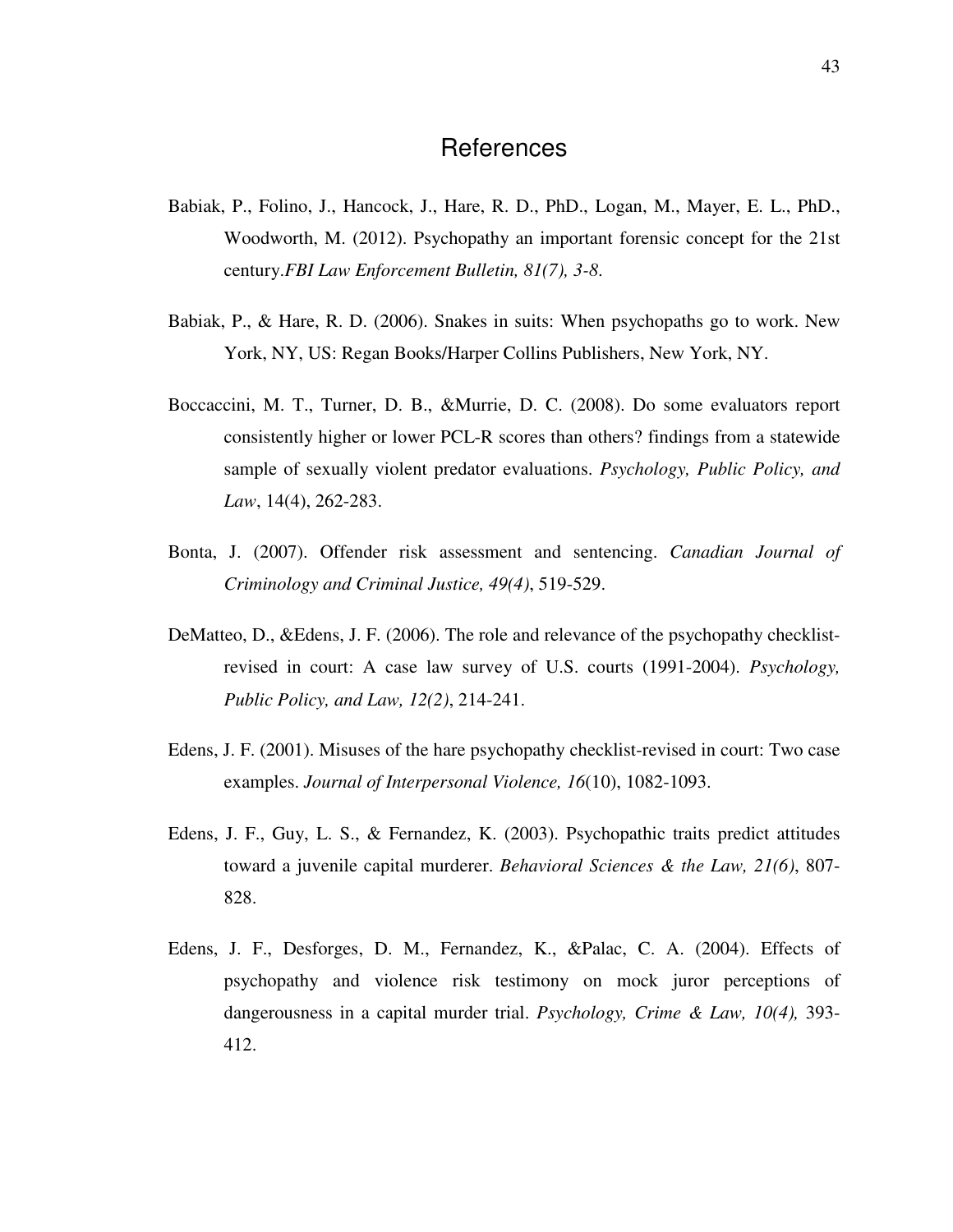- Edens, J. F., Colwell, L. H., Desforges, D. M., & Fernandez, K. (2005). The impact of mental health evidence on support for capital punishment: Are defendants labeled psychopathic considered more deserving of death? *Behavioral Sciences & the Law, 23(5)*, 603-625.
- Edens, J. F. (2006). Unresolved controversies concerning psychopathy: Implications for clinical and forensic decision making. *Professional Psychology: Research and Practice, 37*(1), 59-65.
- Edens, J. F., Skeem, J. L., Kennealy, P. J., & Douglas, K. S. (2009). The psychopathy checklist in the courtroom: Consensus and controversies. (pp. 175-201). New York, NY, US: Guilford Press, New York, NY.
- Edens, J. F., Boccaccini, M. T., & Johnson, D. W. (2010). Inter-rater reliability of the PCL-R total and factor scores among psychopathic sex offenders: Are personality features more prone to disagreement than behavioral features?*Behavioral Sciences & the Law, 28*(1), 106-119.
- Edens, J. F., & Cox, J. (2012). Examining the prevalence, role and impact of evidence regarding antisocial personality, sociopathy and psychopathy in capital cases: A survey of defense team members. *Behavioral Sciences & the Law, 30*(3), 239- 255.
- Edens, J. F., Smith, S. T., Magyar, M. S., Mullen, K., Pitta, A., &Petrila, J. (2012). "Hired guns," "charlatans," and their "voodoo psychobabble": Case law references to various forms of perceived bias among mental health expert witnesses. *Psychological Services, 9(3),* 259-271.
- Edens, J. F., Davis, K. M., Fernandez Smith, K., & Guy, L. S. (2012). No sympathy for the devil: Attributing psychopathic traits to capital murderers also predicts support for executing them. *Personality Disorders: Theory, Research, and Treatment*, advanced online publication, doi: http://dx.doi.org/10.1037/a0026442.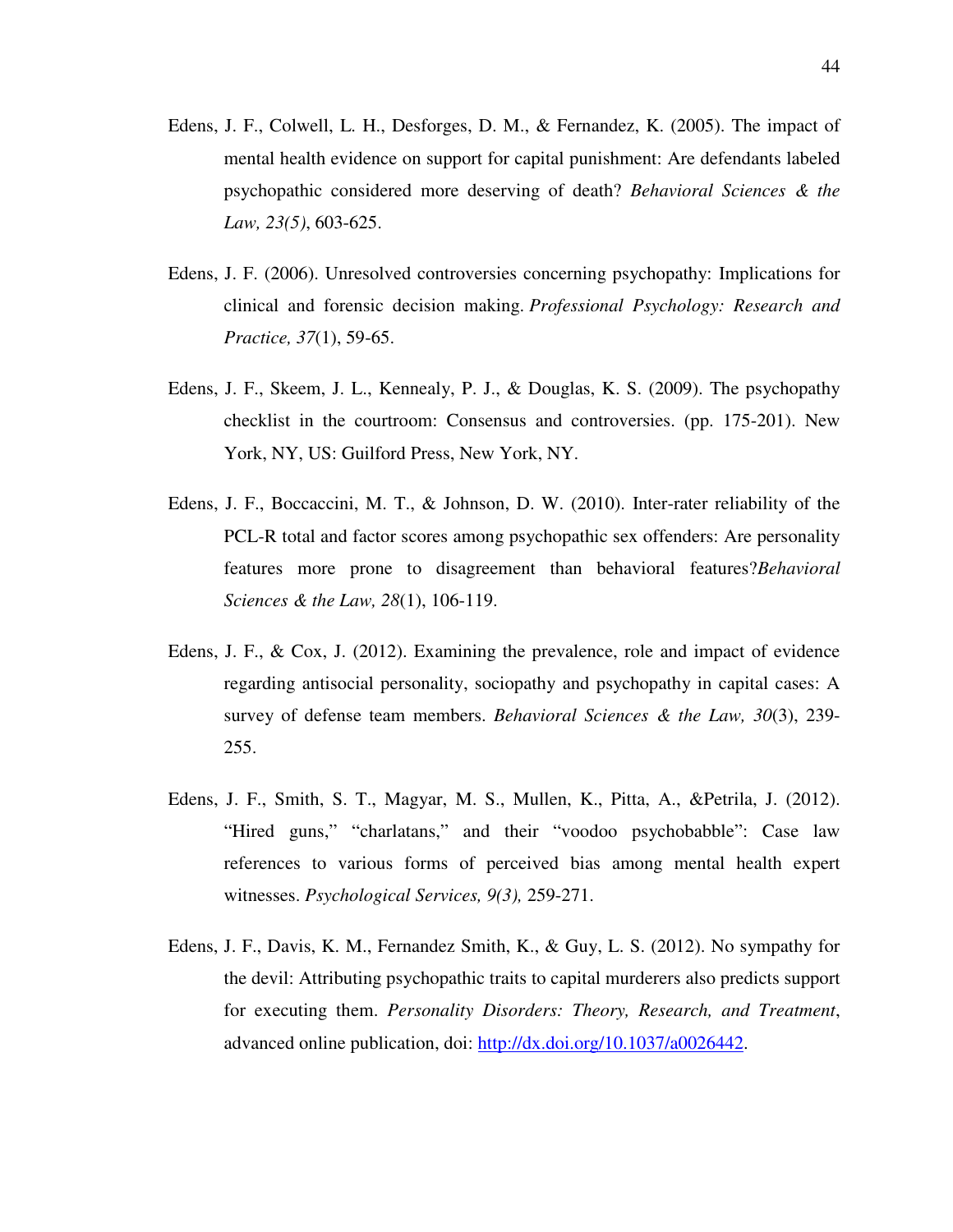- Forth, A. E., & Book, A. S. (2007). Psychopathy in youth: A valid construct? Mahwah, NJ, US: Lawrence Erlbaum Associates Publishers, 369-387.
- Gendreau, P., Goggin, C., & Smith, P. (2002). Is the PCL-R really the "unparalleled" measure of offender risk? A lesson in knowledge cumulation. *Criminal Justice and Behavior, 29*(4), 397-426.
- Häkkänen-Nyholm, H., & Hare, R. D. (2009). Psychopathy, homicide, and the courts: Working the system. *Criminal Justice and Behavior, 36(8),* 761-777.
- Hare, R.D. (1993).*Without Conscience: The disturbing world of psychopaths amoung us*. New York: Guilford.
- Hare, R. D., & Neumann, C. S. (2008).Psychopathy as a clinical and empirical construct.*Annual Review of Clinical Psychology, 4, 217-246*.
- Hare, R. D. (2003). Manual for the Revised Psychopathy Checklist (2nd ed.). Toronto, ON, Canada: Multi-Health Systems.
- Hare, R. D., Clark, D., Grann, M., & Thornton, D. (2000). Psychopathy and the predictive validity of the PCL-R: An international perspective. *Behavioral Sciences & the Law, 18(5), 623-645.*
- Hare, R. D., & Neumann, C. S. (2010). The role of antisociality in the psychopathy construct: Comment on skeem and cooke (2010). *Psychological Assessment, 22*(2), 446-454.
- Harris, G. T., & Rice, M. E. (2006). Treatment of psychopathy: A review of empirical findings. New York, NY, US: Guilford Press, 555-572.
- Hemphill, J. F., & Hare, R. D. (2004). Some misconceptions about the hare PCL-R and risk assessment: A reply to gendreau, goggin, and smith. *Criminal Justice and Behavior, 31*(2), 203-243.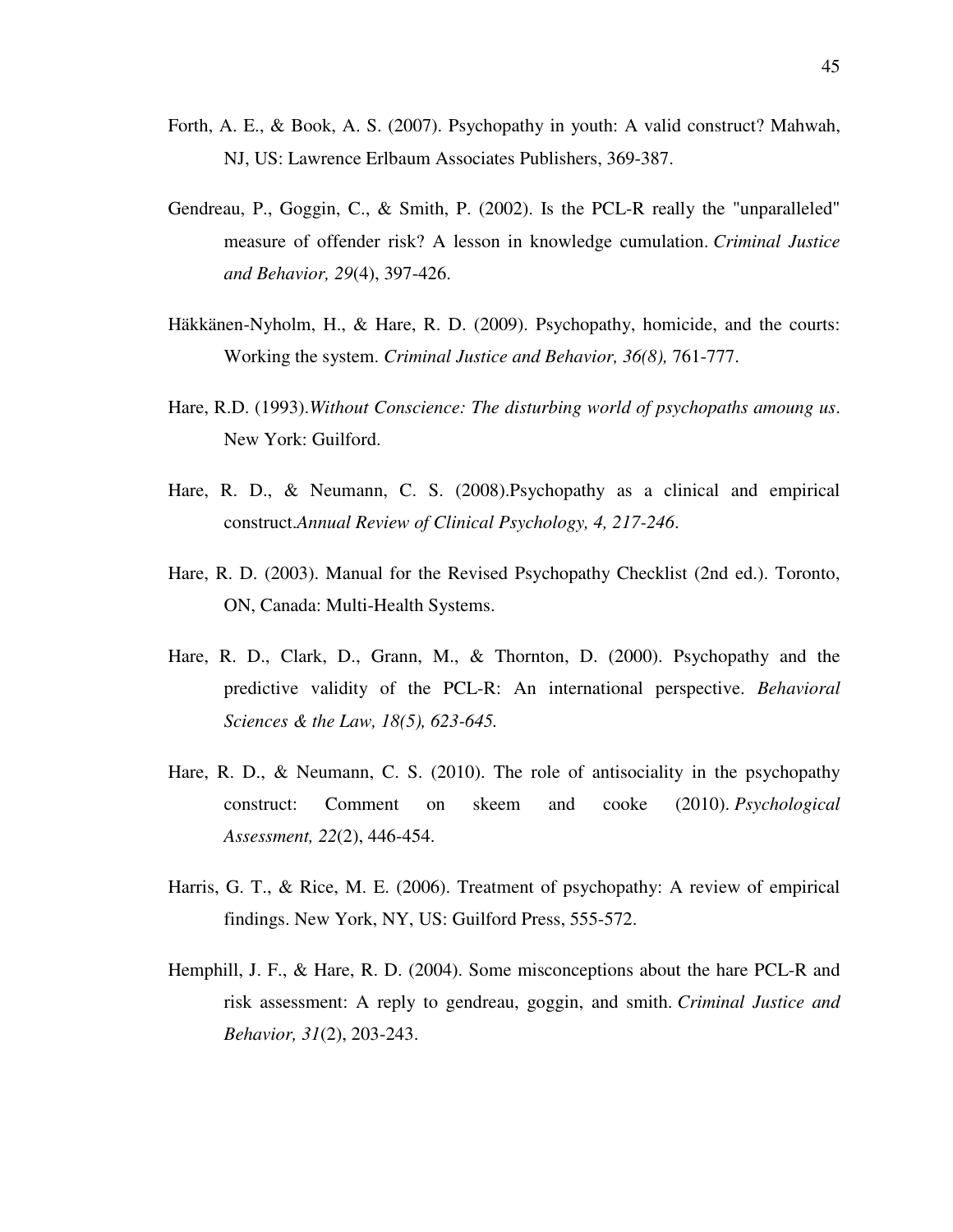- Kwartne, P. &Boccaccini, M.T. (2008).Testifying in court: Evidence-based recommendations for expert-witness testimony*.Learning forensic assessment*. New York, NY: Routledge/Taylor & Francis group, pp 565-588.
- Lloyd, C. D., Clark, H. J., & Forth, A. E. (2010). Psychopathy, expert testimony, and indeterminate sentences: Exploring the relationship between psychopathy checklist-revised testimony and trial outcome in canada. *Legal and Criminological Psychology, 15(2)*, 323-339.
- Miller, A. K., Rufino, K. A., Boccaccini, M. T., Jackson, R. L., &Murrie, D. C. (2011). On individual differences in person perception: Raters' personality traits relate to their psychopathy checklist-revised scoring tendencies. *Assessment, 18(2*), 253- 260.
- Murrie, D. C., Boccaccini, M. T., McCoy, W., & Cornell, D. G. (2007). Diagnostic labeling in juvenile court: How do descriptions of psychopathy and conduct disorder influence judges? *Journal of Clinical Child and Adolescent Psychology, 36(2)*, 228-241.
- Murrie, D. C., Boccaccini, M. T., Johnson, J. T., &Janke, C. (2008a). Does interrater (dis)agreement on psychopathy checklist scores in sexually violent predator trials suggest partisan allegiance in forensic evaluations? *Law and Human Behavior, 32(4), 352-62.*
- Patrick, Christopher. (2007). Handbook of psychopathy. New York, NY, Guilford Press, 481-494.
- Porter, S., Fairweather, D., Drugge, J., Hervé, H., Birt, A., & Boer, D. P. (2000). Profiles of psychopathy in incarcerated sexual offenders*. Criminal Justice and Behavior, 27(2), 216-233.*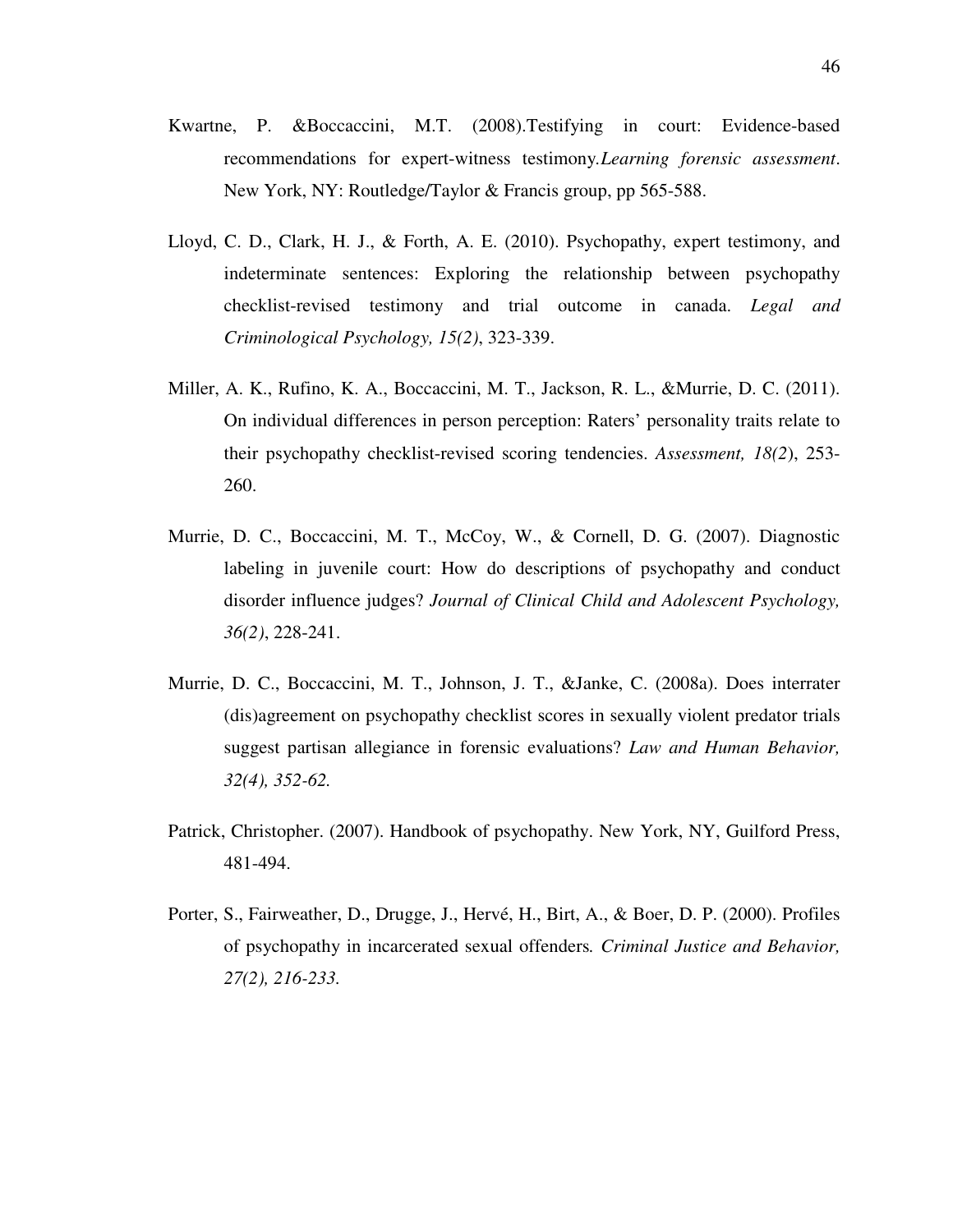- Public Safety Canada. (2011). The Investigation, Prosecution and Correctional Management of High-Risk Offenders: A National Guide. *Public Safety Canada*. Retrieved on March 18, 2013 from http://www.publicsafety.gc.ca/res/cor/rep/ipcmg-gepgc-eng.aspx#a2.1.1
- Porter, S., & Porter, S. (2007). Psychopathy and violent crime. (pp. 287-300). Mahwah, NJ, US: Lawrence Erlbaum Associates Publishers, Mahwah, NJ.
- Porter, S., ten Brinke, L. and Wilson, K. (2009), Crime profiles and conditional release performance of psychopathic and non-psychopathic sexual offenders.*Legal and Criminological Psychology, 14: 109–118*.
- Porter, S., & Woodworth, M. (2007). "I'm sorry I did it...but he started it": A comparison of the official and self-reported homicide descriptions of psychopaths and nonpsychopaths*. Law and Human Behavior, 31(1), 91-107.*
- Rendell, J. A., Huss, M. T., & Jensen, M. L. (2010).Expert testimony and the effects of a biological approach, psychopathy, and juror attitudes in cases of insanity.*Behavioral Sciences & the Law, 28(3), 411-425.*
- Rice, M. E., & Harris, G. T. (1997). Cross-validation and extension of the violence risk appraisal guide for child molesters and rapists. *Law and Human Behavior, 21(2), 231-241*.
- Rufino, K. A., Boccaccini, M. T., Hawes, S. W., &Murrie, D. C. (2012). When experts disagreed, who was correct? A comparison of PCL-R scores from independent raters and opposing forensic experts*. Law and Human Behavior, 36(6), 527-537.*
- Skeem, J. L., & Cooke, D. J. (2010). Is criminal behavior a central component of psychopathy? conceptual directions for resolving the debate. *Psychological Assessment, 22*(2), 433-445.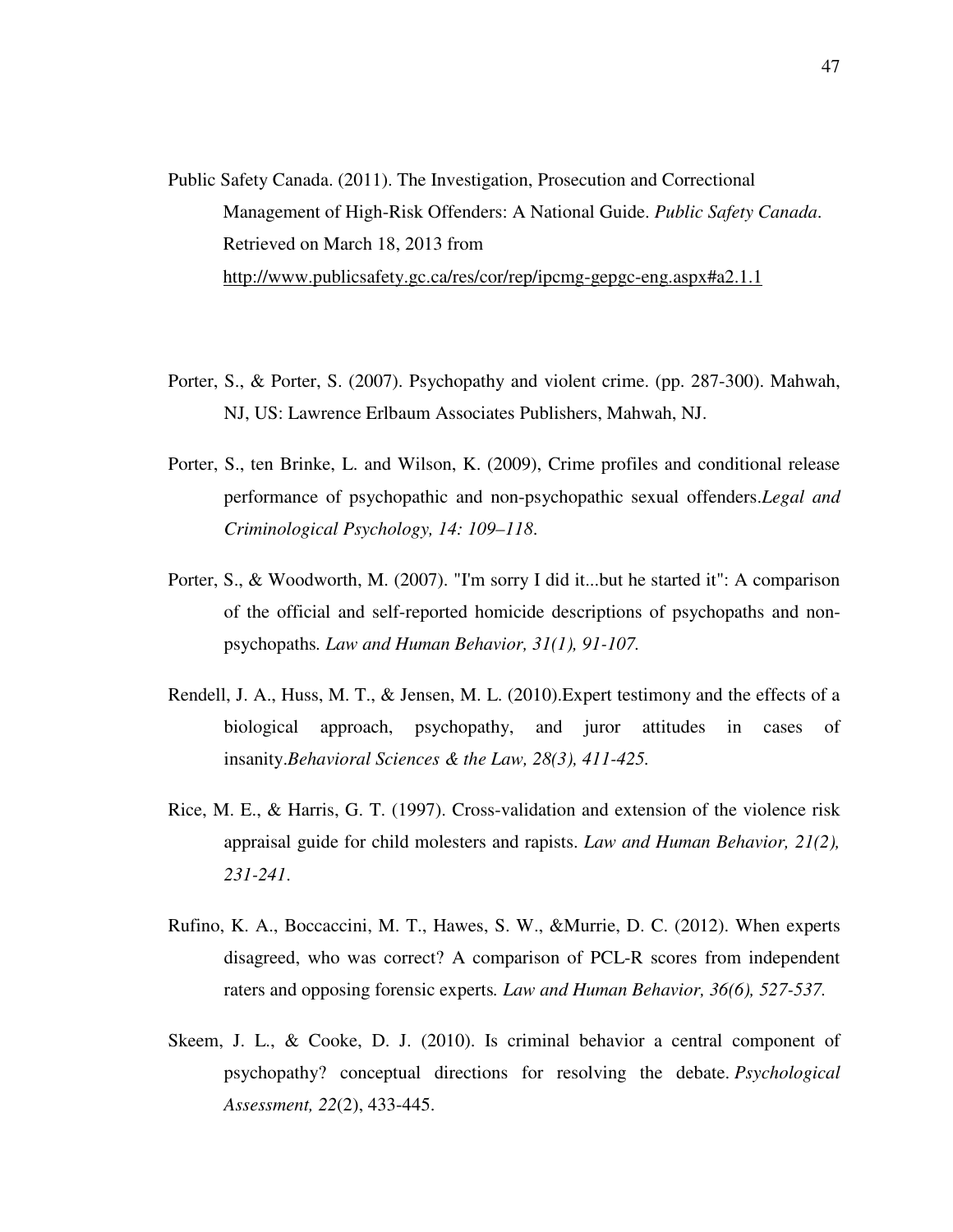- Walsh, T., & Walsh, Z. (2006). The Evidentiary Introduction of Psychopathy Checklist-Revised Assessed Psychopathy in U.S. Courts: Extent and Appropriateness. *Law and Human Behavior, 30(4), 493-507*.
- Walters, G. D., Knight, R. A., Grann, M., &Dahle, K. (2008). Incremental validity of the psychopathy checklist facet scores: Predicting release outcome in six samples. *Journal of Abnormal Psychology, 117(2), 396-405.*
- Wong, S., & Hare, R.D. (2005).*Guidelines for a psychopathic treatment program*. Toronto, Ontario, Canada: Multi-Health Systems.
- Woodworth, M., & Porter, S. (2002). In cold blood: Characteristics of criminal homicides as a function of psychopathy*. Journal of Abnormal Psychology, 111(3), 436-445*.
- Zinger, I., & Forth, A. E. (1998). Psychopathy and Canadian criminal proceedings: The potential for human rights abuses. *Canadian Journal of Criminology, 40(3), 237- 276.*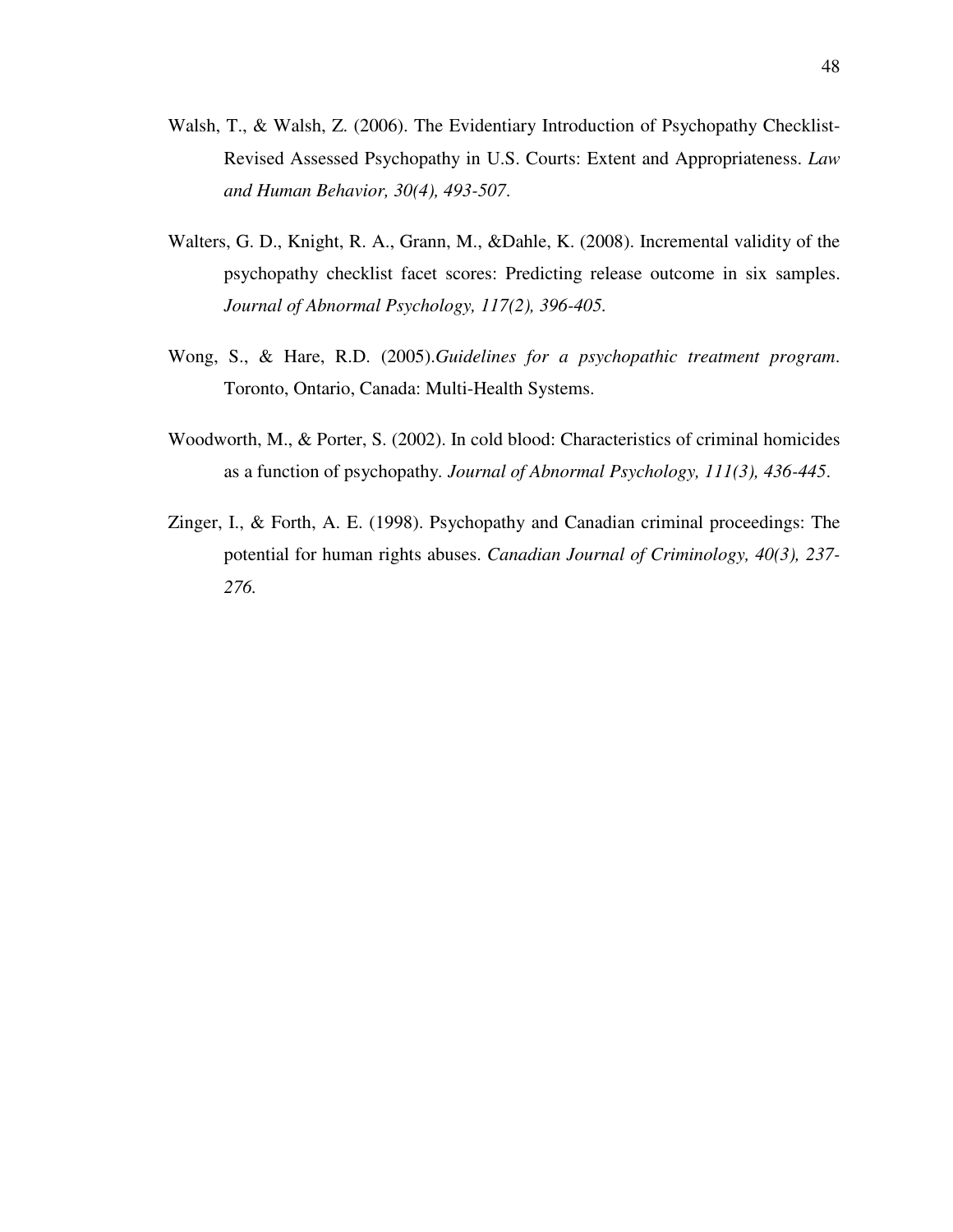# Appendices

Appendix A: Data Coding Sheet

| <b>Item</b>                                 | Criteria                                                                                                      |  |
|---------------------------------------------|---------------------------------------------------------------------------------------------------------------|--|
| Date of Case Judgement                      | mm-dd-yyyy                                                                                                    |  |
| <b>Place of Court Case</b>                  | 1=Fed 2=B.C, 3= AB, 4=SK, 5=MB, 6=Ontario,<br>7=Quebec, 8=NF, 9=NS, 10=P.E.I., 11=NB, 12=YU,<br>13=NWT, 14=NT |  |
| <b>Current Charge: Murder</b>               | No=1, 1st Degree=2, 2nd Degree=3,<br>Manslaughter=4                                                           |  |
| <b>Attempted Murder</b>                     |                                                                                                               |  |
|                                             | $No=1, Yes=2$                                                                                                 |  |
| Sexual Offence against a child              | $No=1, Yes=2$                                                                                                 |  |
| Sexual Offence against an adult             | $No=1, Yes=2$                                                                                                 |  |
| Assault                                     | $No=1, Yes=2$                                                                                                 |  |
| <b>Aggravated Assault</b>                   | $No=1, Yes=2$                                                                                                 |  |
| Robbery                                     | $No=1, Yes=2$                                                                                                 |  |
| Assault with a Weapon                       | $No=1, Yes=2$                                                                                                 |  |
| Kidnapping                                  | $No=1, Yes=2$                                                                                                 |  |
| Forcible Confinement                        | $No=1, Yes=2$                                                                                                 |  |
| Drug Trafficking                            | $No=1, Yes=2$                                                                                                 |  |
| <b>Uttering Threats</b>                     | $No=1, Yes=2$                                                                                                 |  |
| Theft Under                                 | $No=1, Yes=2$                                                                                                 |  |
| Theft Over                                  | $No=1, Yes=2$                                                                                                 |  |
| Failure to Comply                           | $No=1, Yes=2$                                                                                                 |  |
| Failure to appear                           | $No=1, Yes=2$                                                                                                 |  |
| <b>Premeditated Offence</b>                 | $1=N_0$ , $2=Y$ es, Unknown=3                                                                                 |  |
| Previously Convicted for Similar<br>offence | $1=N_0$ , $2=Y$ es, Unknown=3                                                                                 |  |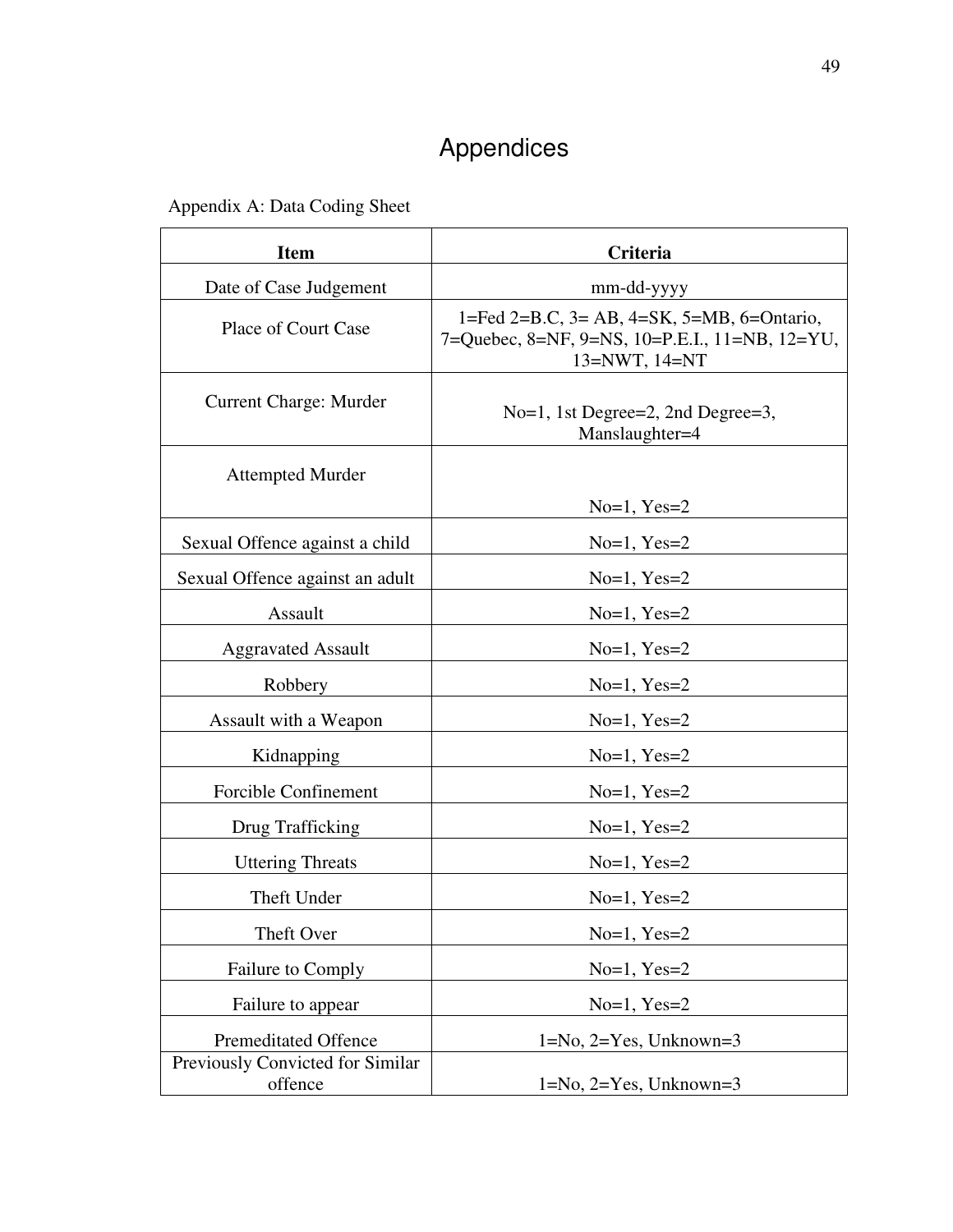| Offender Age                                  |                                                                                                                           |
|-----------------------------------------------|---------------------------------------------------------------------------------------------------------------------------|
| Age at First Offence                          |                                                                                                                           |
| Number of Previous Offences                   | $0=1, 1-4=2, 5-9=3, 10-15=4, 15-24=5, 25-39=6,$<br>$40 + 7$                                                               |
| Offender's Ethnicity                          | Caucasian=1, African American=2, Hispanic=3,<br>Asian=4, Native American=5, Indian=6, Other=7,<br>unknown=8               |
| <b>Mental Health Diagnosis</b>                | $1=No, 2=Yes, Unknown=3$                                                                                                  |
| Previous Hospitalization                      | $1=No, 2=Yes, Unknown=3$                                                                                                  |
| <b>Addiction History</b>                      | $1=N_0$ , $2=Y$ es, Unknown=3                                                                                             |
| Under Influence at Time of<br>Offence         | $1=No, 2=Yes, Unknown=3$                                                                                                  |
| <b>Showed Remorse or Regret</b>               | $1=No, 2=Yes, Unknown=3$                                                                                                  |
| <b>Plead Guilty</b>                           | $1=N_0$ , $2=Y$ es, Unknown=3                                                                                             |
| Employed at Time of Offence                   | $1=N_0$ , $2=Y$ es, Unknown=3                                                                                             |
| <b>Expert</b>                                 |                                                                                                                           |
| <b>Expert Name</b>                            |                                                                                                                           |
| <b>Expert Affiliation</b>                     | Crown=1, Defense=2, or Court=3, Unknown=4,<br>$5 =$ jail                                                                  |
| <b>Expert's Previous Experience</b>           | $1=No, 2=Yes, Unknown=3$                                                                                                  |
| Expert's Highest Academic<br>Achievement      |                                                                                                                           |
|                                               | $M.D.=1, Ph.D=2, M.A.=3, 4 = unknown$                                                                                     |
| <b>Expert's Purpose</b><br><b>PCL-R Score</b> | very low 0-4=1, low 5-10=2, medium low 11-20=3,<br>medium- high 21-29=4, high 30-35=5, very high 36-<br>40=6, unknown = 7 |
| Described Characteristics of<br>Psychopathy   | none=1, small=2, large=3, unknown=4                                                                                       |
|                                               |                                                                                                                           |
| <b>Treatment Amenability</b>                  | $low=1$ , medium=2, high=3, unknown = 4<br>medication=1, programming=2, medication $\&$                                   |
| <b>Treatment Options</b>                      | programming=3                                                                                                             |
| Level of Supervision Required                 | $low=1, medium=2, high=3, unknown=4$                                                                                      |
| PCL-R Used to Say                             | psychopath=1, risk to reoffend=2, psychopath& risk<br>to reoffend= 3, capable of the crime committed= $4$                 |
| PCL-R Used as Part of a Risk                  |                                                                                                                           |
| <b>Assessment Package</b>                     | $No=1$ , Yes=2, unknown=3                                                                                                 |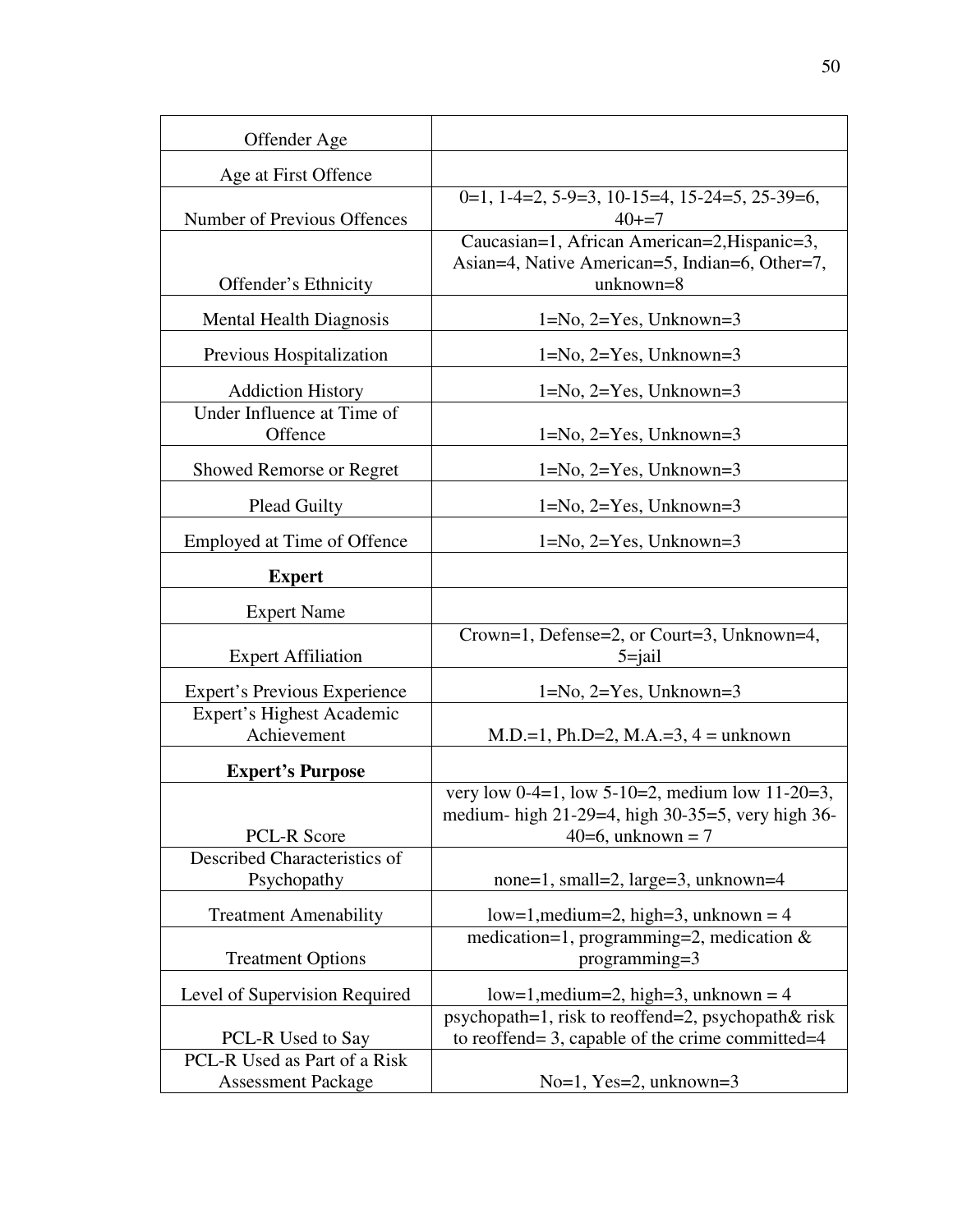| <b>Trial Outcome</b>      |               |
|---------------------------|---------------|
| Sentence (in months)      |               |
| Supervision (sentenced in |               |
| months)                   |               |
| <b>Youth Sentence</b>     | $No=1, Yes=2$ |